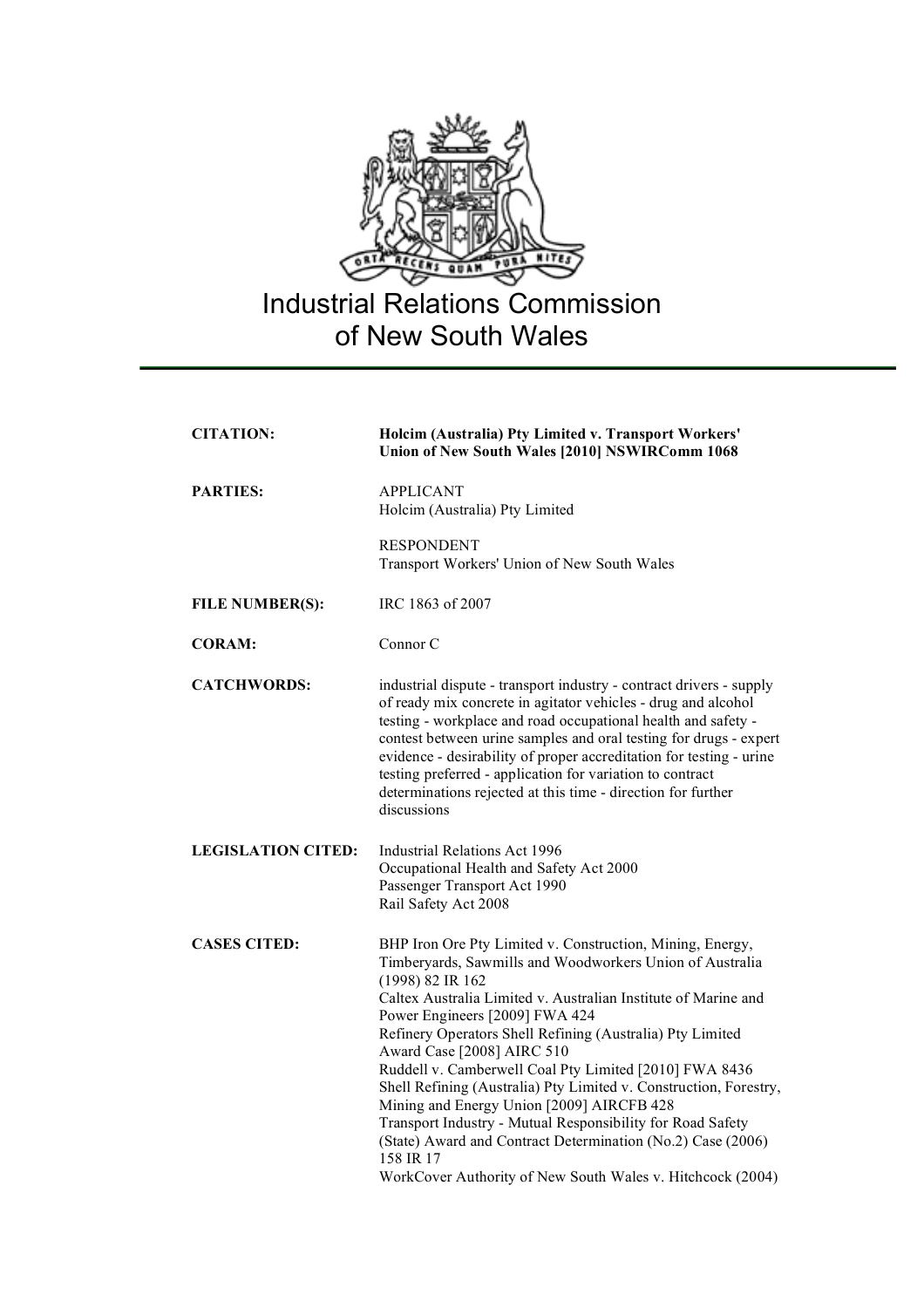### 135 IR 377

**HEARING DATES:** 27/10/2010, 28/10/2010, 03/11/2010, 04/10/2010, 02/12/2010

**DATE OF JUDGMENT:** 23 December 2010

**LEGAL REPRESENTATIVES:** APPLICANT Bruce Miles

> RESPONDENT Andrew Metcalfe

#### **DECISION:**

## **INDUSTRIAL RELATIONS COMMISSION OF NEW SOUTH WALES**

## **CORAM: CONNOR C**

**Thursday, 23 December, 2010**

**Matter No IRC 1863 of 2007**

**Holcim (Australia) Pty Limited and the Transport Workers' Union of New South Wales**

**Notification under S.332 of the Industrial Relations Act, 1996 re random drug and alcohol testing**

#### **DECISION**

### **[2010] NSWIRComm 1068**

 $\setminus$ 

## **Introduction**

1 This dispute concerns the issue of drug and alcohol testing in the transport industry. The matter has a lengthy history which has involved many attempts by the parties to resolve by conciliation which have ultimately proven to be fruitless. The matter commenced on Tuesday, 2 October, 2007 with a notification of an industrial dispute pursuant to the provisions of Part 4, Dispute Resolution, of Chapter 6, Public Vehicles and Carriers [S.332], of the 1996 Industrial Relations Act. The resolution of the issue in dispute has been complicated principally by two matters, viz:

> (i) The operations in question - the supply of ready mixed concrete by contract drivers of concrete agitators - have moved initially from Readymix Holdings Pty Limited to Rinker Australia Pty Limited who lodged the S.332 notification in the first place and then to Cemex Australia Pty Limited which took over the operations and subsequently Holcim Australia Pty Limited which ultimately took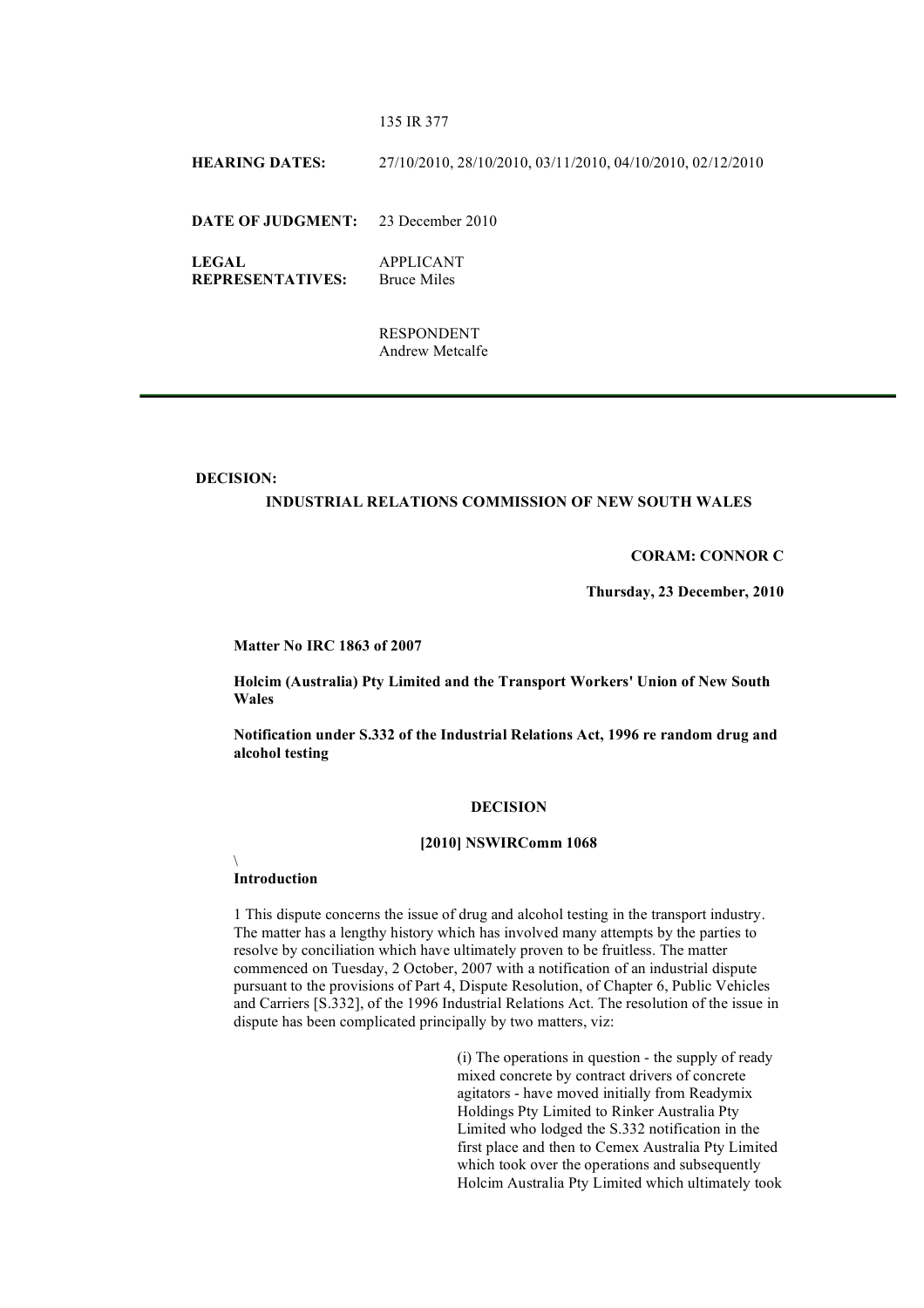over the operations from Cemex.

(ii) It was considered appropriate for some time to await the decision in similar proceedings in the Federal industrial jurisdiction - firstly, before Hamberger SDP of the former Australian Industrial Relations Commission whose decision on the matter was handed down on Monday, 25 August, 2008 in the Refinery Operators Shell Refining (Australia) Pty Limited Award Case (2008) AIRC 510 and then subject to appeal to the Full Bench of the Australian Commission (Giudice P, Harrison SDP and Larkin C) whose decision in Shell Refining (Australia) Pty Limited v. Construction, Forestry, Mining and Energy Union (2009) AIRCFB 428 was handed down on Friday, 15 May, 2009.

2 At issue in these proceedings is the drug and alcohol testing regime that has been introduced nationally by Holcim. An industrial dispute had initially arisen between Rinker and the Transport Workers' Union of New South Wales over Rinker's proposal to implement a programme of random drug and alcohol testing for contract drivers engaged by Rinker. The S.332 notification was lodged for and on behalf of Rinker and the matter was allocated to me.

3 Whilst the TWU and the contract drivers do not oppose random drug and alcohol testing for the contract drivers, there is a concern over the conditions under which that testing is to be conducted. Simply stated, the issue in dispute centres chiefly around the type of testing to be performed. Rinker (and later Cemex and finally Holcim) proposed that urine samples be taken but that was opposed by the TWU which had proposed instead oral testing - saliva swabs. The TWU argues that oral testing is less intrusive and more convenient than the urine sampling method and it is its view that oral fluid more accurately reflects *recent* drug use and the consequent risk of impairment of the drug user in driving his vehicle and is therefore the more reliable test to apply.

4 I set the matter down for the first of many conferences required by S.315 on Friday, 5 October, 2007 but conciliation failed to settle the matter at that time. I programmed it for arbitration in a hearing on Tuesday, 11 December, 2007 and Wednesday, 12 December, 2007 but vacated those dates when there were delays in responding to my directions for the filing of evidentiary material on the part of Cemex, which had carriage of the matter at that time and had inherited the S.332 notification. I set the matter down for a further mention and for programming instead on Friday, 29 February, 2008 and ultimately for a hearing scheduled for Monday, 26 May, 2008.

5 That hearing did not proceed, however, and in subsequent proceedings before me on Monday, 16 June, 2008 and Thursday, 24 July, 2008 I made further directions concerning this matter and rescheduled a hearing on Monday, 27 October, 2008 and Tuesday, 28 October, 2008. Further discussions were taking place in the interim concerning general features of the drug and alcohol policy of Cemex but the issue in dispute still centred around the type of testing - urine sample or saliva testing. The entire policy being implemented was up for review in the meantime.

6 In light of a request made for and on behalf of Cemex to amend the directions I made concerning this issue, I reconvened the proceedings on Wednesday, 20 August, 2008. I convened further mentions and conferences on Tuesday, 28 October, 2008, Wednesday, 19 November, 2008, Wednesday, 11 February, 2009, Thursday, 9 June, 2009, Wednesday, 9 September, 2009 and Wednesday, 30 September, 2009. There was a further conference for conciliation (unsuccessful) on Monday, 2 November, 2009 and mentions on Friday, 25 November, 2009 and Thursday, 17 December, 2009. A hearing was arranged again on Wednesday, 31 March, 2010 and Thursday, 1 April, 2010 but it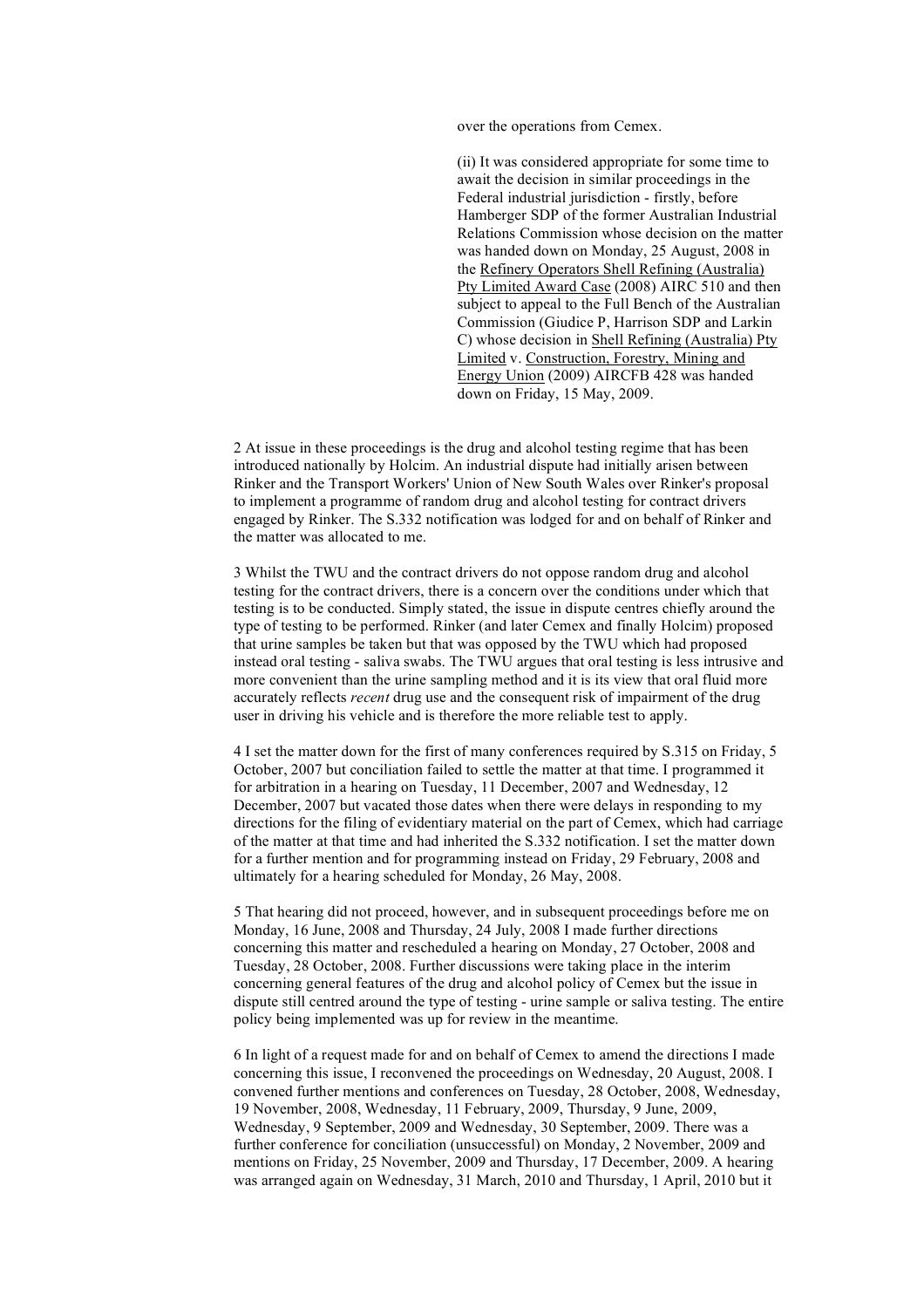was vacated again at the request of the parties and mentioned again on Thursday, 13 May, 2010.

7 In the proceedings on Thursday, 13 May, 2010 I made directions to bring this long outstanding matter to a conclusion. Holcim, which had taken over the operations in the meantime and adopted the S.332 notification had provided a statement outlining its position. I directed that the TWU respond with its own statement concerning the issue by no later than Thursday, 3 June, 2010 (and, following a suggestion by the TWU that there be further conciliation, I set the matter down for a further conference on that day). But I did not wish to depart any further from the programme proposed by Holcim in the proceedings on Thursday, 13 May, 2010. To that extent, Holcim was to file and serve its evidentiary material by no later than Monday, 14 June, 2010 and further expert evidence by Thursday, 1 July, 2010. The TWU was to have until Thursday, 12 August, 2010 to file and serve all affidavit evidence (including expert evidence) in reply and Holcim's response to that material was to be provided by Thursday, 9 September, 2010.

8 On Monday, 31 May, 2010 the TWU wrote to me informing me that it had requested from Holcim its drug and alcohol policy, which it regarded as essential to prepare its statement. It requested an adjournment of the conference until Thursday, 10 June, 2010 and for it to be given until that date for it to provide its statement. Solicitors representing Holcim wrote in reply to the TWU indicating that Holcim drug and alcohol policy remains unchanged since it was earlier provided to the TWU and it was opposed to the adjournment of the proceedings. However, the solicitor indicated that if I did grant the extension of time for the TWU to provide its statement and to adjourn the conference until Thursday, 10 June, 2010, it wished to preserve the remainder of the directions I have made. I acceded to that request.

9 Ultimately, I set the matter down for further mention and programming on Friday, 9 July, 2010. Because much of the dispute between the parties centred around the evidence of experts called in support of the conflicting positions, I had suggested to the parties that they consider that evidence being adduced concurrently which I believed would have streamlined the proceedings and crystallise and confine the issues actually in dispute between the parties. However, for such arrangements to be put in place some preliminary steps would need to have been taken: some agreed position between the expert witnesses prior to the proceedings and a more interventionist approach by me. That suggestion for concurrent evidence was not ultimately pursued, however.

10 I set the hearing down over five days - Wednesday, 27 October, 2010, Thursday, 28 October, 2010, Wednesday, 3 November, 2010 and Thursday, 4 November, 2010 (for evidence) and Thursday, 2 December, 2010 (for final submissions). In the hearing Mr Miles represented Holcim and Mr Metcalfe represented the TWU. Annexed to this decision is a list of the witnesses called to give evidence in the hearing.

## **The Work in Question**

11 Holcim engages 140 contract drivers of agitator vehicles in the supply of ready mixed concrete in New South Wales. The bulk of the contract drivers (102 contract drivers) operate throughout the Sydney metropolitan area but there are also contract drivers in regional area of the State - Newcastle (10 contract drivers), Wollongong (13 contract drivers), the Northern Rivers area - Grafton to Brunswick Heads (4 contract drivers and a further contract driver of a mini vehicle) and the Tweed River area (11 contract drivers). Their task involves mixing concrete, transporting it and delivering it to customers on request in concrete agitator vehicles.

12 The specific elements of the tasks performed by the Holcim contract drivers are detailed in a series of job safety assessments [JSA's] which are reviewed annually. It is trite to suggest that there are inherent safety issues for the contract drivers (and the general public) in the performance of their duties. Mr Scott Buchanan, the operations manager for the Sydney metropolitan area of Holcim, who was called to give evidence in the hearing by Mr Miles, outlined in an affidavit which formed the basis of his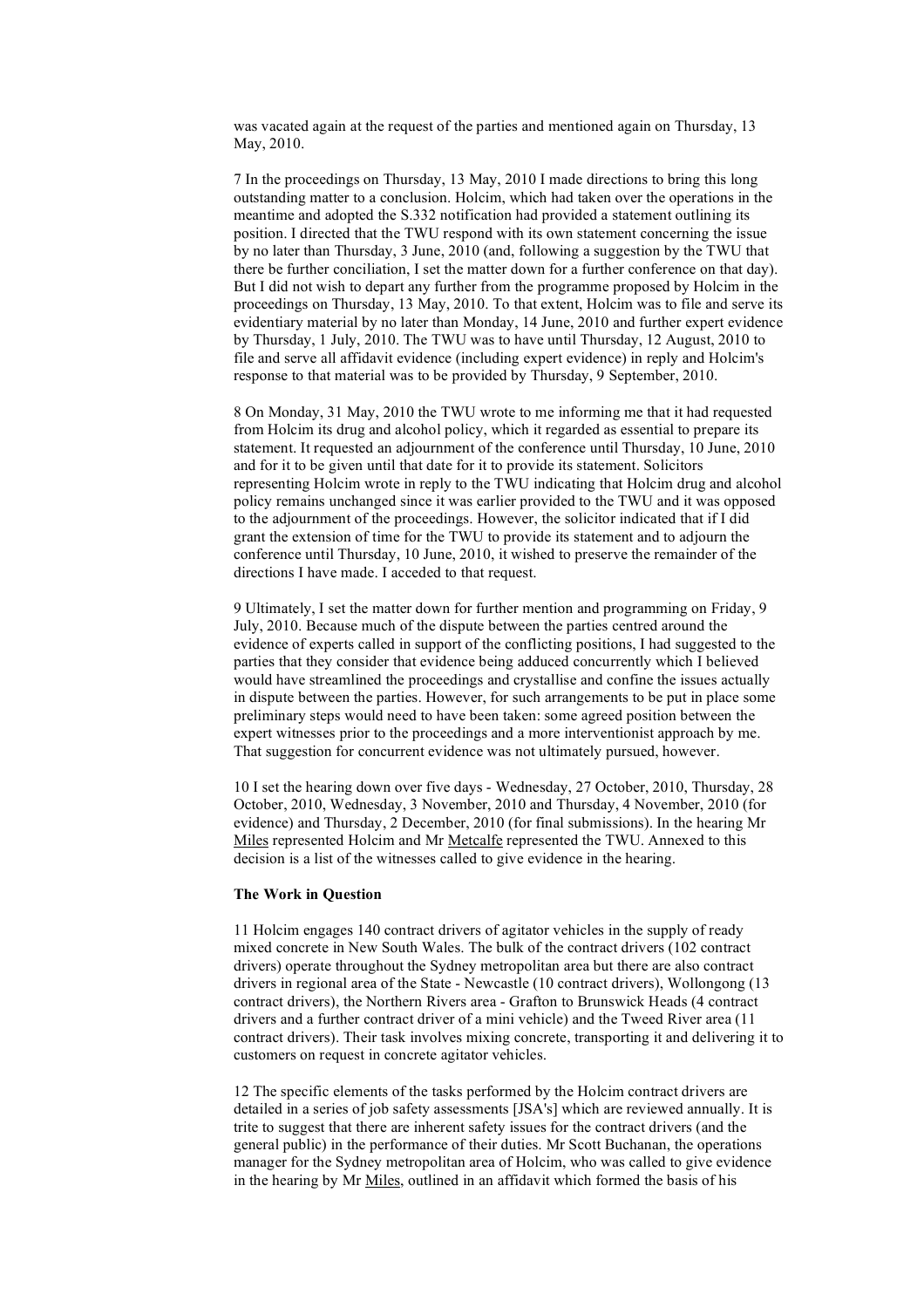evidence:

"....concrete truck drivers are exposed to a number of potential safety and environmental hazards on a daily basis, given the nature of the tasks that they perform. The three primary tasks by concrete carriers: mix, transport and deliver concrete, pose a number of potential health and safety hazards to the drivers and/or third parties, including:

(a) when mixing and loading concrete: (i) entering and leaving a site via a driveway safely to ensure no pedestrians come into contact with the truck and (ii) drivers may slip or fall when entering/exiting their truck or when walking on slippery/uneven surfaces in or near the load bay;

(b) when transporting concrete negotiating traffic on busy public roads may pose a risk of accident;

(c) when delivering/discharging concrete: (i) pedestrians, site workers, site obstacles and other vehicles and machinery on a work site may pose additional safety risks, (ii) soft, uneven ground and road surfaces may pose a risk of accident, (iii) traffic congestion on sites may pose a risk of accident, (iv) the requirement to reverse trucks may pose risk of crush injuries, (v) a driver climbing up or down agitator ladder may fall or slip; and (vi) low hanging power lines may pose risk of damage and/or electrocution.

In order to perform these tasks effectively and safely, based on my knowledge and belief, concrete drivers need to be physically and mentally alert and focused while performing their tasks..."

13 For the drivers of any heavy vehicle on New South Wales public roads, the requirement is an alcohol level of less than 02 [2ng/mL] - not 05 [5ng/mL] for other drivers. Any confirmed indication of cannabis at all is not acceptable for drivers of heavy vehicles on public roads.. A driver of a heavy vehicle who does not meet that standard may lose his licence to drive a heavy vehicle.

## **The Available Testing Regimes**

14 Mr Darron Brien is the managing director of an organisation providing drug and testing operations [Fit 4 Duty Pty Limited] at various worksites, including those of Holcim. He was called as a witness in the hearing by Mr Miles and outlined in his evidence the procedure he has adopted for testing for drugs by way of urine sampling. Mr Brien described Fit 4 Duty as a leading drug and alcohol testing service provider. It engages a variety of specialists, including forensic toxicologists, scientists and other experts to provide specialist expertise, such as the interpretation of alcohol or drug testing results. It provides on-site drug and alcohol testing services across the country and manages and stores confidential information for clients.

15 Accreditation for on-site collection and screening of samples for the purpose of testing for drugs and alcohol in urine and oral fluid samples is provided through the National Association of Testing Authorities [NATA]. Mr Brien recorded in an affidavit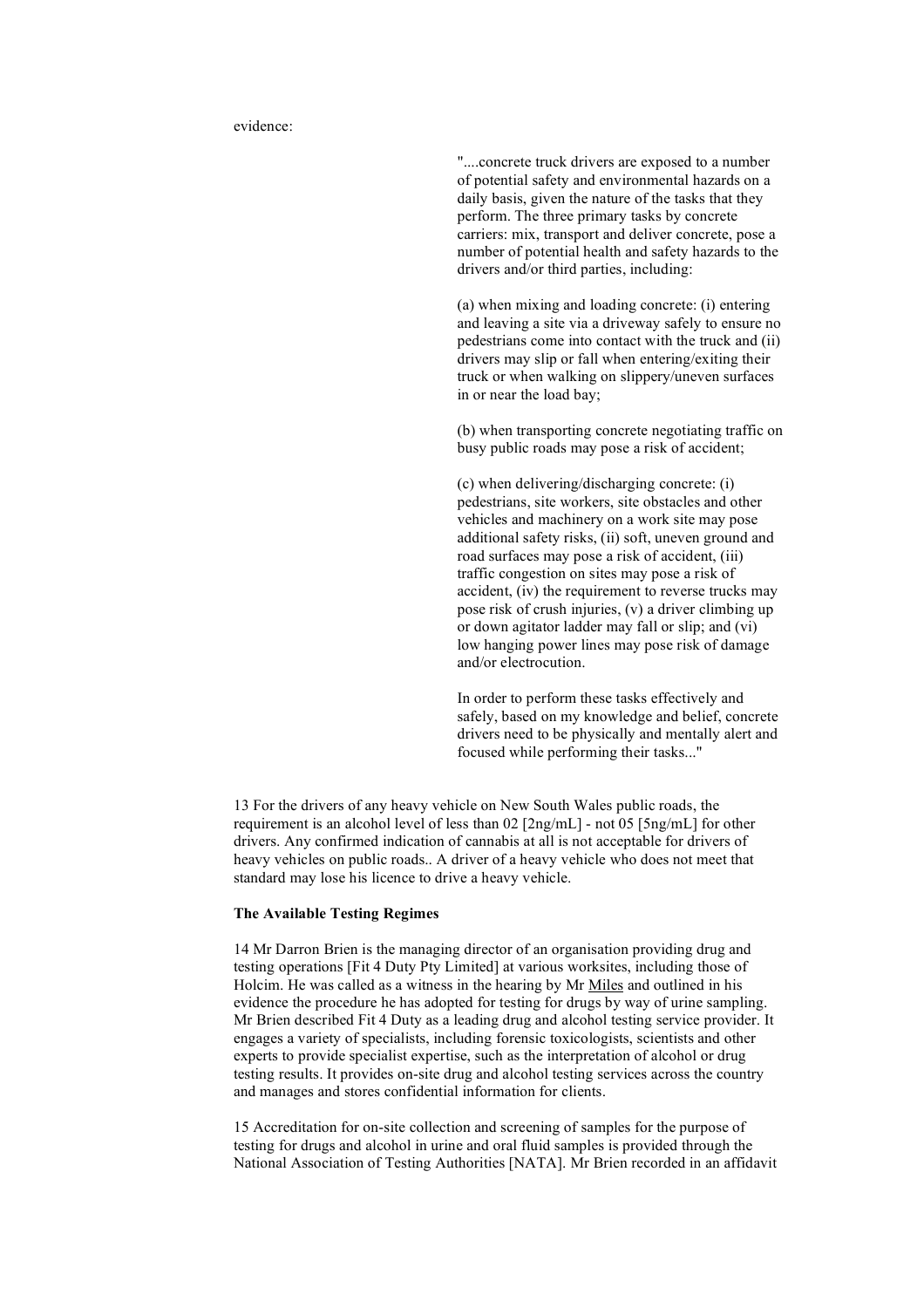which formed the basis of his evidence:

"....NATA is the authority that provides independent assurance of technical competence through a proven network of best practice industry experts for independent accreditation, as required by both the Australian Standards for urine and oral fluid drug testing. NATA provides assessment, accreditation and training services to laboratories and technical facilities throughout Australia and internationally.

Fit 4 Duty holds the highest possible level of accreditation available in Australia for conducting on-site collection and screening of samples for the purpose of testing for drugs in urine. Fit 4 Duty also holds the highest level of accreditation in Australia for collection, storage, handling and dispatch of oral fluids. It is not yet possible for any organisation to achieve compliance with on-site screening of oral samples for the purpose of testing for drug or alcohol use. This is due to the fact that no on-site screening devices for oral fluid have been independently validated at this stage to operate in compliance and conformance with the requirements of the Australian Standard for oral fluid: AS 4760:2006

Fit 4 Duty recently sought NATA accreditation for the on-site screening of oral fluids. However, although Fit 4 Duty's systems and procedures have satisfied all other NATA's requirements for this component, NATA has advised Fit 4 Duty that the issue of independently validated screening kits is a prerequisite for the granting of accreditation... The reason for this is that the available technologies for on-site screening of oral fluids is not yet available to a standard that meets accreditation requirements for NATA...

NATA have certified Fit 4 Duty's urine testing processes in respect to the testing methods, systems and reporting of results and quality system as compliant with the current Australian Standard for urine testing, which is AS/NZS 4308:2008 (and additionally AS 4633:2004 (ISO 15189:2003) Medical Laboratories - particular requirements for quality and competence. The current Australian Standard for oral fluid testing is AS 4760:2006.

Based upon information that is publicly available on the NATA website (www.nat.asn.au) as at Saturday, 3 June, 2010, no testing facilities in Australia were NATA accredited to conduct on-site initial oral fluid testing under S.3 of the Standard. Further, only four facilities (including Fit 4 Duty) have been accredited for collection, storage, handling and dispatch of oral fluid samples pursuant to S.3 of the Standard. In addition, only three facilities have been accredited to conduct laboratory initial screening tests under S.4 and only five facilities have been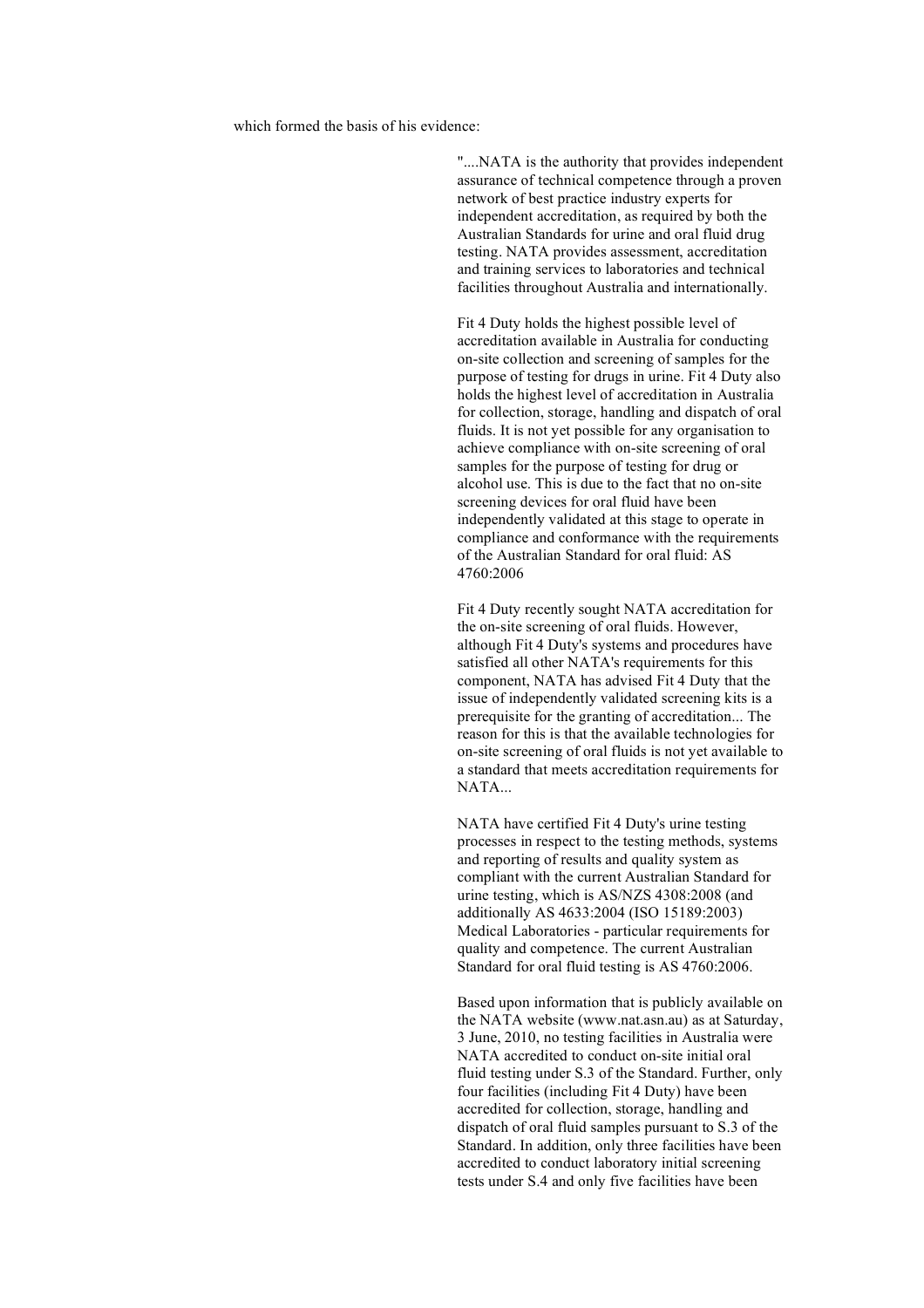accredited to conduct confirmatory testing procedures under S.5 of the Standard....."

16 Ms Dezra Fullarton is the national manager of another organisation (Mediscreen) which also provides workplace drug and alcohol testing services for a range of employers at particular worksites by oral testing (or urine testing). She was called as a witness in the hearing by Mr Metcalfe. Ms Fullarton asserted that, whilst Mediscreen may be involved in urine testing, all but one of client it engages has opted for oral testing in their workplace.

17 In her evidence Ms Fullarton demonstrated a system of oral testing that Mediscreen uses for random drug tests (Oraline). It involves testing of saliva externally, as distinct from saliva swabs in the mouth. The person being tested provides a sample of saliva which is placed in a small dish attached to the apparatus and it is subject to testing from that dish. In that manner, Ms Fullarton believes that the problems that may arise with oral swabs, which I will discuss later in this decision, are avoided. In fact, there appears to be a range of oral testing devices currently in use with what appears to me to be varying degrees of sensitivity to the drugs being tested.

18 Ms Fullarton recorded in an affidavit that prior to her employment with Mediscreen she was aware of a 12 month pilot study of workplace drug and alcohol testing utilising the Mediscreen system for oral testing at the request of a prominent steel distribution company (OneSteel) at two of its worksites in Western Australia. OneSteel is supportive of the testing carried out by Mediscreen. Ms Fullarton indicated in her affidavit that:

> "....Mediscreen utilises the ChemCentre, the Western Australian Government forensic laboratory (in accordance with AS 4760.2006) for confirmation of initial in field non-negative results for saliva and the ChemCentre provides consultancy and expert testimony, if required, on behalf of Mediscreen... Mediscreen engages registered nurses through a working alliance with Drake Medox, the medical recruitment arm of Drake International. Drake recruit suitable nurses, conduct security and competency checks before recruits are referred to Mediscreen for detailed training in the system prior to being given a field assignment.

> The Mediscreen system of processes, procedures, test devices, consumables and documentation is identical throughout Australia, ensuring a high level of consistency in protocols and procedures with strong technical support. The Mediscreen system is utilised by several high profile national companies...and a number of medium size companies, including aviation companies and an airport management company operating under the Civil Aviation Safety Authority (CASA) legislation. In this respect Mediscreen has a presence at every major airport in the country.

Mediscreen supports both urine and saliva testing and their services are delivered in compliance with the Australian Standards AS 4760.2006 and AS 4308.2008. Initial on-site preliminary results of oral fluid drug testing are confirmed by the ChemCentre and correlation between initial immunoassay results and laboratory GC/MS results is extremely high..."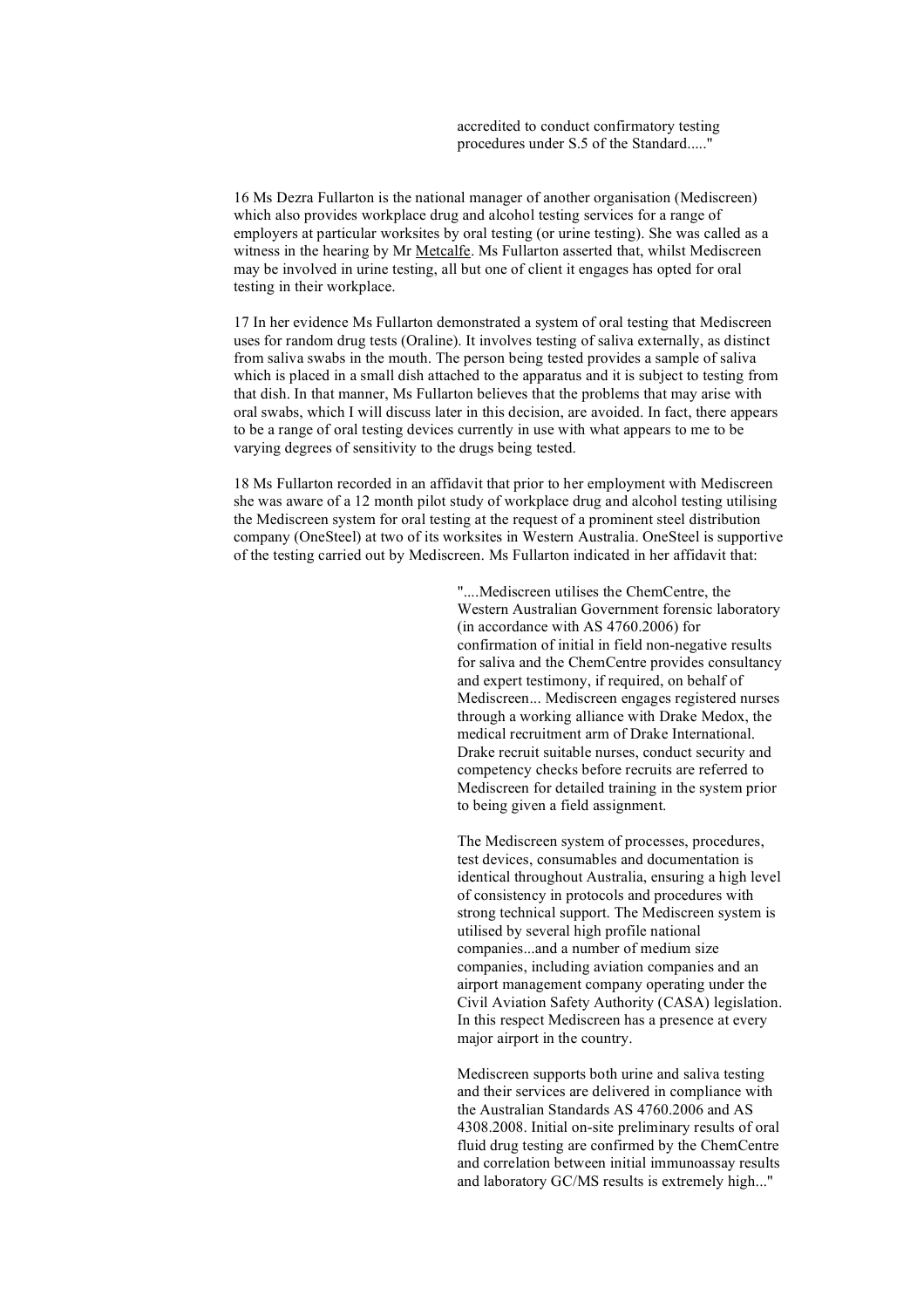Mediscreen has not yet applied for NATA accreditation but an application for that accreditation is expected in the near future. Ms Fullarton described oral workplace testing as an "...expanding area..." and that a number of employers are coming online with Mediscreen.

19 Ms Fullarton writes on her affidavit:

"....I have been directly involved in the development and review of workplace safety policies and procedure documents relating specifically to the management of alcohol and other drugs in the workplace and this has included working with committees and key personnel. I have also had the experience of explaining procedures to employees and training key personnel in the associated processes. In my experience I have found that most employers have the strong belief that the primary aim of a workplace drug and alcohol policy and procedure is to raise their employees' awareness and understanding of risk factors through education and training, provide a significant deterrent through uncertainty and unpredictability of test visits and to encourage life style adjustments through the combined efforts and participation of management and workers..."

And she concludes her affidavit:

"...Because oral fluid testing is less invasive and does not require a dedicated collection area (toilet) and there are no gender issues, site visits can be at more irregular intervals. Testing can take place almost anywhere (CASA contractors conduct testing of personnel by taking the subject aside outside a building, within an office or work area close to restricted airside operating areas), including roadside, at a client's work site or in a portable site office. Providing confidentiality and privacy and collection protocols are followed, this flexibility creates a greater level of uncertainty and unpredictability, resulting in a stronger deterrent factor. Mediscreen has noted a marked reduction in the incidence of non-negative results for drug abuse at worksites since the inception of testing..."

20 Mr Richard Olsen, a TWU organiser, was called to give evidence in the hearing by Mr Metcalfe. He is aware of certain transport operatives - Tolls Transport Pty Limited, Linfox Logistics Pty Limited, Ceva Logistics Pty Limited and Hy-Tec Industries Pty Limited - who have opted for saliva testing in their negotiations with the TWU because, among other things, it was less intrusive and did not raise privacy concerns. He indicated in an affidavit he supplied as the basis of his evidence that:

> "...the process for saliva testing is not as cumbersome as it is for urine (testing). A contributing factor for Ceva and Tolls in choosing saliva testing was the practicality of testing surrounding gender issues and the impact on efficiency where there are few toilets on site and as many as 30 to 50 employees or contract carriers. I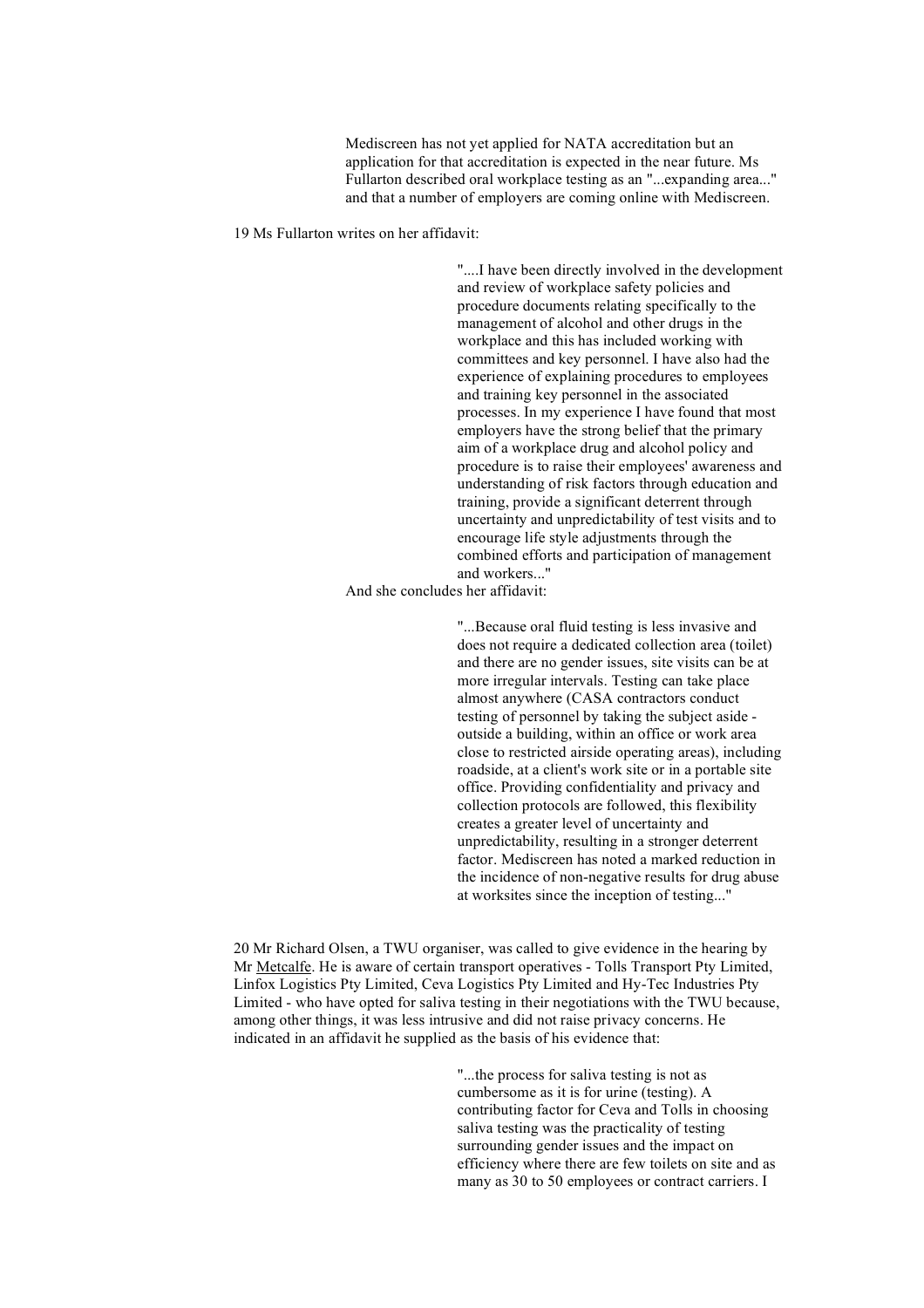am aware that Hy-Tec has a policy to test first using saliva samples and then urine samples. I recall attending a meeting at Hy-Tec where the alcohol and drug policy was explained. The use of saliva testing was again seen to be the practical option for all involved..."

21 However, Mr Olson was also aware that other transport operatives, eg Boral Transport Limited and Hanson Construction Materials Pty Limited, have chosen urine testing for the random drug testing of their drivers. Although random urine testing has apparently been introduced in those transport enterprises without objection from the TWU or its members employed there, Mr Metcalfe understands that the agreement reached in those enterprises was on the basis that the issue could be revisited and replaced by oral testing procedures as they became more readily available. He submitted that I should not regard what had occurred in those other transport enterprises with the introduction of random urine testing of employees and contractors as establishing any precedent for me in this hearing - and I do not do so. All that I may deal with in this hearing concerns only Holcim and its contract drivers, although I recognise, as Mr Metcalfe suggested in this hearing, that what I conclude in this decision may inevitably have some influence for other transport enterprises. The TWU view remains to support random *oral* testing over *urine* testing.

22 I am also aware of the strict drug and alcohol regime imposed for public transport workers - bus and ferry operators - mandated by a regulation made under the 1990 Passenger Transport Act - the 2010 Passenger Transport (Drug and Alcohol Testing Regulation - which prescribes random or targeted urine or blood testing. In particular, Reg.4.1 provides as follows:

> "A test supervisor may require any transport safety employee who the test supervisor has reasonable cause to believe is on duty for the purpose of carrying out transport safety work, or who the test supervisor has reasonable cause to believe is about to carry out transport safety work, to do either or both of the following:

(a) undergo a breath test in accordance with the directions of the test supervisor,

(b) provide a sample of the employee's urine for the purpose of testing for the presence of drugs."

23 A transport safety employee may be required to provide a urine sample whether or not there is any suspicion that the employee has recently taken any drug [Reg.4.3(b)] and the results of the drug testing may be used for the purposes of any disciplinary proceedings against the employee [Reg.4.5(b)].

24 Similarly, and more relevant for the current proceedings, S.19 of the 2008 Rail Safety Act requires a rail transport operator to have a drug and alcohol management programme for rail safety officers which are defined in Ss.4 and 7. In terms of S.19(4) of the Rail Safety Act, the independent body set up under the 1988 Transport Administration Act - the Independent Transport Safety and Reliability Regulator or ITSRR:

> "....may at any time arrange with a rail transport operator for the random testing of any person on duty for the purpose of carrying out, or who is about to carry out, rail safety work for the presence of alcohol or any other drug to ensure that the operator is complying with this section..."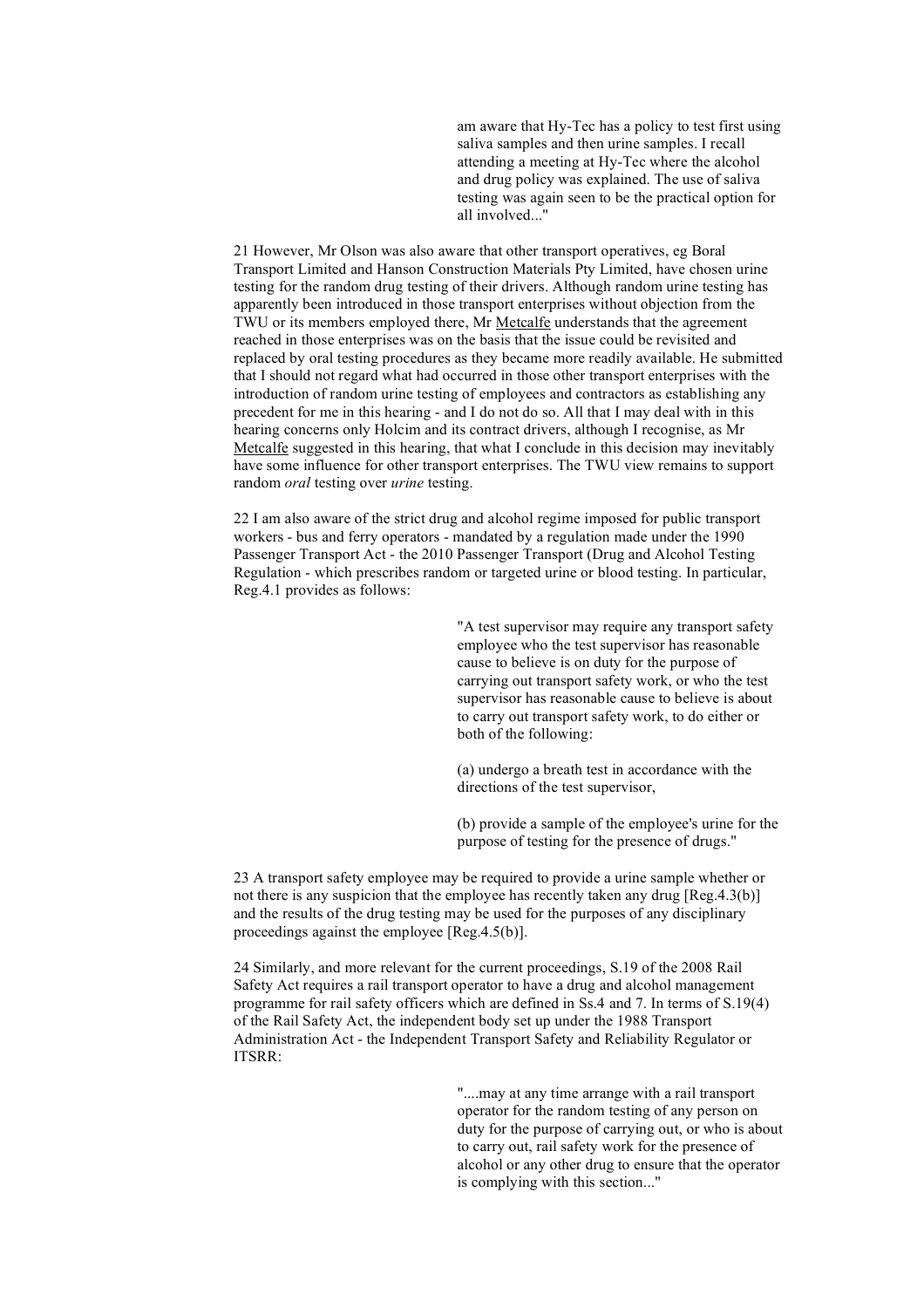And in terms of S.7(1)(f), rail safety work extends to include:

"...work on or about rail infrastructure relating to the design, construction, repair, modification, maintenance, monitoring, upgrading, inspection or testing of the rail infrastructure or associated works or equipment, including checking that the rail infrastructure is working properly before being used..."

25 That is, of course, wide enough to cover any contractor, including Holcim contract drivers of concrete agitator vehicles attending State Rail construction projects - and it does cover them. The testing of rail safety workers by way of urine samples is provided by the 2008 Rail Safety (Drug and Alcohol Testing) Regulation. The regime of drug testing for State Rail therefore has particular relevance for the Holcim contract drivers because from time to time they have been called on to work for State Rail projects and when they do they are subject to random urine drug testing. They have accepted that condition in their engagement on such projects (and other projects on which from time to time they may be involved).

26 In his decision in the Refinery Operators Shell Refining (Australia) Pty Limited Award Case Hamberger SDP of the former Australian Industrial Relations Commission indicated a preference for *oral* drug testing and he expressed the view, based on expert evidence before him, that the implementation of a random *urine* testing regime would be unjust and unreasonable in the circumstances, ie it was too intrusive when compared to oral testing. He commented in his decision (at p.23):

> "....[117] Neither party in this dispute sought to argue that random testing for drugs (or alcohol) was unjust or unreasonable. However, both parties also recognised that random testing is an intrusion on the privacy of the individual which can only be justified on health and safety grounds. The employer has a legitimate right (and indeed an obligation) to try and eliminate the risk that employees might come to work impaired by drugs or alcohol such that they could pose a risk to health and safety. Beyond that the employer has no right to dictate what drugs or alcohol its employees take in their own time. Indeed, it would be unjust and unreasonable to do so..."

27 However, the decision of Hamberger SDP was subject to two qualifications: (i) that the laboratories used for oral testing achieve appropriate accreditation according to Australian Standards (something he believed would be achieved in the relatively near future), and (ii) agreement with the relevant trade union - the Construction, Forestry, Mining and Energy Union - and the laboratory concerning what other drugs (eg benzadiazepines) should be the subject of testing and the concentration level for those drugs. He recorded his concerns in that respect in his decision (at p.24), viz:

> "....[123] Firstly, the evidence is that, at this stage, no laboratories have as yet been accredited under the relevant Australian Standard. I note that (one of the laboratories referred to in the proceedings) has applied for accreditation and the lack of accredited laboratories is likely to be resolved in the relatively near future. Nevertheless, the company cannot reasonably expect to implement a random drug testing system based on oral fluids until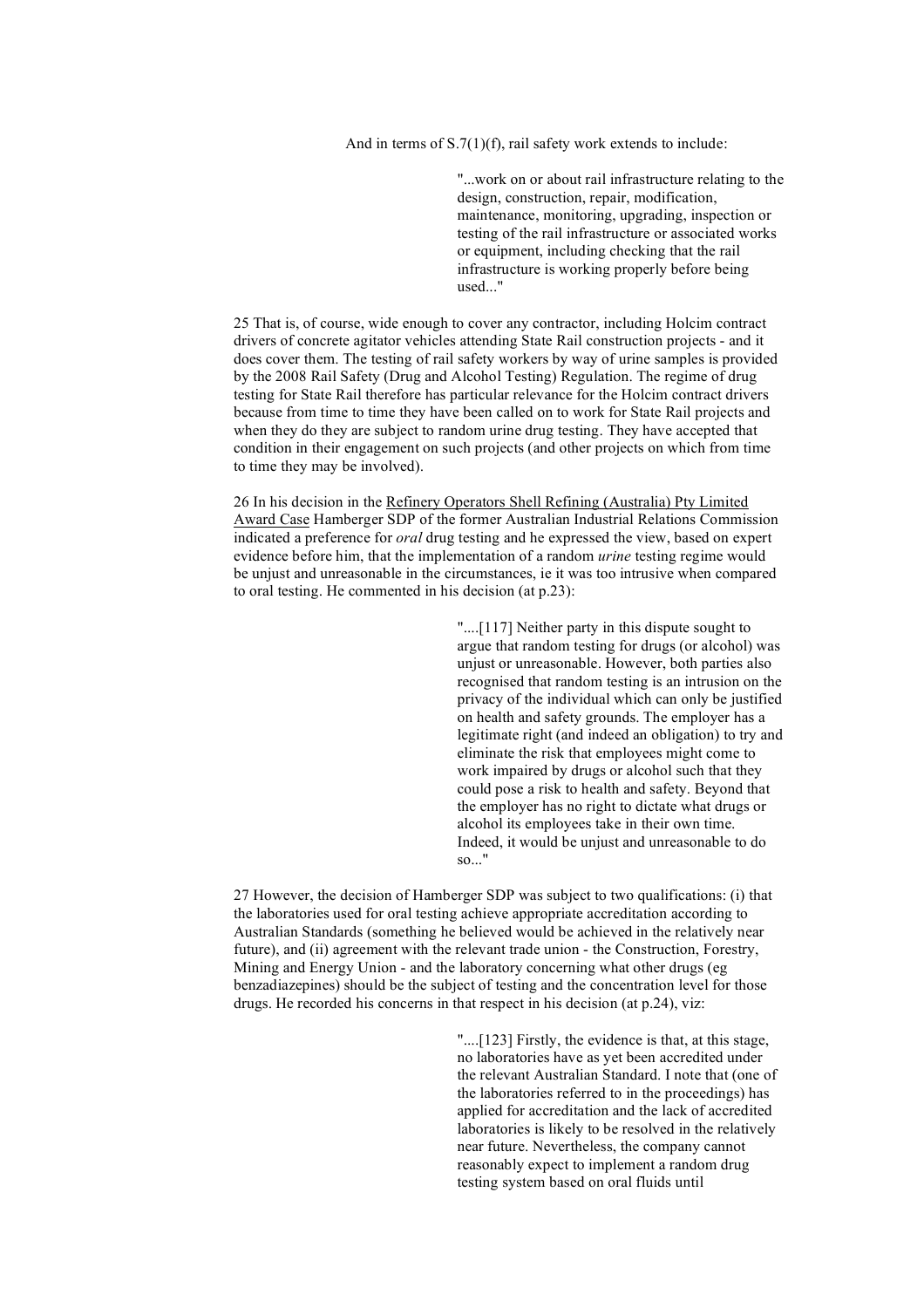laboratories...have been accredited.

[124] Secondly, there are drugs that the company may wish to test for (such as benzodiazepines) for which AS 4760 does not contain target concentration levels. The company should not be expected to implement an oral fluids based regime until it has the agreement of the union and the laboratory it wishes to use on what other drugs it wishes to test for and what would be an appropriate target concentration level.

[125] Once these two issues are satisfactorily resolved, any random drug testing should be conducted using oral fluids. Until then it would not be unreasonable for the company to implement a urine based testing regime on an interim basis..."

28 It is not altogether clear to me whether or not the oral fluid testing has received the laboratory accreditation to which Hamberger SDP refers as a precondition for oral testing: the evidence before me in this hearing suggests that it may not.

29 As far as *random* drug testing was concerned, Hamberger SDP had this to say in conclusion in his decision (at pp.24 and 25):

> "...[127] Random drug testing involves a trade off between the privacy of the individual and workplace safety. Employees should not have to suffer the intrusion into their privacy involved in random testing unless there is a good safety reason for doing so. Accordingly, there is no basis to conclude that it would be unjust or unreasonable for some employees to be subject to testing and not others, if there is an objective reason for this distinction.

> [128] The adoption of a risk assessment process to identify which employees should be subject to random testing is entirely appropriate. Moreover, the methodology contained in the drug and alcohol policy does not seem unreasonable. Clearly there is scope for positions to be reviewed to ensure they are designated appropriately..."

30 The Full Bench of the former Australian Commission in Shell Refining (Australia) Pty Limited v. Construction, Forestry, Mining and Energy Union (2009) AIRCFB 428 reviewed that decision and concluded on the review that the decision was free from error. It upheld the decision, summarising the initial decision of Hamberger SDP (at p.5), viz:

> "....[12] The Senior Deputy President made three critical findings. First, he found that a urine test can detect the use of drugs some days, rather than hours, beforehand ('the wide window of detection'). Secondly, he found that oral fluid testing detects recent use and is therefore less likely to detect drug use in an employee's own time. Finally, he concluded that while neither test measures impairment, a positive oral fluid test is far more likely to indicate actual impairment than a positive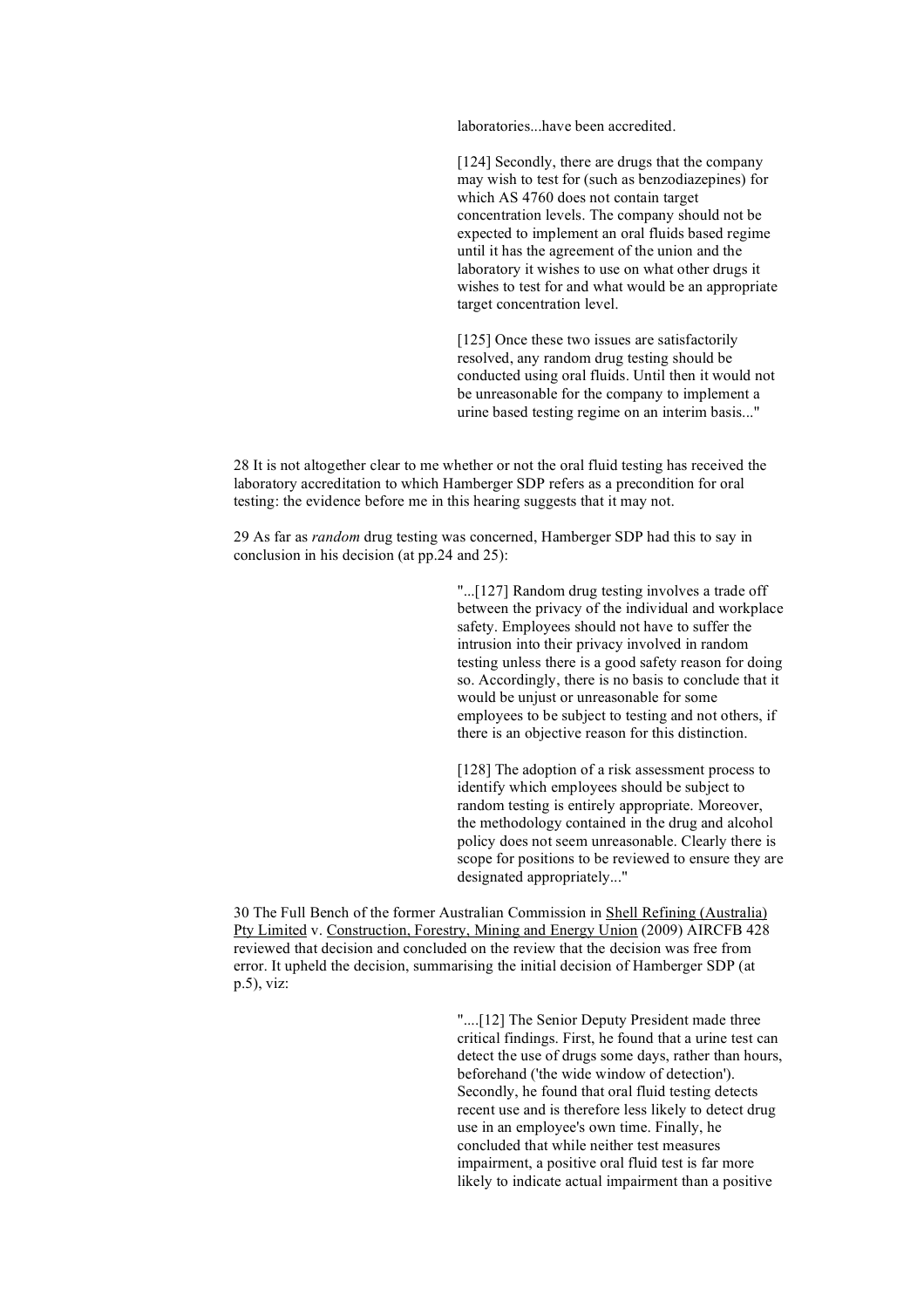urine test. In the circumstances, his Honour decided that it would be unjust and unreasonable to permit random urine testing, presumably on the basis that an oral fluid test was likely to detect drug use which was in the employee's own time and which was unlikely to involve impairment. Underlying this conclusion is the view that drug use which is unlikely to directly impact on an employee's fitness for work is not the employer's business.

[13] Despite the finding that random oral fluid testing was to be preferred to random urine testing, the Senior Deputy President's decision did not lead to the immediate introduction of random oral fluid testing... The Senior Deputy President permitted the implementation of random oral fluid testing pending the completion of arrangements to ensure random oral fluid testing would be to a proper standard...

[14] It can be seen that the decision was conditional. While random oral fluid testing was to be introduced, random urine testing was to be permitted until a laboratory had been accredited to carry out oral fluid testing and arrangements had been made which identified the drug to be tested for the target concentration levels to be applied..."

31 The TWU indicated in a statement it prepared prior to the commencement of the hearing that it relies on the decision of the Full Bench of the Australian Commission (and therefore the decision of Hamberger SDP which it supported).

### **Background**

32 Holcim has developed a policy of drug and alcohol testing nationally based on urine testing. Mr Ray Childs, a Holcim contract driver and TWU delegate for the Sydney metropolitan operations of Holcim, and Mr Gary Blackmore, another Holcim contract driver and TWU delegate for the country operations of Holcim, were called to give evidence in the hearing by Mr Metcalfe. They were concerned that the policy was being introduced with what they believed was inadequate consultation with them and they indicated that they were not prepared to accept the policy as it stood.

33 The Holcim drug and alcohol policy which has been developed is that an employee or contract driver who has a non-negative test result is stood down until they are retested and found to have a negative result. In the event of the first non-negative result, counselling services are offered to the employee or contract driver through the Holcim employee assistance programme [EAP], although there is no compulsion on the individual driver in that respect. Employees remain on pay whilst they are stood down or alternatively, are assigned suitable alternate duties instead of being stood down. Those options, of course, are not available to the contract drivers, however, although they would be entitled to take sick leave which is contemplated under the two contract agreements covering them. It is an issue for Mr Childs, Mr Blackmore and the TWU that they may lose financially whilst they wait for urine testing.

34 Mr Bruce Nicholson, the national operations manager for Holcim, who was called to give evidence in the hearing by Mr Miles, recollected that drug and alcohol testing and training was introduced in Queensland in 2005 partly in response to the discovery of drug paraphernalia at a Queensland quarry worksite and the admission by a particular employee that he was engaged in the use of a drug (marijuana). Mr Nicholson became acquainted with Fit 4 Duty and Mr Brien assisted in the roll out of a regime of random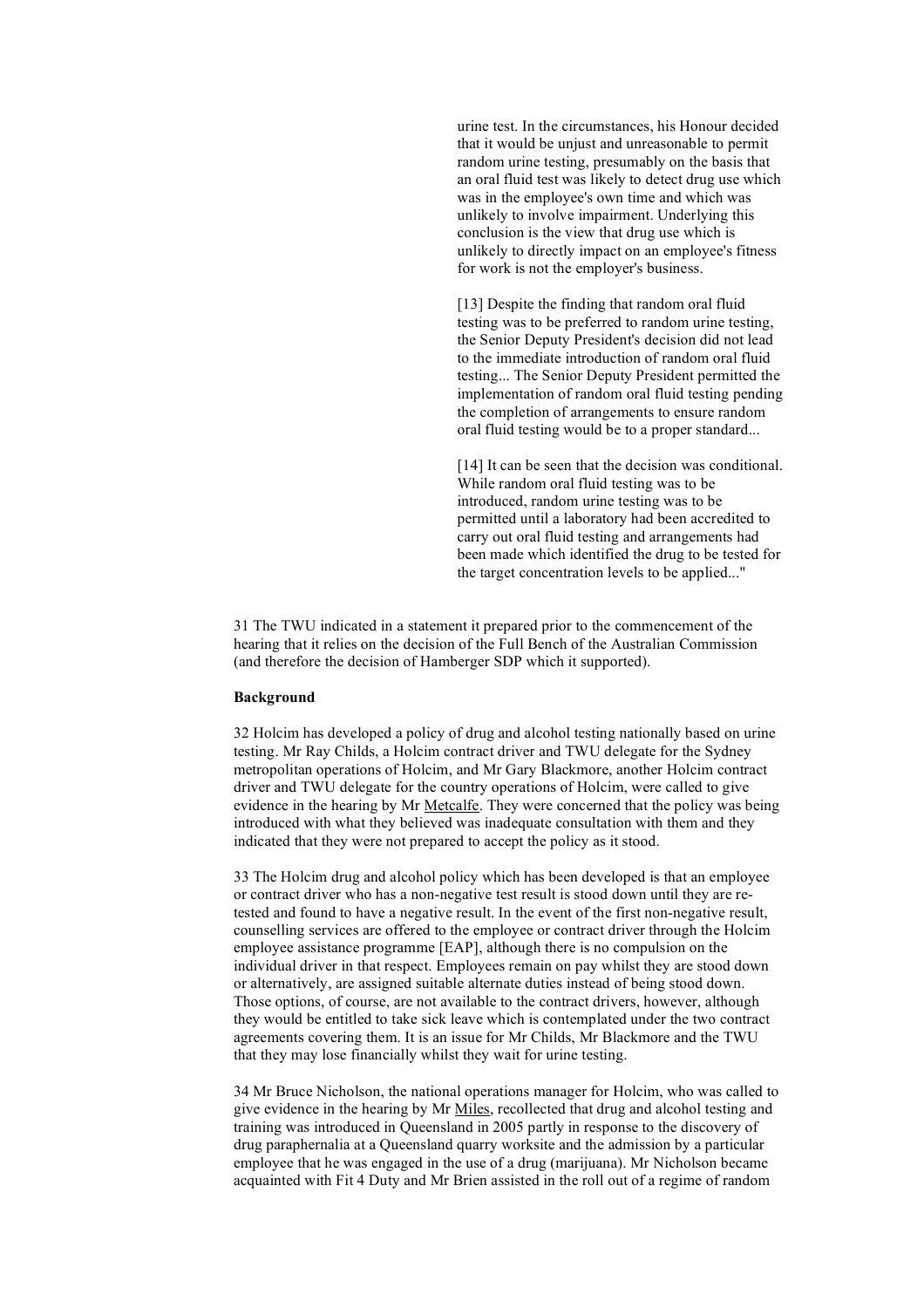drug and alcohol testing. Subsequently, Holcim management made the decision to extend the drug and alcohol regime, including the random urine sampling, nationally.

35 Mr Nicholson recalled an industrial dispute with the TWU in Victoria when the random urine sampling was introduced in the Holcim operations in Victoria. He wrote in an affidavit:

> "....The TWU initiated a dispute in Melbourne regarding the testing method used in random alcohol and drug testing - namely, the introduction of random urine testing. The TWU asserted that oral fluid testing ought to be the testing methodology implemented. The company employed approximately 15 drivers in Melbourne. The drivers opposed the introduction of random urine testing and sought the assistance of the TWU to act as their agent to represent them in their opposition to the company's desire to introduce random urine testing in the workplace.

The drivers engaged in a one day work stoppage to protest the introduction of random testing in the workplace on a Friday in or about April, 2008. I spoke with the two driver representatives over the course of the following weekend to attempt to negotiate a resolution of the dispute. I then met with the driver representatives...immediately following the stop work meeting to discuss their concerns and seek to resolve the matter.

I was informed by the two driver representatives over the course of the weekend that the drivers were primarily concerned about two issues. The first issue was how they would be treated by the company if when tested a non-negative test result was revealed. Second, they were concerned about the testing process revealing that some of the drivers were being treated with various heart and other medications that may reveal personal health issues and wanted assurance that the company would not terminate their services as a result. In response to the issues raised, I informed the two driver representatives that the company would provide the drivers with the opportunity to inform the company of any prescription medications that they were taking in addition to any non-prescription medications to minimise the likelihood of a false positive test result. In addition, I assured the drivers that if they were medically cleared to drive by their attending physician, then they would be permitted by the company to drive when taking legal/prescribed medications.

Although the TWU opposed the use of urine testing and pushed for oral fluid testing, the drivers agreed to the use of urine testing and the dispute with respect to the implementation of the alcohol and drug policy was resolved over the course of the week immediately following the stop work..."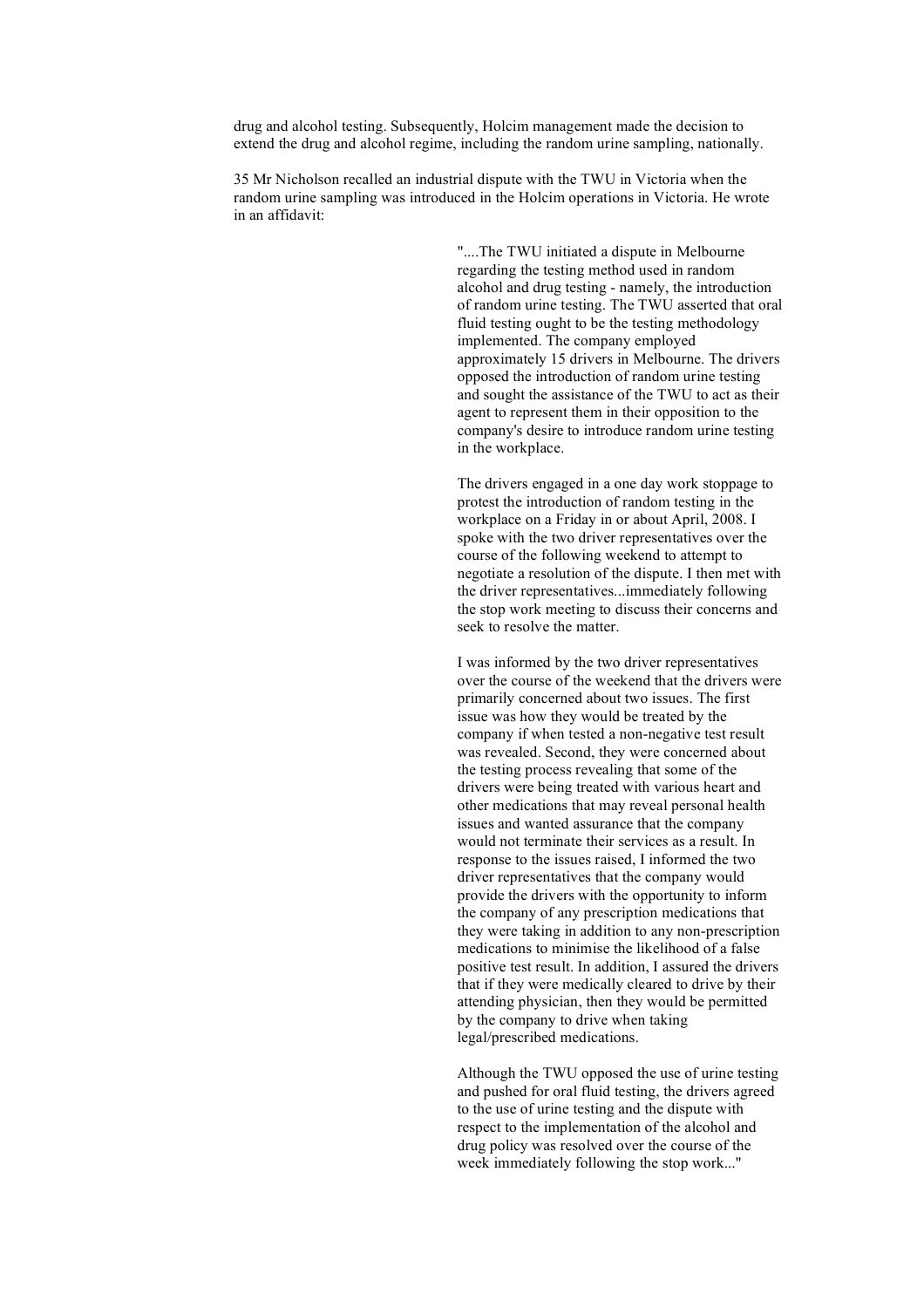36 Mr Nicholson claimed that apart from one incident in the middle of 2008 there have been no issues raised with Holcim over the implementation of the drug and alcohol policy in Victoria since it was introduced. That incident involved a driver who was asked to provide a urine sample but that sample was ultimately rejected by the nurse engaged to test the driver on the basis that the temperature of the sample did not correspond to body temperature, ie it was a substitute sample. The driver was subsequently dismissed for tampering with the urine sample and, although he threatened to pursue a claim of unfair dismissal, he ultimately did not do so.

37 Mr Childs claimed in his evidence that at some time in 2008 he was informed by the local TWU delegate for the Tweed Heads plant that drug testers had arrived there and had commenced random urine testing on contract drivers. Mr Childs' subsequent inquiries established that the testing was being conducted through the Holcim management in Queensland. Mr Childs informed the Tweed Heads management of Holcim to cease the testing and that occurred.

38 As far as the Northern Rivers region was concerned, Mr Paul Noakes, the area manager for the region, who was called to give evidence in the hearing by Mr Miles, commenced the introduction of the Holcim drug and alcohol testing, including random urine sampling of the contract drivers, in late 2007 in consultation with Mr Brien. He and Mr Brien addressed a meeting of all employees and contract drivers at that time, who were given three months notice that random blanket screening would be conducted at worksites in the region. Ultimately, that random testing commencing in late 2008 and Holcim had proposed that it conduct random drug and alcohol testing by way of urine samples every six to eight months from that time.

39 Mr Noakes indicated in his evidence that since on site urine testing commenced in the Northern Rivers region there have been from 10 to 12 non-negative on-site test results forwarded to the laboratories for confirmation of the test results. He has found that in some circumstances he has had to invoke Holcim's disciplinary procedure after receiving multiple positive confirmations from laboratory testing. He has found it necessary to terminate the employment of one permanent employee as a result of the introduction of the drug and alcohol policy. He recorded the circumstances surrounding that matter in the affidavit which formed the basis of his evidence, viz:

> "....An employee under my supervision was stood down in or about October, 2009, after his first nonnegative test result during a random testing process. He was informed and he accepted that in the event of a further positive test, then this would result in further disciplinary action, potentially termination of employment. In or about March, 2010 the employee was randomly tested as part of a subsequent random testing process. The employee refused to submit to the test during the second random testing process, stating that he knew he would fail the test because he had smoked marijuana the prior night. I subsequently determined to terminate the employment of this employee as a result of this incident..."

40 It has been Mr Noakes' experience that when such situations arise, employees (ordinarily casuals) generally chose to resign when they receive a second non-negative laboratory confirmation test result during random testing. He recalls approximately from 6 to 8 employees who have tendered their resignation in those circumstances.

41 The affidavit which Mr Noakes provided as the basis of his evidence was lodged with the Registry on Wednesday, 23 June, 2010 and the TWU became aware of the arrangements in the Northern Rivers region from that time. When Mr Childs and Mr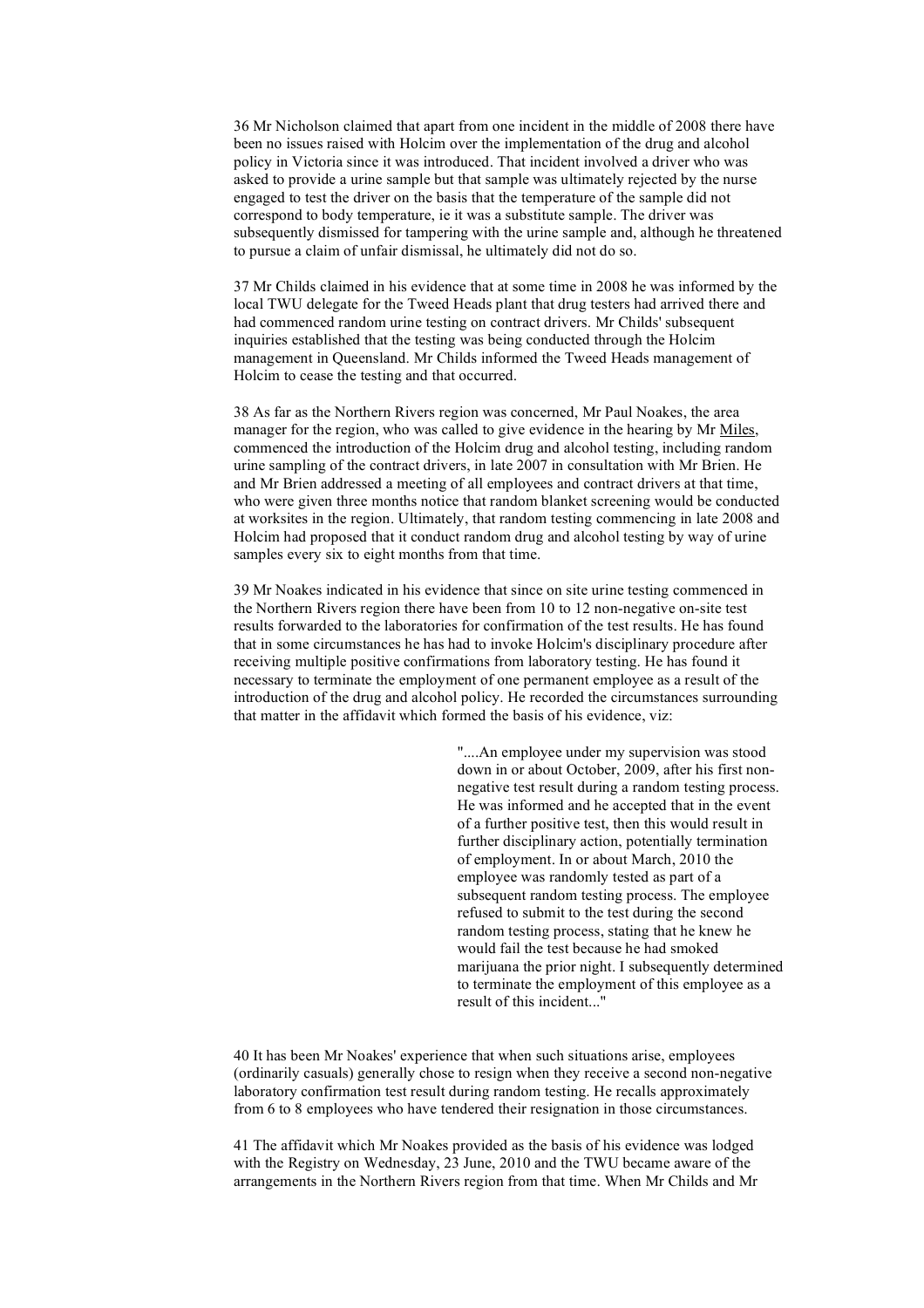Blackmore became aware from Mr Noakes' assertions in his affidavit, they travelled to Ballina to speak to the contract drivers for the region. They both assert in the affidavits they provided as the basis of their evidence that they actually travelled to Ballina on Wednesday, 16 June, 2010 but they concede in their oral evidence that date cannot be correct as it preceded the date Mr Noakes' affidavit was lodged with the Registry and the TWU became aware of the situation in the Northern Rivers region. At the meeting Mr Childs and Mr Blackmore explained the position that had been adopted by the TWU in these proceedings before me, ie opposition to urine testing. Mr Blackmore claimed that there were from 5 to 6 contract drivers attending the meeting.

42 The upshot was that the contract drivers in the region indicated their preference for saliva testing in place of urine samples. Mr Childs explained in his affidavit that at the meeting they had with the contract drivers in Ballina they explained to Mr Blackmore and him what had occurred on the previous day, viz:

> "....The owner drivers explained that a van pulled up at the Byron Bay plant with testers and the drug testing process began for the employees. The owner drivers explained...that as all of the employees went ahead, they too submitted themselves to be tested. The owner drivers explained...that Holcim management had not put pressure on them to take the test but then Holcim management did not say that they did not have to take the test due to the current industrial dispute before the Commission.

Mr Blackmore and myself explained to the owner drivers the industrial dispute regarding the drug and alcohol policy that is currently before the Commission. We explained the difference between urine and saliva testing. The owner drivers agreed with our point of view that saliva testing is more preferable due to the privacy concerns of urine testing and the time delays that occur when having to take the test..."

Mr Blackmore gave a similar version of the meeting with the contract drivers in the Northern Rivers region.

43 Finally, as I indicated earlier in this decision, when the Holcim contract drivers perform work in delivering concrete to State Rail construction sites they automatically fall under the regime flowing from the Rail Safety Act and the Rail Safety (Drug and Alcohol Testing) Regulation made under it. Consequently, they may be subjected to random urine testing for such work. This was brought to the attention of Mr Childs and the Holcim contract drivers agreed to being so bound. Mr Childs also described other occasions where the contract drivers have been subject to urine testing when they delivered to other clients - a water treatment plant and a hospital site. The decision taken by the contract drivers was no doubt as Mr Metcalfe described it in his submissions - a commercial decision on the part of the contract drivers, ie *one off* arrangements only, not to be regarded as a precedent, simply to ensure that there were no unnecessary complications in providing the work at such sites.

# **The Claim**

44 Holcim has sought variation to two contract determinations - the Readymix Holdings Pty Limited Sydney Contract Carriers Contract Determination (covering Holcim contract driver in the Sydney metropolitan area) and the Readymix Holdings Pty Limited Country Contract Carriers Contract Determination (covering Holcim contract drivers for country regions in New South Wales) - to incorporate its drug and alcohol testing regime and, in particular, to accommodate random drug testing by way of urine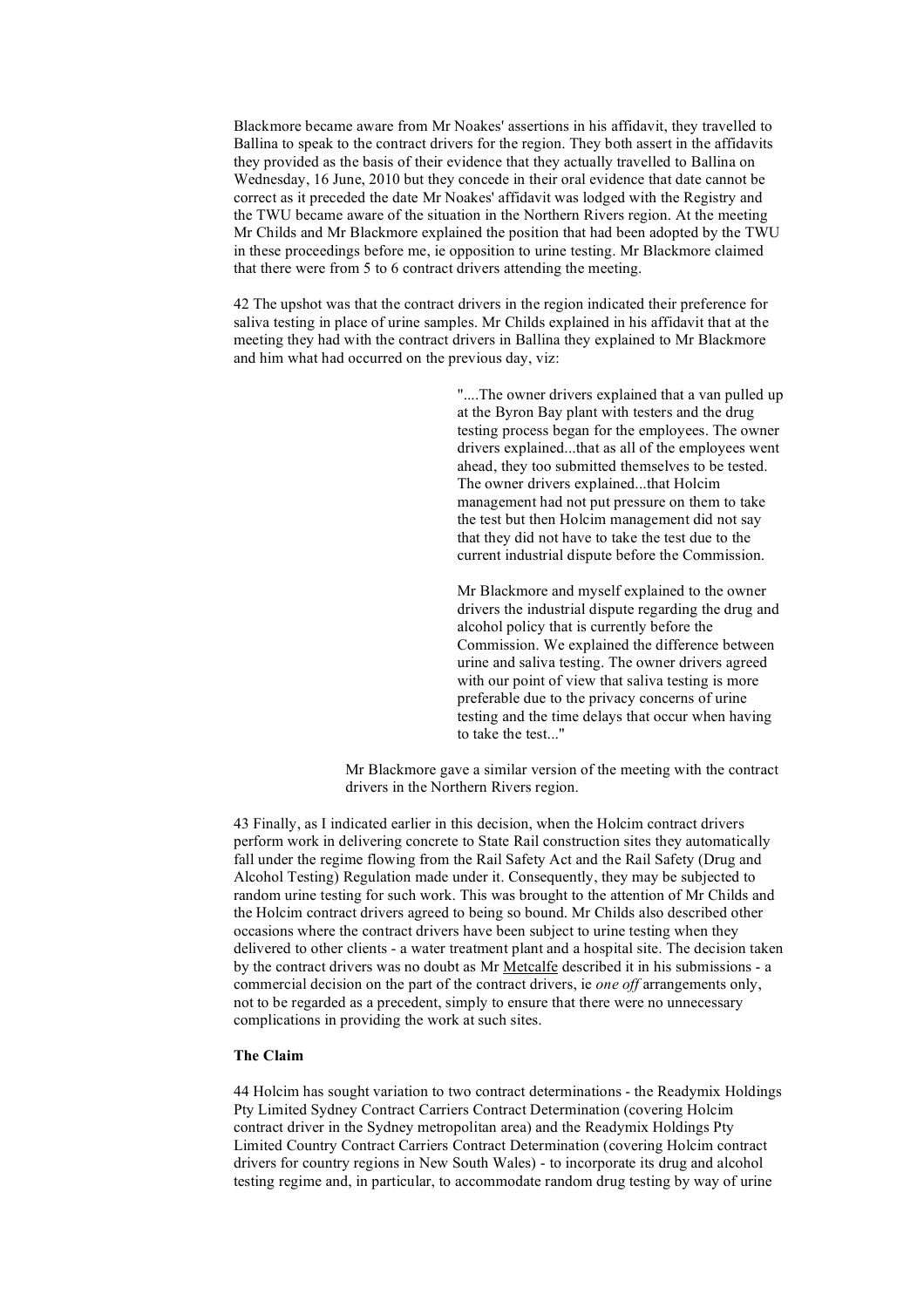sampling. Mr Miles argues that it is a matter for the discretion of Holcim management to arrange such testing, consistent with accepted scientific standards. He asserts that it is not unfair, harsh or unconscionable for Holcim to implement its proposed drug and alcohol policy; including the use of random urine testing in the workplace and that the two contract determinations should be varied accordingly.

45 In written submissions Mr Miles emphasises the obligations imposed by the 2000 Occupational Health and Safety Act in that respect, which is placed on Holcim, its directors and managers, viz:

> "....Holcim has a duty, pursuant to S.8 of the OH and S Act to ensure the health, safety and welfare at work of all of Holcim's (employees). In addition, Holcim must ensure that people (other than the employees) are not exposed to risk to their health or safety arising from the conduct of Holcim's undertaking while they are at Holcim's place of work.

In these proceedings there appears to be no issue that there is a necessity for drug and alcohol testing of contract carriers to take place as there is a reasonable foreseeability that a driver affected by drugs or alcohol may injure themselves, employees of the company or members of the public whilst operating a heavy piece of machinery and further, that random drug and alcohol testing would be an appropriate measure to minimise this risk.

In that respect, there are numerous cases of the Industrial Court of New South Wales where defendants (including directors) have been found guilty of breaches of the OH and S Act in circumstances where drivers have had accidents which caused their death or that of a member of the public... Even though the contract carriers are not employees of the company, there is still an obligation upon the company to provide a safe system of work to non-employees and in this case to the contract carriers..."

46 The TWU does not object to random testing for drugs and alcohol. Indeed, it has a well-known opposition to individual employees and contractors involved in the transport industry driving under the influence of drugs and alcohol and has been active to condemn that practice and put into effect measures to eliminate the risk of the impairment of drivers by drugs or alcohol. For instance, the TWU took the initiative in that respect in pursuing a claim for a universal drug and alcohol policy in the transport industry in New South Wales (if not necessarily going so far as random testing), culminating in the decision of the Full Bench of the Commission (Wright J - President, Walton J - Vice President, Sams DP and Tabbaa C) in Re Transport Industry - Mutual Responsibility for Road Safety (State) Award and Contract Determination (No.2) (2006) 158 IR 17.The Full Bench commented (at pp.74 and 75):

> "....[232] We do not consider it could seriously be suggested that the requirement for all transport operators to have a drug and alcohol policy, which includes drug and alcohol testing, is not a highly desirable tool to combat the widespread use of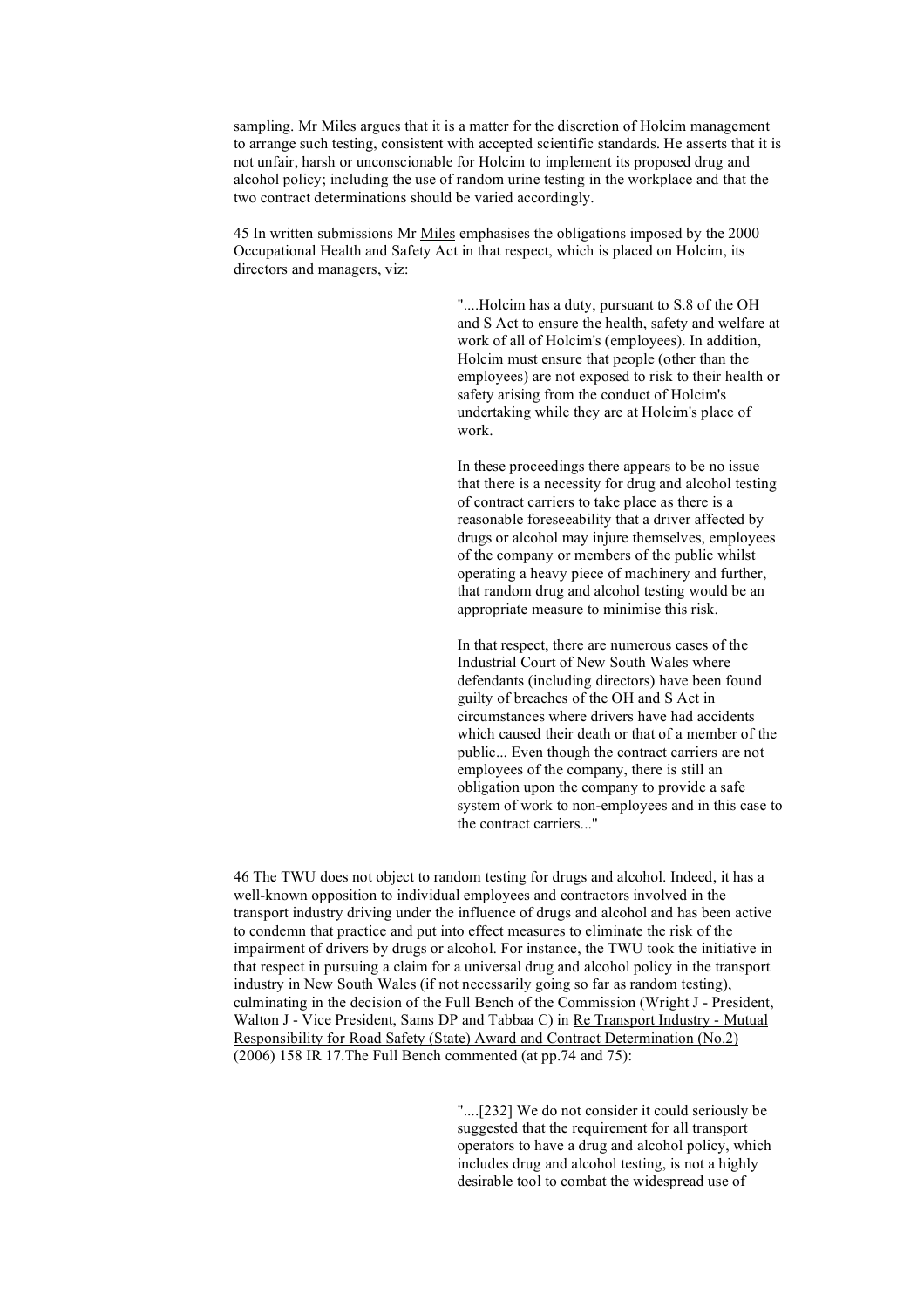drugs by employees in the road transport industry. In many ways, it is most surprising that the initiative in this regard has been from the union. It is trite to observe that there has been a long held resistance from unions on behalf of their members for drug and alcohol testing sought to be introduced by employers.

[233] We would suggest that rather than criticising the proposal, the union's acknowledgement of the need to address this issue should be welcomed. Such criticism, we think, is largely disingenuous.

[234] We do not consider that the employers' criticism of the union's proposal based on a failure to provide for random testing and an insistence on a preferred method of testing is sustainable from a strict reading of the draft proposal. We accept...that the draft proposal is not meant to be prescriptive and does not prevent random testing. We consider, however, that the policy should specifically allow for random testing..."

47 In the written statement provided to me by the TWU as a response to the Holcim claims it commented:

> "....The union condemns in the strongest terms the use of illegal drugs and the use of legal drugs during work hours or in a manner that affects the performance of the workers. The safety of workers and the users of public roads is paramount..."

But it adds in that written statement:

"...Despite this, the union considers that any testing regime should be well adapted to its proper purpose and only as intrusive as necessary. A poorly designed, excessively intrusive and poorly focused system will not assist the fundamental objective of safety. A testing regime that excessively penalises workers or appears disconnected to the objective of safety will tend to be avoided and will lack the confidence of all concerned. Further, any drug and alcohol policy that has the potential to lead to the dismissal of an employee must be clear, consistent and transparent. The policy is currently unclear, inconsistent and not transparent and therefore it would be unfair to implement it..."

And in the written statement the TWU further comments that:

"...the union repeats its condemnation of illegal drug use in any circumstances but believes that a zero tolerance policy is not the best approach to achieving the objective of eliminating the risk that contract carriers perform work whilst impaired by the effects of drugs and alcohol..."

48 Nevertheless, the TWU is opposed to the drug and alcohol policy introduced by Holcim, and in particular, the fact that it relies on urine sampling. As I understand the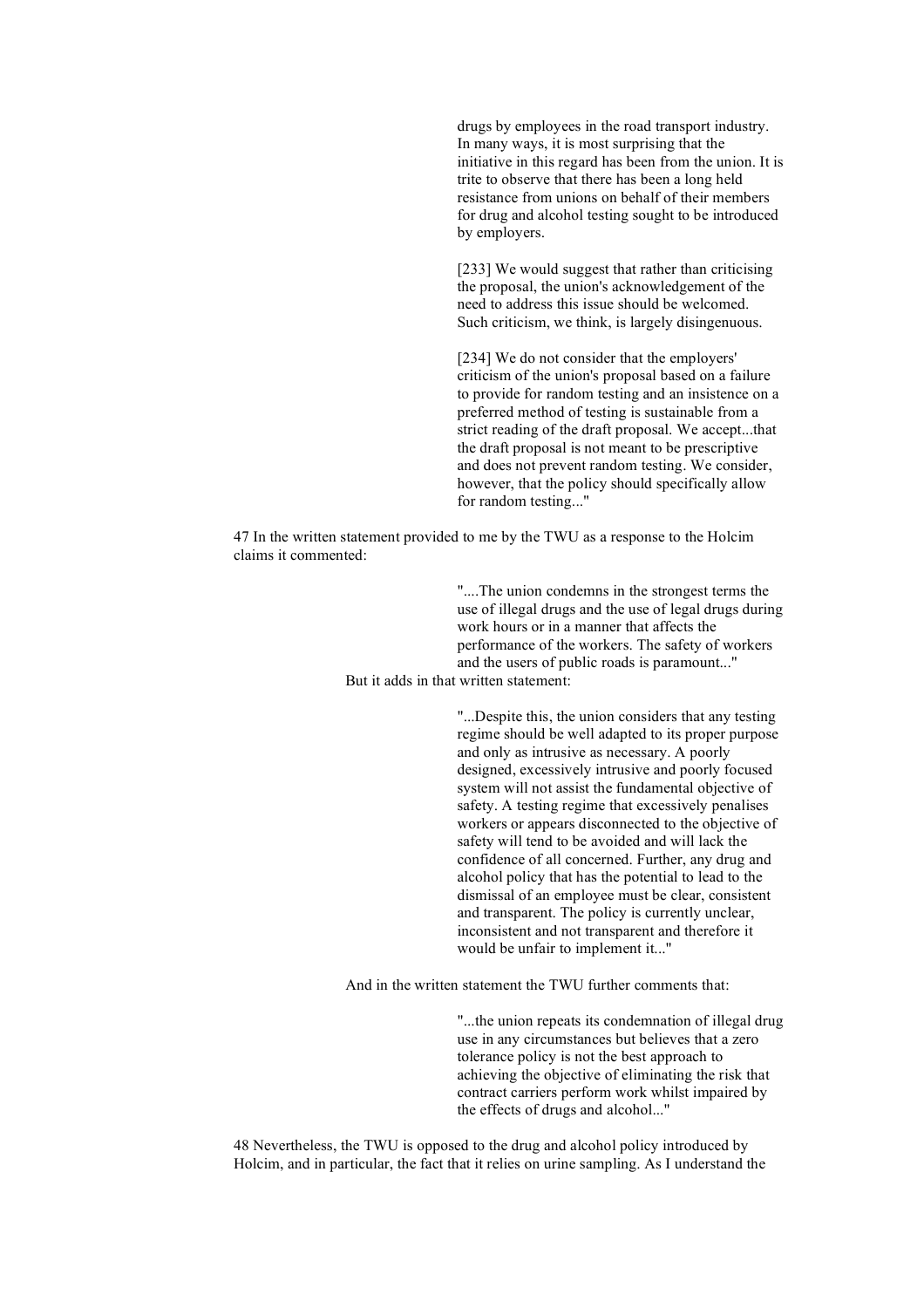TWU position in this hearing, its chief concerns fall essentially under five headings, viz:

(i) it believes that urine sampling is unnecessarily intrusive, invading the privacy of the individual, and it supports instead oral testing which is, in its opinion, more convenient to the contract drivers (and no doubt for the management of the transport enterprises);

(ii) it is concerned that urine sampling would be a slower process than oral testing and, since the contract drivers are paid according to the loads that they actually take, it would mean that any unnecessary time they spend waiting for urine testing would prevent them from obtaining a load of concrete and therefore adversely affect the level of the remuneration they receive: this is not an issue for employee drivers when they are tested because they would be paid during the testing but for the contract drivers, time would mean money to them;

(iii) it believes that the drug and alcohol policy appears to be part of a regime of discipline against the individual driver, rather than looked at as an occupational health and safety issue;

(iv) it is concerned over the outcome of a nonnegative testing of a contract driver and Holcim's apparent acceptance that such a finding would automatically support the contention that he was unfit for work: it apparently accepts the proposition which has emerged from the evidence that urine sampling provides a better history of drug taking but that history may not necessarily result in the impairment of the driver at the relevant time of the testing and his driving of the vehicle: it is the actual impairment of the individual driver which primarily raises the occupational health and safety concerns, rather than whether or not he has taken that drug at other times for recreational purposes: and

(v) it is also concerned at the incidents of false positive results from urine testing.

49 Mr Miles asserted during the course of the hearing that the contract determinations covering the Holcim contract drivers provides sick leave arrangements and a contract driver showing a non-negative test result would initially be entitled to rely on those sick leave provisions. He refutes Mr Metcalfe's claim of excessive waiting time for the drug testing. He believes that the process would not be time consuming and that at each worksite there would be insufficient individuals to be tested on each occasion to lead to any real delay. The contract drivers already work to a rotating roster arrangement for the allocation of work to ensure fairness and the random testing could be carried out to accommodate individuals according to that roster.

50 Mr Metcalfe believes that there are a number of points of departure between the proposal advanced by Holcim for its drug and alcohol testing regime and the type of policy contemplated by the Full Bench in the Mutual Responsibility for Road Safety Case and codified in the Transport Industry - Mutual Responsibility for Road Safety (State) Contract Determination, which flowed from it. In particular, no mention is made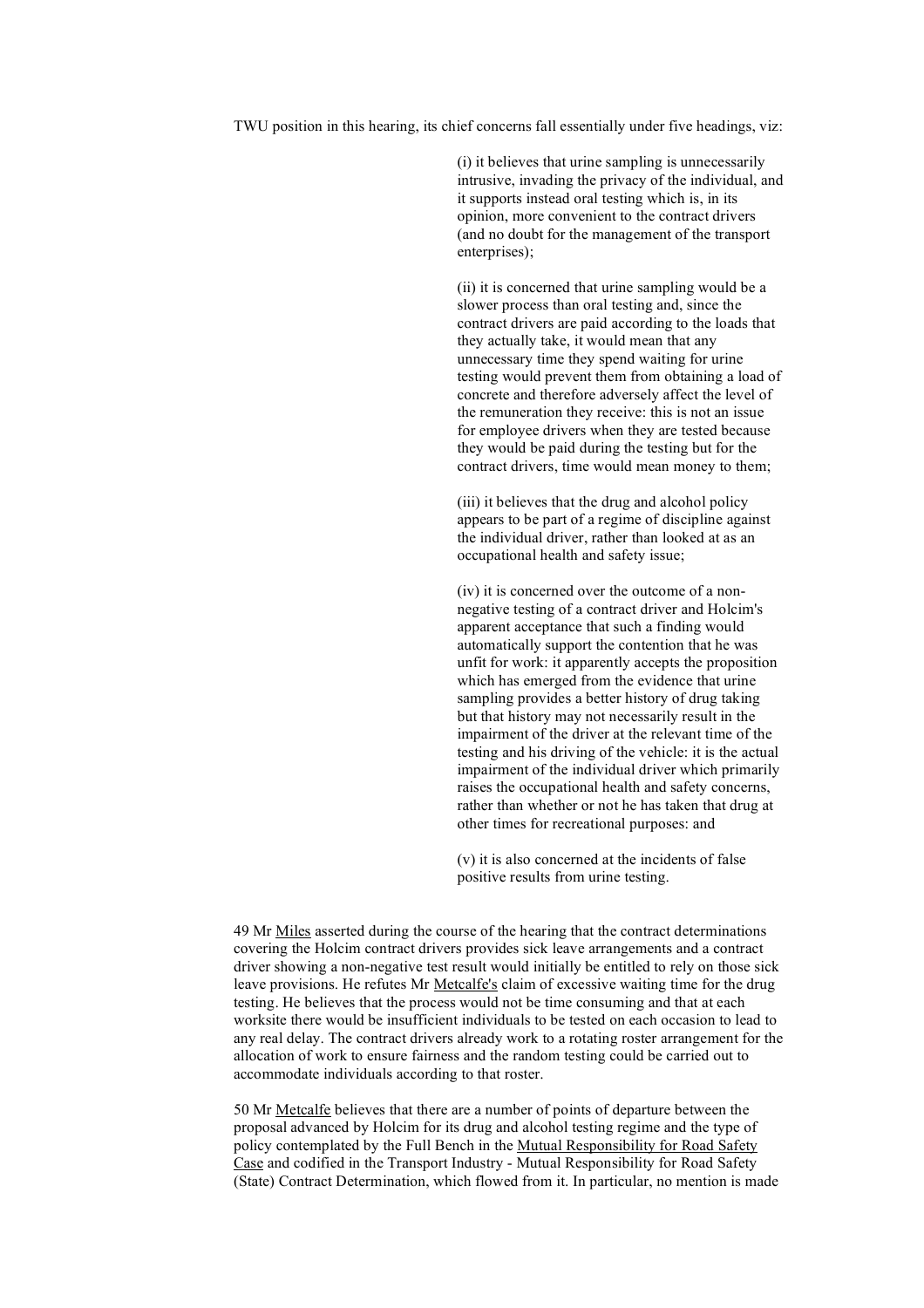in the Holcim policy of the desirability of eliminating professional drug taking amongst contract carriers: the *raison d'etre* for the industry determination was the elimination of professional drug taking by transport workers but that is ignored in the Holcim application with what Mr Metcalfe described as a "two strikes and you're out" policy. Mr Metcalfe also asserted that no provision is made for the involvement of the TWU in training the drivers and he sees that as essential for the development of a proper policy to eliminate drugs in the workplace.

# **Toxicological and Pharmacological Evidence**

51 It is with that background information, I turn now to examine the evidence given in these proceedings concerning the efficacy of urine samples and oral testing, including saliva swabs, to identify the presence of drugs. That has been the main area of contention between Holcim and the TWU. I have been assisted in this hearing by comprehensive evidence from two experts in the field of toxicology and pharmacology. Dr John Lewis, a consultant toxicologist, was called to give evidence in the hearing by Mr Miles. Dr Judith Perl, a consultant pharmacologist, was called to give evidence by Mr Metcalfe.

52 Dr Lewis is a toxicologist with over 30 years experience in testing for drugs of abuse and he asserts that he is recognised as one of Australia's leading experts in this field, who has published a number of articles on the analysis and interpretation of drugs of abuse. He is chairman of Standards Australia CH-036 which is responsible for the development of Australian Standard AS/NZS 4308. He indicated in his evidence that he had spent 10 years in drug testing in canines and 28 years involved in drug testing in humans - in drug and alcohol treatment centres, prisons and workplace drug testing.

53 Dr Perl holds degrees of Bachelor of Science (majoring in pharmacology and physiology) and a doctor of philosophy (in pharmacology) from the University of Sydney. She is a member of the International Committee on Alcohol, Drugs and Traffic Safety and a Fellow of the Australasian College of Biomedical Scientists. Since 1979 her principal area of research has been the effects of alcohol and drugs on psychomotor performance skills (primarily related to driving ability), ie traffic violations, traffic crashes, etc. She was a technical officer at the 2000 Olympics and has been the chairperson of the Appeal Tribunal for Drugs in Cycling for the Australian Cycling Federation.

54 It is essentially the evidence of both Dr Lewis and Dr Perl on which the scientific basis of the conflicting claims before me is to be evaluated. And it appears to be common ground between them that both urine testing or oral samples, including saliva swabs, have their own inherent defects. There are, in fact, many areas of agreement between Dr Lewis and Dr Perl. However, Dr Lewis, on balance, favours urine testing as the more appropriate measure for the Holcim contract drivers the subject of this dispute, whilst Dr Perl gives more support to oral testing. Whilst, as I indicated earlier in this decision, their evidence was not given concurrently, they had remained present in the hearing whilst they gave their respective evidence and were able to advance issues for cross-examination through Mr Miles and Mr Metcalfe to assist in crystallising and confining the main areas of dispute between them.

55 Dr Lewis identified two major drugs of abuse of particular concern in the workplace - methamphetamine and cannabis. In these proceedings, as Mr Miles indicates in his written submissions, there has been a particular emphasis in the evidence on cannabis and the amphetamine class of drugs because those drugs are the two major drugs of abuse of concern in the workplace and, indeed, by police forces. There was also some evidence in the proceedings concerning benzodiazapines, chiefly a supplementary report by Dr Perl which the TWU did not supply until Tuesday, 30 November, 2010 and which I admitted into evidence at the commencement of the proceedings on Thursday, 2 December, 2010 over the initial objections of Holcim.

56 As Dr Perl records in her supplementary report, benzodiazapines are generally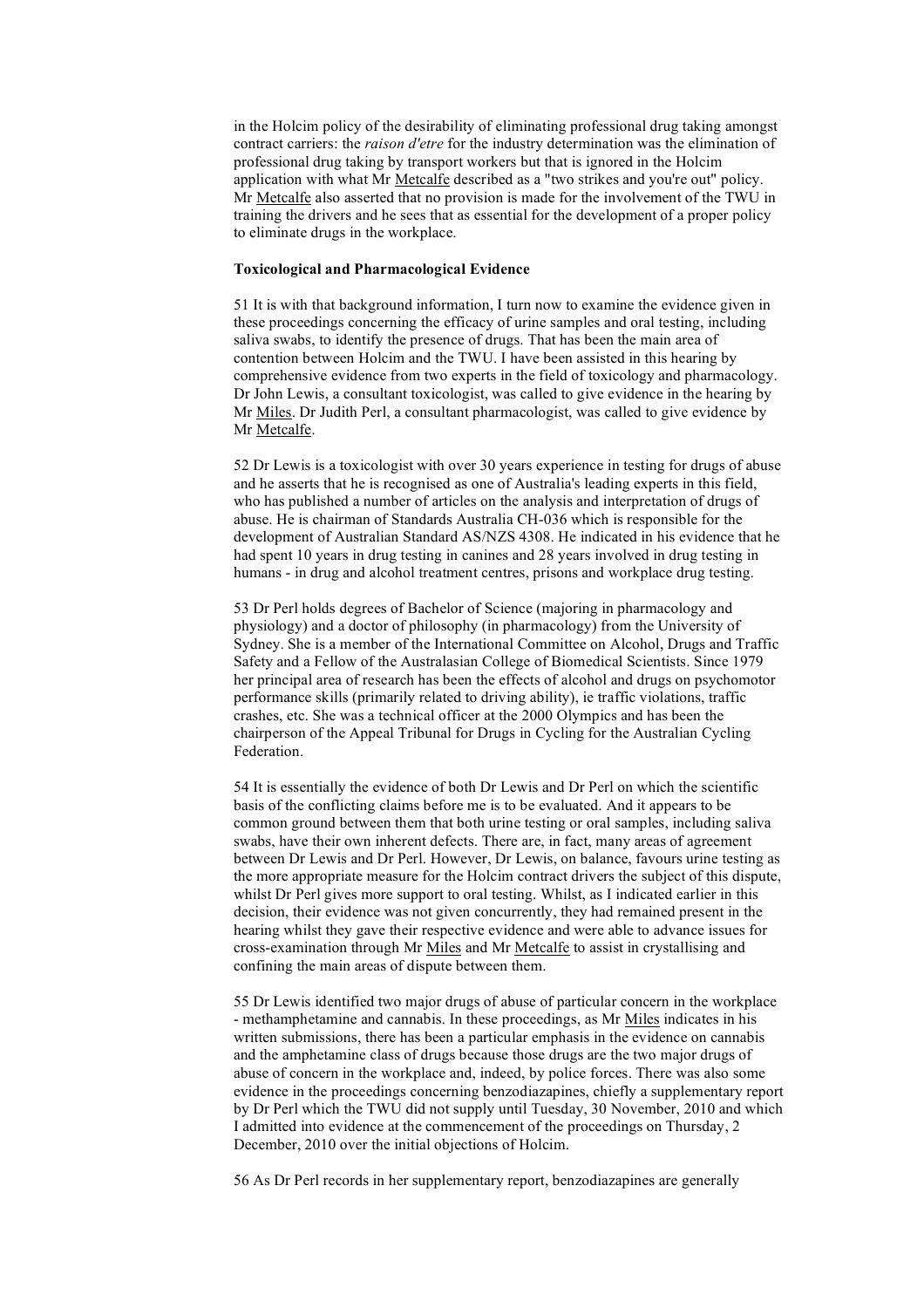legitimately prescribed drugs, commonly used to treat various illnesses, including anxiety, sleep disturbances, temporary treatment of stress and depression, muscular tension resulting in pain and epilepsy. According to Dr Perl's report, the detection of benzodiazapine in both oral and urine merely indicates past usage of the drug. Both urine and oral fluid screening tests only detect the class of the drug and confirmation by gas chromatograph/mass spectrometry or similar method would be required to identify the particular benziodiazapine present. Dr Perl writes that:

> "....in my 25 years of experience, benzodiazapine abuse is relatively uncommon in the majority of users who are prescribed the drug. However, there is certainly significant abuse of this class of drug by heroin addicts and other recreational uses of illicit drugs. A person using a benzodiazapine as prescribed, on a daily or regular basis, would develop significant tolerance to any of the sedating effects of the drug and therefore would generally not be impaired in their cognitive and motor functions. If there was any impairment, I would expect there to be obvious visible signs of 'intoxication', drowsiness, swaying or unsteadiness, slower actions and speech, possibly slurred speech. These are signs which should be obvious to any person properly trained in conducting any form of body fluid testing..."

57 Methamphetamine is a psychoactive stimulant of the phenethylamine and amphetamine class of drugs with a high potential for abuse and addiction by activating the psychological reward system via increasing levels of dopamine, norepinephine and serotonin in the brain. The particular problem in the transport industry, particularly long distance transport, is not its use for recreational reasons but to meet inappropriate deadlines and avoid the onset of fatigue whist driving.

58 In the Mutual Responsibility for Road Safety Case the Full Bench commented on the findings of surveys (at p.29), viz:

> "...[22] Two national surveys in 1991 and 1998 recorded that the use of 'stay awake' or stimulant drugs was cited by drivers as one of the two most helpful strategies for managing fatigue... Whilst the precise level of drug use in the long-distance trucking industry was unknown, the evidence led to a firm conclusion that it was widespread... Prolonged sleep deprivation/fatigue and drug use may not only increase the risk of truck crashes but also will have long-term health effects on the drivers affected.

> [23] Of the 13 driver witnesses, a number openly admitted using stimulants to help them work: others gave evidence of having conversations with other drivers about the use of illicit drugs while working: three drivers spoke of management knowing or encouraging the use of drugs during the course of performing their work..."

59 According to Mr Metcalfe, that should not be such a major issue for the Holcim contract drivers whose work, of course, does not involve long distance travel where the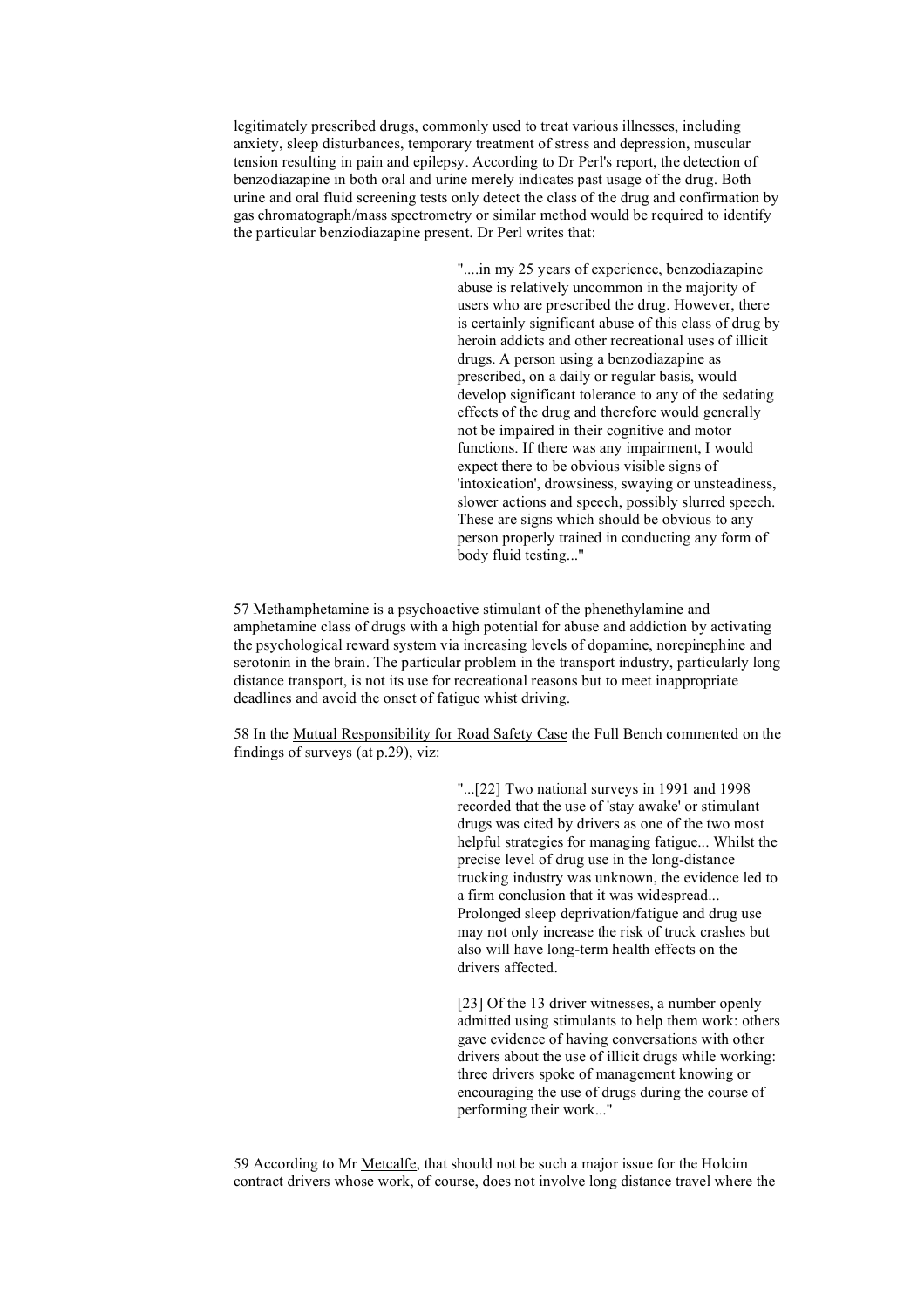use of the drug would have the most impact. But, in my opinion, it still would have some relevance in this hearing and remains an issue which I expect would be addressed by the Holcim drug and alcohol policy.

60 In his report Dr Lewis highlighted the fact that while a person was in the withdrawal phase of the use of methamphetamine there was still, in his view, an impairing effect from the drug, viz:

> "....Low blood concentrations of methamphetamine did not exclude the possibility of impairment. There is a relationship between blood levels and corresponding saliva levels of methamphetamine; this is known as the plasma:saliva ratio. For methamphetamine, this ratio is highly variable, meaning that in some individuals the saliva concentration could be very low if the plasma (blood) levels are also low. Thus...there is evidence of impairment once blood levels drop to very low amounts. It follows that saliva levels could also be very low and possibly undetectable by on-site devices. By contrast, there is a greater possibility of identifying this recent use by way of urine testing..."

61 Dr Perl had already given evidence in other proceedings before this Commission concerning the effects of methamphetamine on drivers. For instance, in the decision of Walton J - Vice President of the Commission in WorkCover Authority of New South Wales v. Hitchcock (2004) 135 IR 377 her evidence is described by his Honour (at p.429) in the following terms:

> "....[181] Dr Perl agreed that methamphetamine was psychologically addictive and that a long-term user may believe that they had to take the drug in order to stay awake when in fact this may not be the case.

[182] According to Dr Perl, during the acute stimulant phase following use of amphetamines there is a marked increase in wakefulness, alertness and euphoria: perceptions and judgements are altered and there is commonly an increase in risktaking behaviours. High doses lead to hyperreflexia, restlessness, talkativeness, sleep disturbance and insomnia, headache, hypertension and palpitations. The user may experience hallucinations and paranoid thoughts. When the over-stimulation of the brain wears off there is a reactive depressive stage referred to as 'crashing', the most common symptoms of which include extreme fatigue, sleepiness and depression.

[183] Methamphetamine can impair driving abilities in two different ways: by impairing judgement and increasing risk-taking behaviour, or due to the fatigue and hypersomnolence as a result of withdrawal. Often this second stage impairs driving ability to a greater extent than the initial stimulation. The drug-induced fatigue or depression is exacerbated by the natural fatigue the driver was masking in the first place. Like all stimulants, it produces physiological effects such as palpitations and hypertension, thereby increasing the risk of a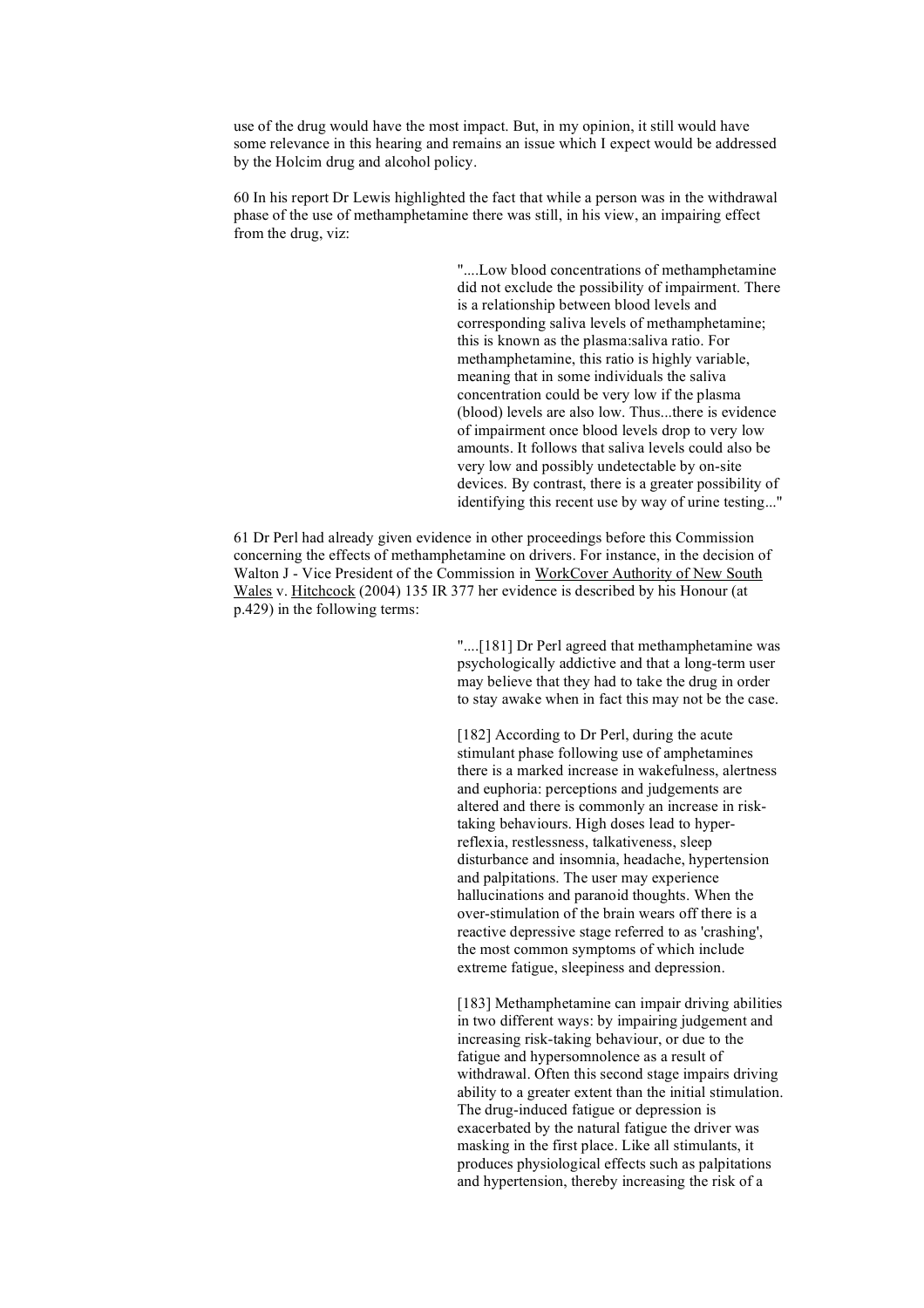cardiovascular accident (such as a cardiac arrest or stoke).

[184] Dr Perl agreed under cross-examination that even low doses of methamphetamine in some individuals could produce a stroke or even some form of a heart attack, and agreed that given the presence of methamphetamine in (the driver's) liver, a cardiovascular accident may have been a factor in the crash..."

62 Dr Perl gave similar evidence in these proceedings, highlighting the risks associated with the use of methamphetamine by transport workers and going further to explain her views on urine testing and oral testing for that drug, viz:

> Mr Miles: ...It's been reported...(particularly from Dr Perl's evidence in WorkCover Authority of New South Wales v. Hitchcock) that truck drivers use stimulant drugs to temporarily delay the onset of fatigue and sleepiness and they use them in response to occupational pressures to meet unreasonable driving hours, rather than for recreational reasons, such as to alter their mood.

Dr Perl: That is correct.

Mr Miles: So you still have that opinion?

Dr Perl: Yes.

Mr Miles: And that methamphetamine can impair driving abilities in two different ways?

Dr Perl: Yes.

Mr Miles: It can impair judgment and increase risk taking behaviour during the acute phase?

Dr Perl: Yes.

Mr Miles: And it can lead to fatigue and excessive sleepiness as a result of withdrawal?

Dr Perl: Yes.

Mr Miles: And I think your evidence was that the withdrawal of it can, in fact, be a greater level of impairment than the initial phase?

Dr Perl: The acute phase, yes.

Mr Miles: And you'd agree, wouldn't you that the use of methamphetamine by a truck driver should be a concern to a transport company?

Dr Perl: Yes.

Mr Miles: And the concern is not simply limited to whether they are impaired right now, is it?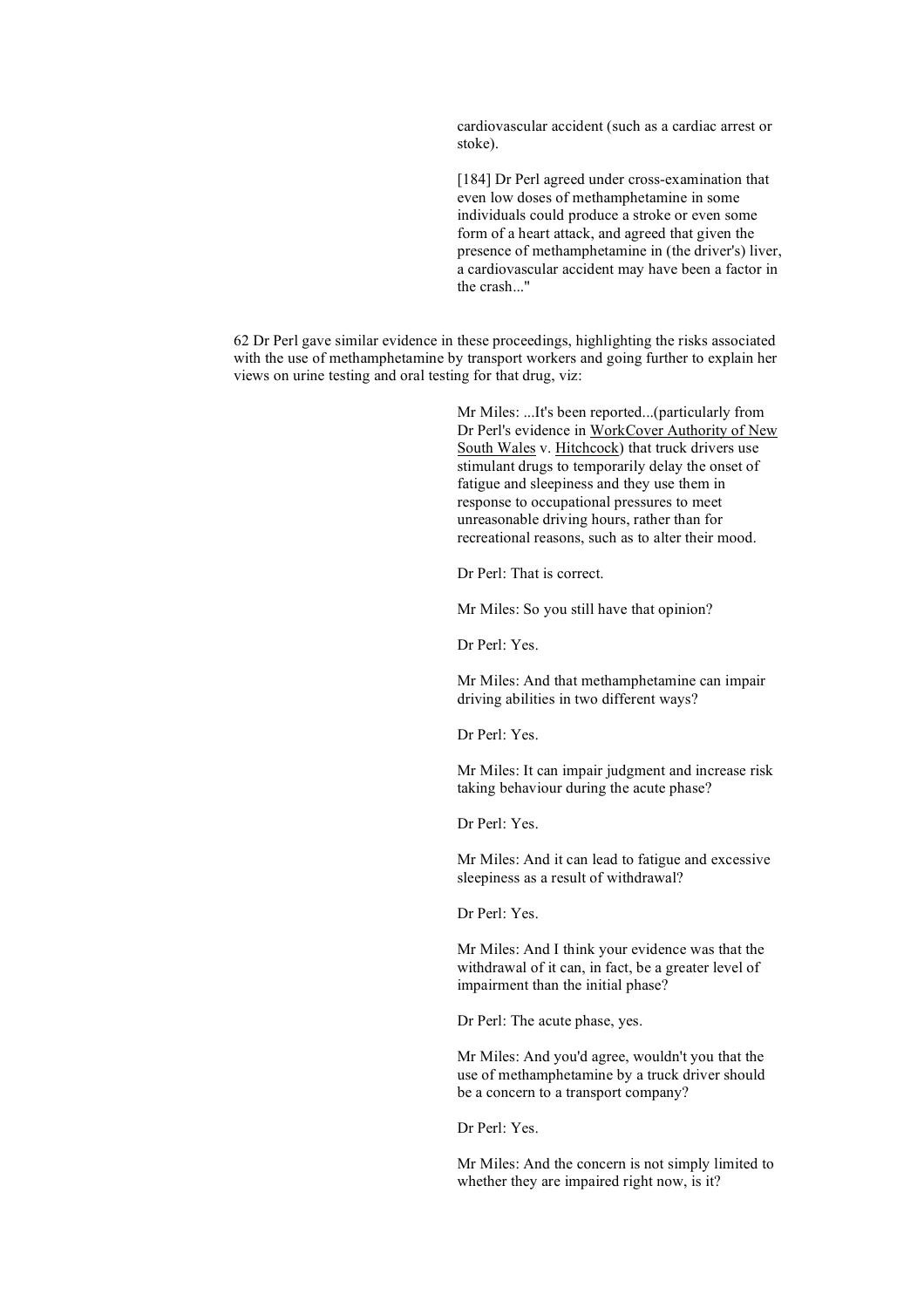Dr Perl: No. Well, the concern is that there is a potential, but whether that person is a risk would depend on when they used it, how often they used it, what particular matrix you're using to detect it. So there are a lot of variables in that.

Mr Miles: But the use may be professional (ie occupational) use?

Dr Perl: It may be for occupational reasons, yes.

Mr Miles: ....That any level of detection for a transport company may give you an indication that a person is using (the drug) for occupational reasons?

Dr Perl: It may.

Mr Miles: It's certainly something that the company should be aware of?

Dr Perl: I would think that, yes. A company should be aware if somebody is a regular user, yes.

Mr Miles: Or even an irregular user, shouldn't they?

Dr Perl: ...Look, there are truck drivers who use (the drug) recreationally in their own time for their recreational pleasure but generally...truck drivers tend to use (it) for professional occupational reasons.

Mr Miles: And so if your goal is to eliminate the use of methamphetamine for occupational reasons, that a longer window of detection would be preferable?

Dr Perl: If it's as a deterrent, yes, and to change behaviour, yes.

Mr Miles: And even to identify that there's a problem?

Dr Perl: That there's a potential problem, yes.

Mr Miles: Yes, that there's a potential problem. And would it be accurate to say that a positive oral fluid test is consistent with the first stage of impairment that you spoke about?

Dr Perl: With recent use, yes.

Mr Miles: And what about the second stage of impairment?

Dr Perl: You're not likely to find methamphetamine in the oral fluid when the blood levels have fallen to very low levels, at which stage there may be still that rebound impairment or that crashing phase.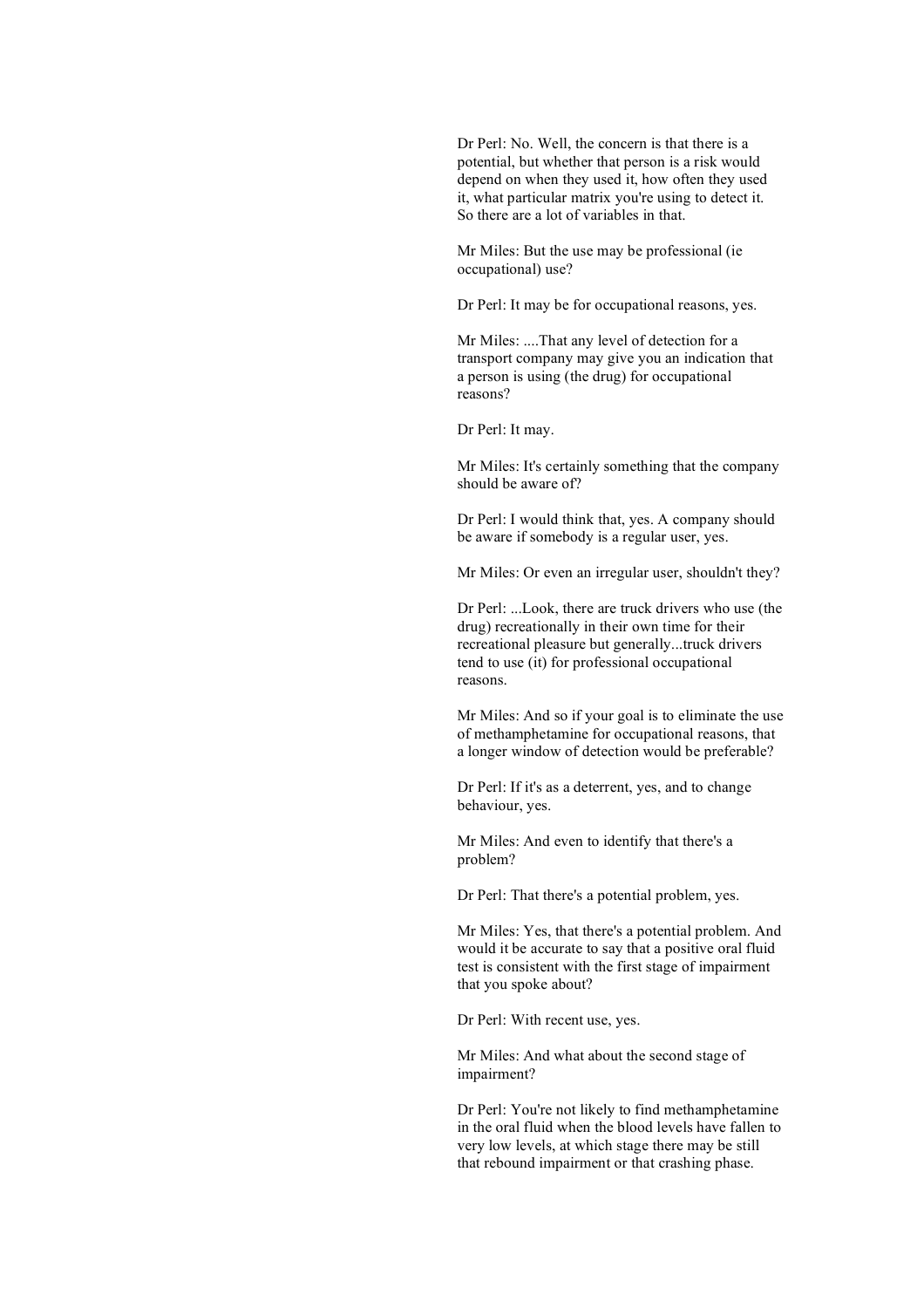Mr Miles: So that's likely to be a day or two after the use?

Dr Perl: That is correct.

Mr Miles: So it's still likely to be detectable in urine in that stage?

Dr Perl: Yes, it is more likely to be detectable in urine.

Mr Miles: So that if a person gives a negative test to oral fluid for amphetamine or methamphetamine, let's be precise, you couldn't be confident that the person is not impaired?... I think your evidence is that a positive test for oral fluid, you can be confident the person is impaired?

Dr Perl: Yes.

Mr Miles: What I'm putting to you is that a negative test for oral fluid, the person might still be impaired?

Dr Perl: They may be impaired for many reasons, including fatigue.

Mr Miles: Yes, but they may be impaired by the use of methamphetamine?

Dr Perl: They may be.

Mr Miles: And you can be confident, can you, that a person who returns a negative urine test, they're unlikely to be impaired by methamphetamine?

Dr Perl: No. Not if the levels have fallen to below detection limits and the person is in the withdrawal phase.

Mr Miles: Does the withdrawal phase last for longer than two or three days?

Dr Perl: I suppose it depends on...how heavily the drug was used prior, but yes its possible that you could have a withdrawal state that lasts several days and the urine levels may fall below the detection limit and you may still have some residual impairment.

Mr Miles: But it's less likely than with oral fluid, isn't it?

Dr Perl: Well, it's less likely, but it's still there. The risk's still there.

63 Cannabis (marijuana) remains the prevalent illicit drug used throughout the community and much of the scientific evaluation of the testing regimes before me in this hearing, and much of my decision, concerns it specifically. Tetrahydrocannabinol [or THC] is the major active cannabinoid found in cannabis and it is responsible for the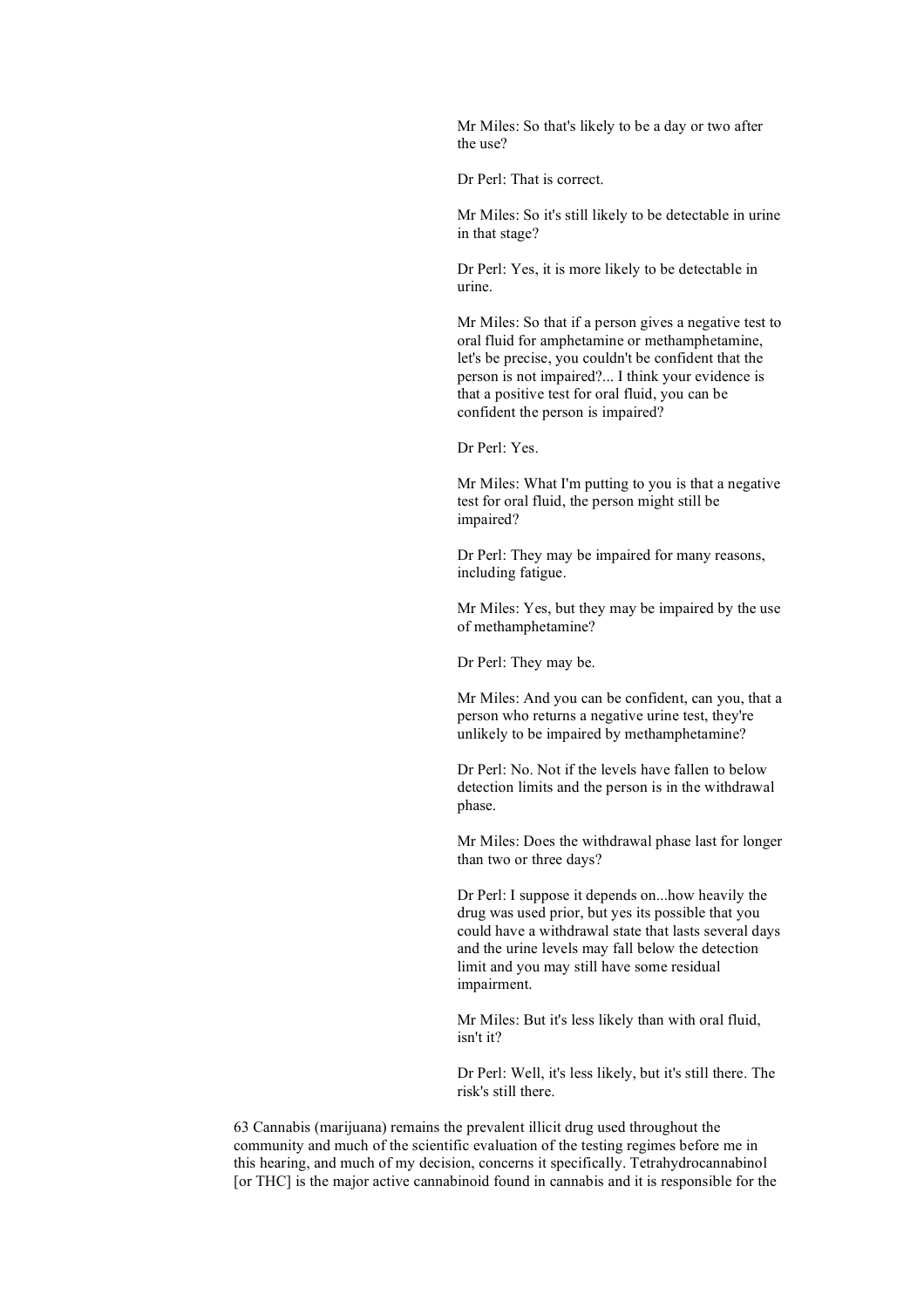majority of the intoxicating effects of smoked cannabis. There are, in fact, numerous cannabinoids and it is only the *inactive* metabolite delta-9-tetrahydrocannabinolic acid in cannabis [or delta-9-THC acid or simply - and confusingly - also referred to as THC] which is measured in urine. That is not the primary *active* element of the drug responsible for the impairment of cognitive and motor functions, however - although the *inactive* THC would not, of course, be present in urine unless the individual being tested had some contact with cannabis.

64 Dr Perl nevertheless sees that issue as a fundamental flaw in the use of urine samples to confirm actual impairment from consumption of cannabis. She wrote in her report:

> "....It is asserted by Holcim that they have accountability under relevant legislation and common law 'duty of care' to ensure a safe workplace and safe systems of work for persons accessing or working on their sites. The policy is based on 'fitness for duty' in relation to alcohol and other drugs. Holcim proposes urine testing for its workforce of contract carriers engaged in carting ready mix concrete. If the policy is designed to eliminate the risk of 'performing work whilst impaired by the effects of drugs or alcohol' then urine testing is an inappropriate sample..."

It follows, as Dr Perl indicated, that the presence of THC, ie delta-9- THC, in urine is not, of itself, sufficient grounds to establish conclusively impairment of the individual person at the time of his being tested.

65 Dr Perl indicates in her written report that Australian Standard AS/NZS 4308 relating to urine sampling confirms that the standard "...has no relevance to the issue of impairment...". Dr Perl comments in that written report that:

> "....the presence of a drug in urine merely indicates some past usage of the substance and in some rare instances may even indicate mere exposure to a substance, such as cannabis. For example, a positive result in urine for cannabinoids can occur if the subject was exposed to intense cannabis smoke, for example in an enclosed space with a heavy cannabis user...although, generally following a single exposure, the amount of smoke exposure will not result in a concentration high enough to be above the screening cut-off limits proposed in the Australian Standard AS/NZS 4308. There is a higher risk of a positive result if the exposure is regular and intense. Thus, to avoid a positive urine result, the worker not only needs to avoid smoking or ingesting cannabis, but must also avoid being in the close vicinity of a heavy user of cannabis."

66 Dr Lewis points out that a single dose of a drug may be detected in urine for from 4 to 5 hours after ingestion and up to several days later. Most drugs are eliminated within 2 to 4 days after use but cannabis (marijuana) is an exception. Dr Lewis claimed that a naive user, ie one who is a very infrequent cannabis user, will eliminate the drug within hours following a single smoke but frequent users take a few days and chronic users may take up to three weeks to totally eliminate cannabis metabolite - the *inactive* and harmless component of the drug.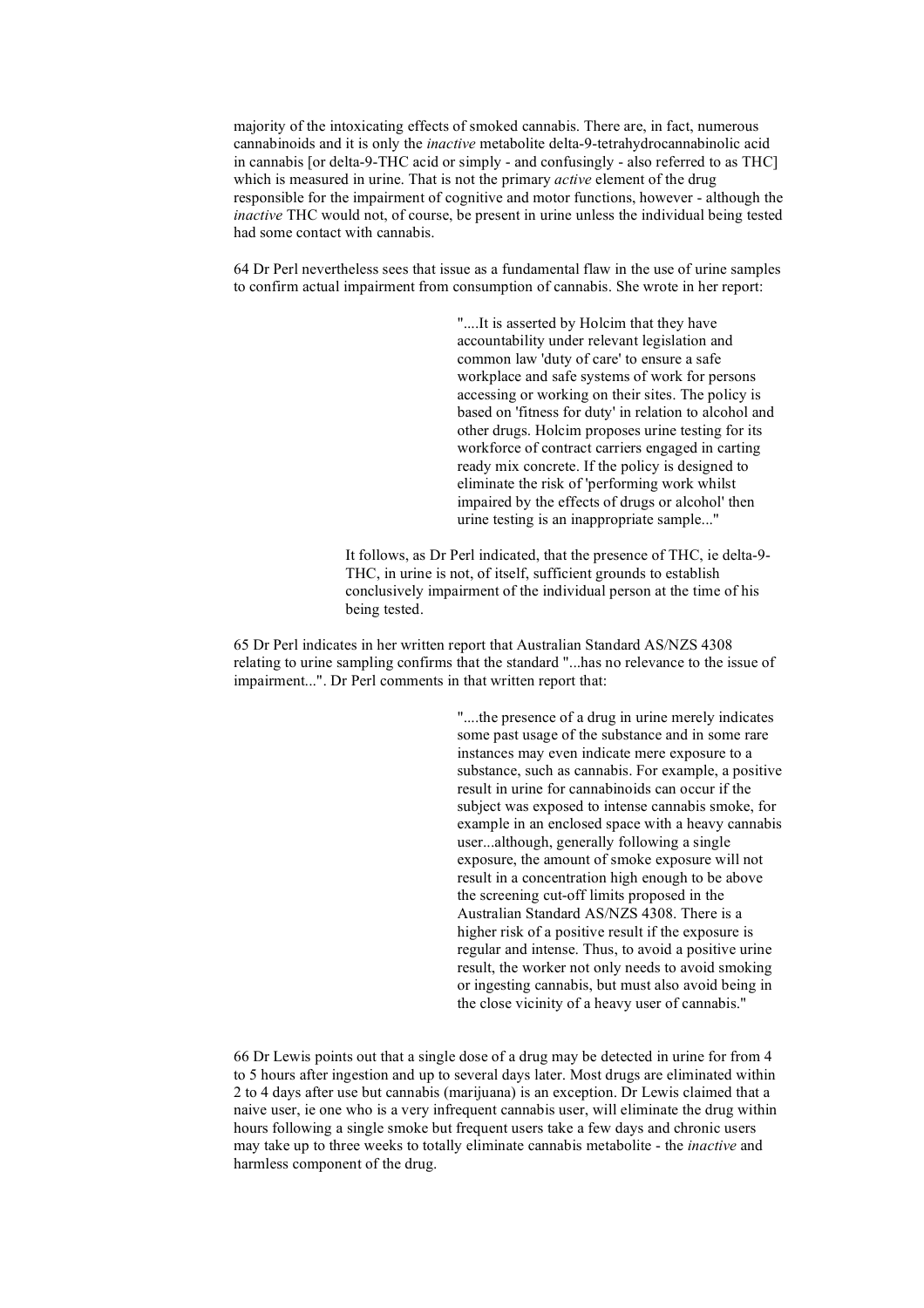67 Nevertheless, Dr Lewis has claimed in a written report that urine testing has been shown to be highly effective in identifying *recent* drug use and testing methods which comply with Australian Standard AS/NZS 4308 (as Fit 4 Duty urine testing clearly does) are in his opinion accurate. In her report Dr Perl takes issue with that claim concerning *recent* drug use by Dr Lewis, viz:

> "....The issue of 'recent drug use' is highly questionable in the case of cannabis. From my personal experience, many long-term, very heavy users of cannabis who cease using cannabis have detectable THC in blood for only a short period of time (generally, no more than days,) but the inactive delta-9-THC acid can be detectable in urine for several months. Several months is not 'recent'..."

68 The following relevant comments were made by Ms Fullarton in her evidence on her oral testing regime:

> Commissioner: I gather that oral testing that you arrange doesn't actually pick up a history of drug use where urine testing does?

Ms Fullarton: That is correct.

Commissioner: Is that an area of possible concern with some drugs in your expectation?

Ms Fullarton: With the companies that I do testing for, I've been part of their inductions as well. Their concern when a person shows up for work is that they are fit for work when they show up for work.

Commissioner: At that time?

Ms Fullarton: Absolutely.

Commissioner: ...Bearing in mind these are random tests, and I don't mean to put it on the basis of a lottery, but if a person is using THC, marijuana, smoking marijuana regularly, but just not on that particular day, is that an area that could be a cause of concern?

Ms Fullarton: It doesn't seem to be of concern to the companies that I am dealing with and that's through aviation, transport, manufacturing. Their primary concern is that a person is showing up fit for work and most of the programmes are called fit for work.

69 Dr Lewis also spoke in his evidence of what he described as the "hangover effect" with cannabis, ie after the initial period of impairment when the drug would be likely to be detected by oral testing, the individual may nevertheless still be adversely affected and yet give a negative result to oral testing. Dr Lewis spoke of this question of impairment with cannabis consumption in his evidence, viz:

> Commissioner: The impairment of the individual, that would vary, would it?

Dr Lewis: Well, my understanding of impairment is we have what we call acute impairment, which is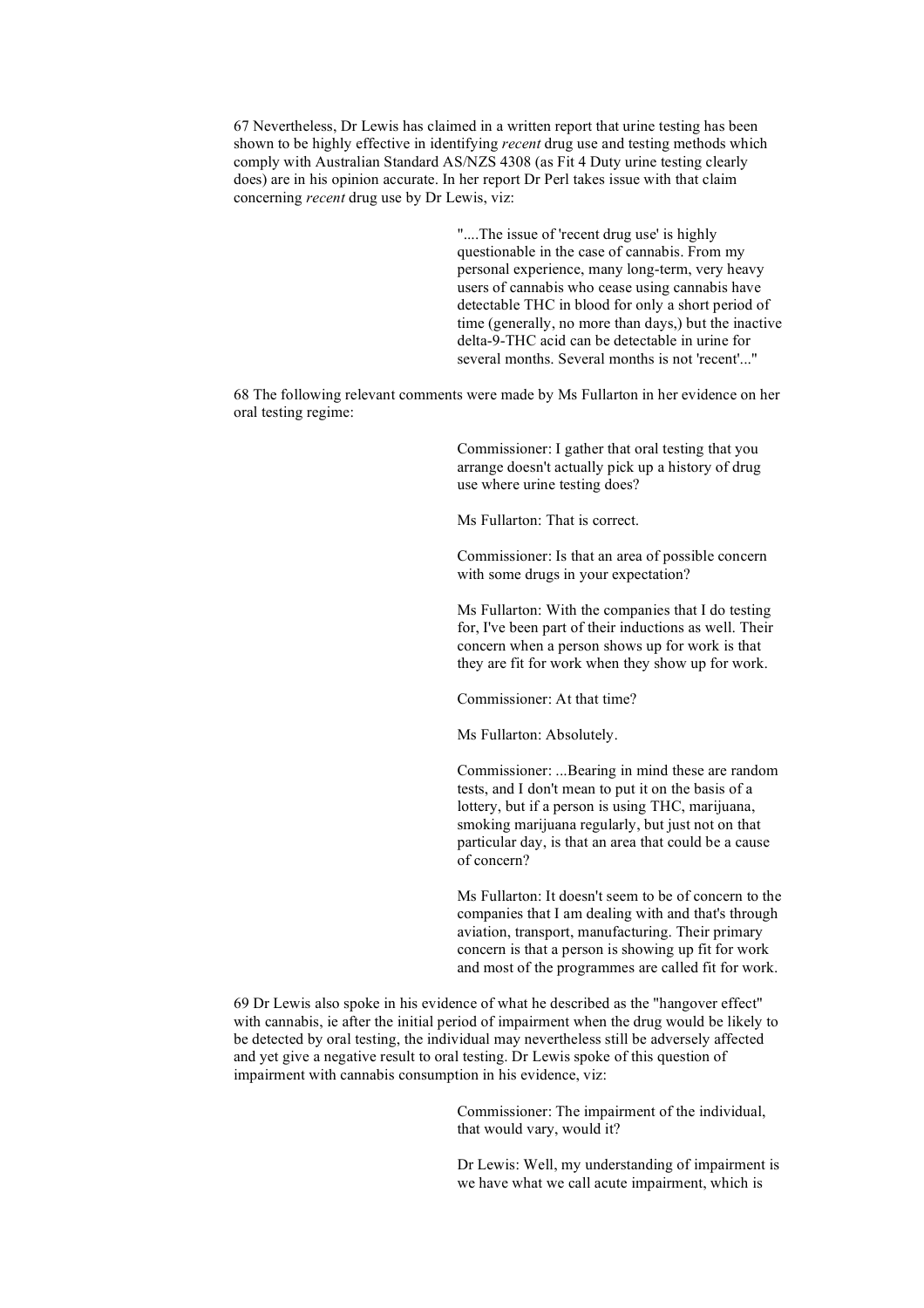the immediate euphoric effects which are agreed to be up to about six hours. So after someone has smoked a cigarette, you are impaired for up to about five or six hours. There is a second period of impairment which is less understood where you have what we call a hangover effect. In other words, the after effect of a substance. And it's probably more so if a person is using it on a more frequent basis. And the simple analogy is someone who has a caffeine addiction or a nicotine addiction. If they suddenly stop using, they are going to be impaired because the blood levels drop and they are going to feel very uncomfortable. So I think it's very important that when we understand what impairment is -

Commissioner: You're talking about an habitual user in that?

Dr Lewis: Habitual users, that is correct. And that's all part of the impairment...

Mr Miles: The extent of any withdrawal or hangover effect would vary tremendously, based on the different drugs. Is that -?

Dr Lewis: It would. It would.

70 Furthermore, Dr Lewis speculates in his report that the identification of "...irregular or habitual users of cannabis..." still highlights potential risks to safety in the workplace and he spoke in his evidence of a possible loss of cognitive functioning and motor skills for habitual users of cannabis. He commented in his written report:

> "....For cannabis impairment, there is strong clinical evidence of impairment following regular and longterm (chronic use)."

And he refers to conclusions reached in various academic studies on the consequences of cannabis use and the impairment effects in cannabis users, including both cognitive and psychomotor impairment and that the heavy use of marijuana was associated with persistent decrements in neorocognitive performance even after 28 days of abstinence. He relies on comments made that "...recent studies in Australia on fatally-injured drivers suggest that drivers with THC concentrations over 2ng/mL are more likely to be responsible for the crash..." and that "...drivers with significant THC in blood (probably over 2ng/mL) tend to present as impaired and culpable..." [Drummer O, The Forensic Pharmacology of Drugs of Abuse (at p.207)].

71 Dr Lewis adds in his written report:

"....There is a direct relevance of the coroner's findings and reviews of blood THC levels detected in drivers involved in vehicle accidents to Holcim's assertion that oral fluid testing is an inappropriate means of identifying risk of accident in its contract with drivers. In a study involving controlled experiments in smoking cannabis [Huestis M and Cone E, Relationship of delta-9- Tetrahydrocannabinol Concentrations in Oral Fluid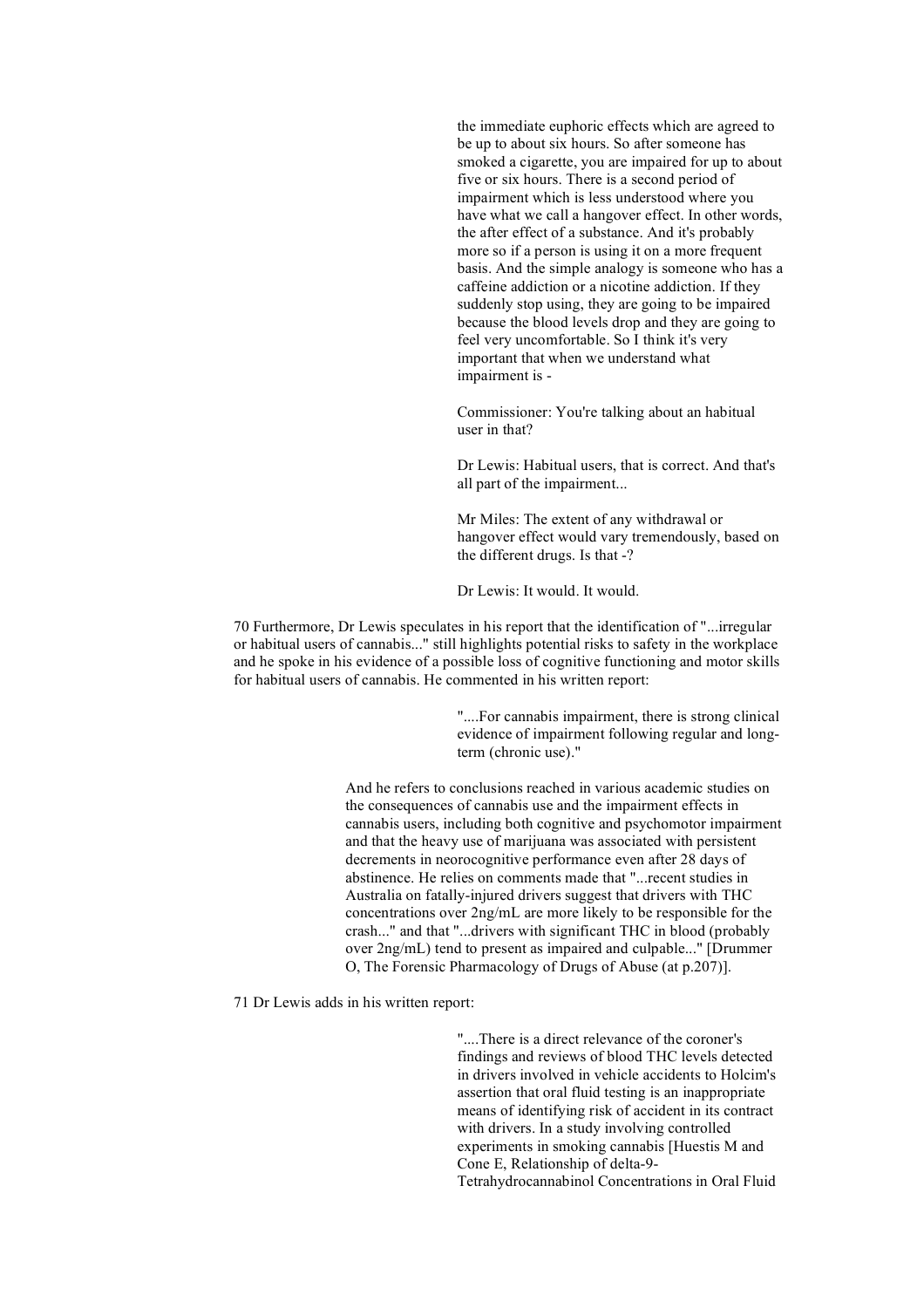and Plasma after Controlled Administration of Smoked Cannabis. J Anal Toxicol 28 394-399 2004] reported on the relationship between plasma and oral fluid concentrations over time. They found a parallel in the decay of plasma and oral fluid levels of THC in a subject smoking a single cannabis cigarette. After approximately two hours, both plasma and oral fluid levels dropped to less than about 5ng/mL. One would expect these levels to drop lower in the ensuing 2 to 4 hours, a time frame within the accepted period of acute impairment.

The issue for Holcim to consider is that blood and therefore oral fluid levels of THC fall to very low levels within the period of acute impairment and these levels have been implicated in motor vehicle fatalities. There is no existing on-site device for oral fluid that is capable of identifying THC at these levels. I am of the opinion that there is a far greater likelihood of an on-site oral fluid test producing a negative result for cannabis than there is of identifying a positive one and thus not identifying a risk of impairment..."

72 In his report Dr Lewis spoke of a study and a theory to the effect that:

"....There is...evidence for an 'amotivational syndrome' in chronic heavy cannabis users. These symptoms include apathy and the inability to carry out complex long-term plans or concentrate for long periods of time. It is apparent that there are a number of impairing effects of cannabis long after the initial euphoric effects have subsided. I am of the opinion that studies into blood levels of both methamphetamine and THC (active ingredient in cannabis) highlight a naiety in those who assume that impairment equates only to the immediate euphoric effects of a drug..."

However, Dr Perl asserted in her evidence that the views of that study on which Dr Lewis based his comments are still controversial.

73 In his written report Dr Lewis further describes urine testing as a "mature discipline", with much support by overseas guidelines and in toxicological journals over the previous 20 years and "...on-site screening which has followed the well-established and existing highly developed laboratory-based immunoassay screening procedures...". For instance in the United States of America guidelines established by the Substance and Mental Health Service Administration [SAMHSA] which originally included oral fluid (saliva), sweat and hair as alternative matrices for the detection of drugs has subsequently deemed them inappropriate because of inherent difficulties in laboratories to reliably detect drugs at the required cut-off levels and the unavailability of quality controls and quality assurance programmes.

74 A report on a study of oral testing for drugs from Belgium [ROSITA Final Report (Eds) Verstraete A and Raes, Elke. Ghent University Belgium, March 2006] concluded:

> "...At the end of the study, no device was considered reliable enough in order to be recommended for roadside screening of drivers. However, the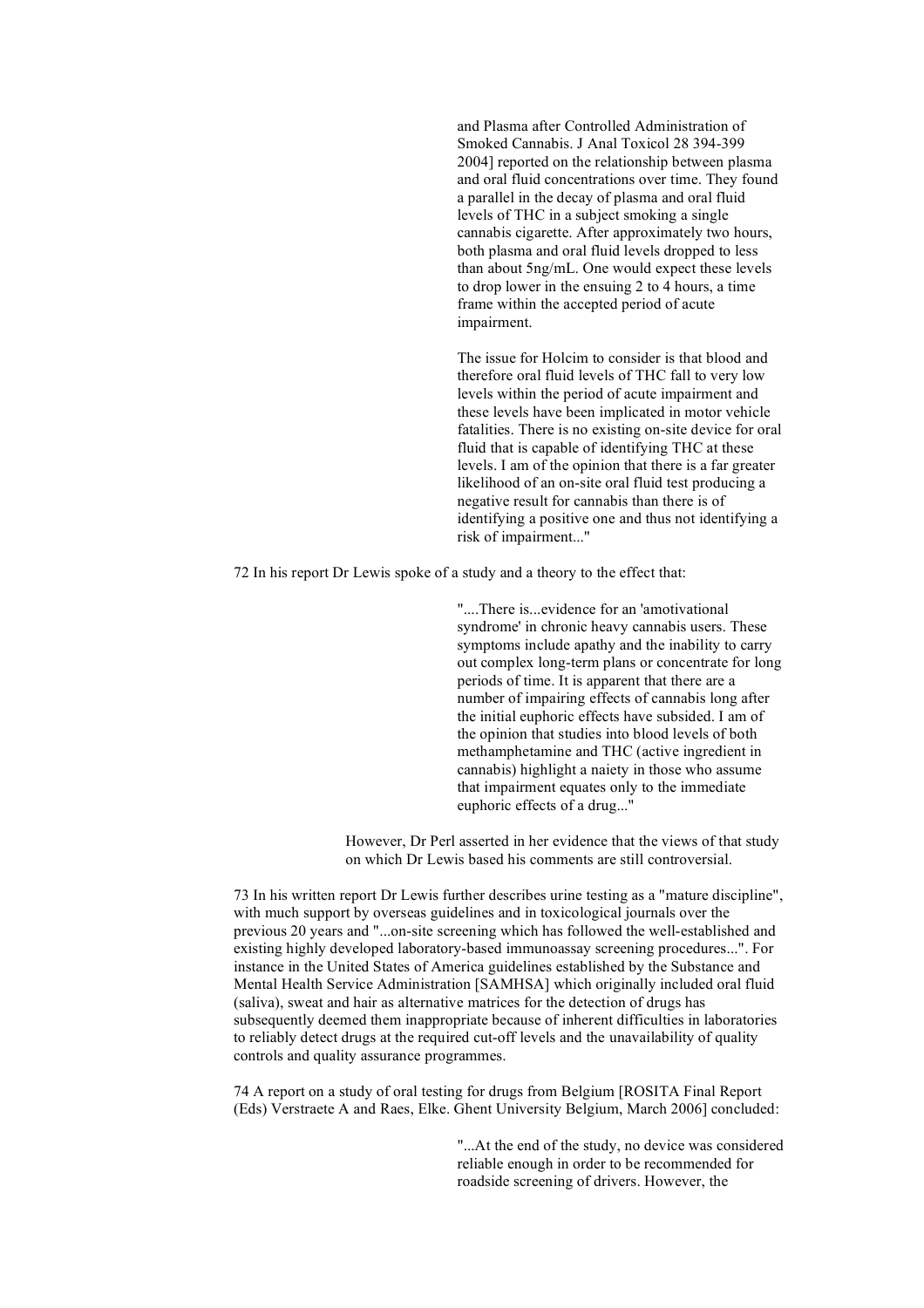experience in the State of Victoria in Australia shows that random roadside oral fluid testing of drivers for methamphetamine and cannabis using...has a deterrent effect. Government officials should carefully weigh the pros (deterrent effect) and the cons (risk that drivers will realise that they often test negative after having used drugs due to the limited sensitivity of the test) of introducing random (oral) drug testing with the current available devices."

75 And a very recent Finnish study [DRUID - Driving under the Influence of Drugs, Alcohol and Medicines. Analytical evaluation of oral fluid screening devices and preceding selection procedures (Eds) T Blencowe, Anna Pehrsson, Pirjo Lillsunde. Project No. TREN-05-FP6TR-S07. 61320-518404-DRUID Finland, March 2010] records that for saliva screening devices:

> "....it is disturbing that the sensitivity of the cannabis and cocaine tests were quite low... None of the evaluated devices is on a desirable level (80% for sensitivity, specificity and accuracy) for all of the separate tests that they comprised..."

Of course, oral testing is all that is practicable for roadside testing of drivers. But workplaces obviously have proper facilities, ie toilets, available to obtain urine samples, albeit the procedure for testing may be more involved than oral testing and take longer to carry out.

76 A false positive reading from a urine test (or an oral test) is, of course, less of a concern for it would be subject to confirmation in subsequent laboratory testing which would establish that the initial reading was not correct. But a false negative for a urine test (or an oral test) would naturally go no further. Dr Perl adds in her report:

> "....While it is desirable that a screening device does not have too many false positives or false negatives, any result obtained on a positive *must* be confirmed and the confirmation procedures for either urine fluid is carried out in a laboratory by gas chromatography and *only* this confirmation be used to imply a positive finding..."

Therefore a driver actually under the influence of drugs who nevertheless produces a false negative reading from his test - urine or oral - may go undetected - except for what an observer may actually see from his conduct, behaviour and attitude at work. It is for that reason that I believe it is important to ensure the most accurate initial assessment as possible.

77 There are presently eleven laboratories in Australia accredited to conduct both screening and confirmatory testing of urine - under AS/NZS 4308. By comparison, Dr Lewis asserts that the use of oral fluids for drug testing is of more recent application and it has bypassed the laboratory-based screening with total reliance on the device provided to detect drug use. According to Dr Lewis there is only one laboratory in Australia that is fully accredited to undertake both screening and confirmatory testing using oral fluids. In that respect Ms Fullarton had this to say in her evidence:

> Ms Fullarton: The accreditation of a device in particular is a lengthy process. Saliva is relatively new in comparison to urine testing and the cost associated with that as well you would certainly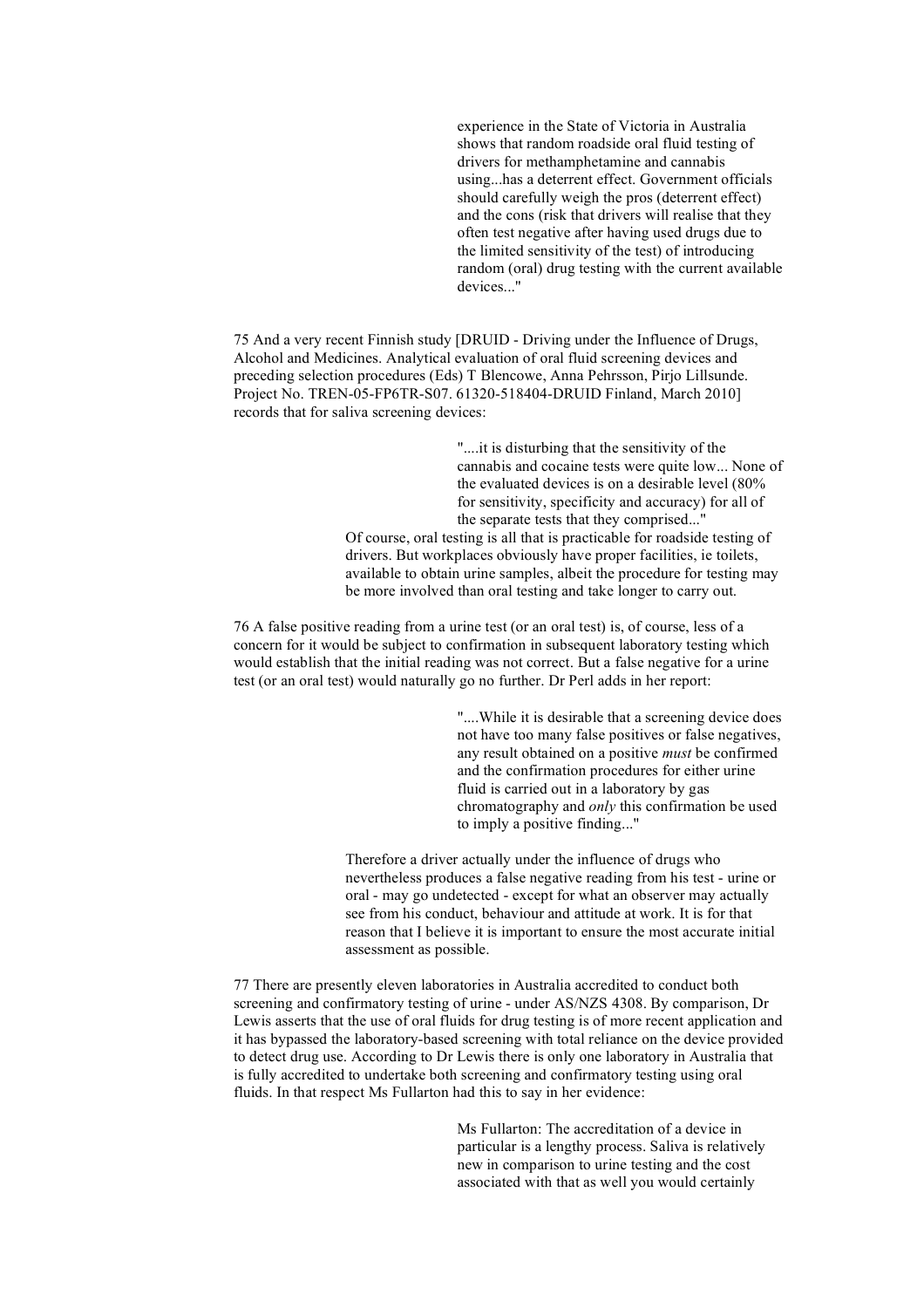want to make sure that the device that you were getting accredited was the one that you were going to stay with. And with all the development still ongoing with saliva testing, I would suggest that's the reason why no one has done it as yet.

Mr Metcalfe: Is there also an economies of scale issue there, that the more potential donors you have, the more cost effective it becomes to get accreditation?

Ms Fullarton: Absolutely.

Mr Metcalfe: And in your experience, is this an expanding area of workplace testing?

Ms Fullarton: Certainly. I mean, the number of companies that are coming online with us that have not done testing before is increasing.

Mr Metcalfe: And will that therefore, in your view, lead to a commercial decision being made to pursue accreditation in the not too distant future?

Ms Fullarton: That is certainly our goal, yes.

78 Clearly, saliva swabs and other oral testing devices are less intrusive than obtaining a urine sample. Dr Lewis also acknowledges certain benefits from oral testing, ie (i) that there is no requirement for a toilet or other private area for collection of the sample and (ii) that there is a more rapid confirmation of a test result of any drug ingested within hours of analysis. Dr Perl also asserted that oral testing is less likely to produce a compromised sample since the urine sample is provided in private and therefore any conduct by the person aimed at producing a false urine sample would be less likely to be detected.

79 Firstly, therefore, there is arguably the greater potential of adulteration of the urine sample provided by the individual in the privacy of a toilet cubicle. There is always the possibility that in such circumstances the sample may be tampered with in a manner which would not arise with saliva samples given by the person being tested in the presence of the person actually giving the test. Dr Lewis conceded in his evidence that it was always possible for the person giving the urine sample to adulterate his urine by way of chemicals under the fingernails, affecting the screening tests, by drinking copious volumes of water prior to the test, thereby diluting the urine to make detection of drugs more difficult, or substituting another person's urine for the person being tested. Dr Lewis claimed, however, that there are laboratory tests that can detect adulterants and the creatine test, performed by competent laboratories, easily identifies urine dilution.

80 The temperature of the urine sample also provides a key to it being a replacement. A recent example of an occasion where an employee had tampered with a urine sample in a random drug test in that respect was referred to by Macdonald C of Fair Work Australia in his decision of Friday, 12 November, 2010 in Ruddell v. Camberwell Coal Pty Limited [2010] FWA 8436. In that case a cold urine sample was not accepted by the person taking the random drug test and the employee was dismissed for serious misconduct. Macdonald C upheld that decision. I would expect that Fit 4 Duty has a fairly sophisticated system in place to eliminate that prospect. Indeed, Mr Nicholson has given evidence of an example where a nurse rejected a urine sample provided to her because it was not at body temperature.

81 Dr Perl gave a number of illustrations of incidences where an individual had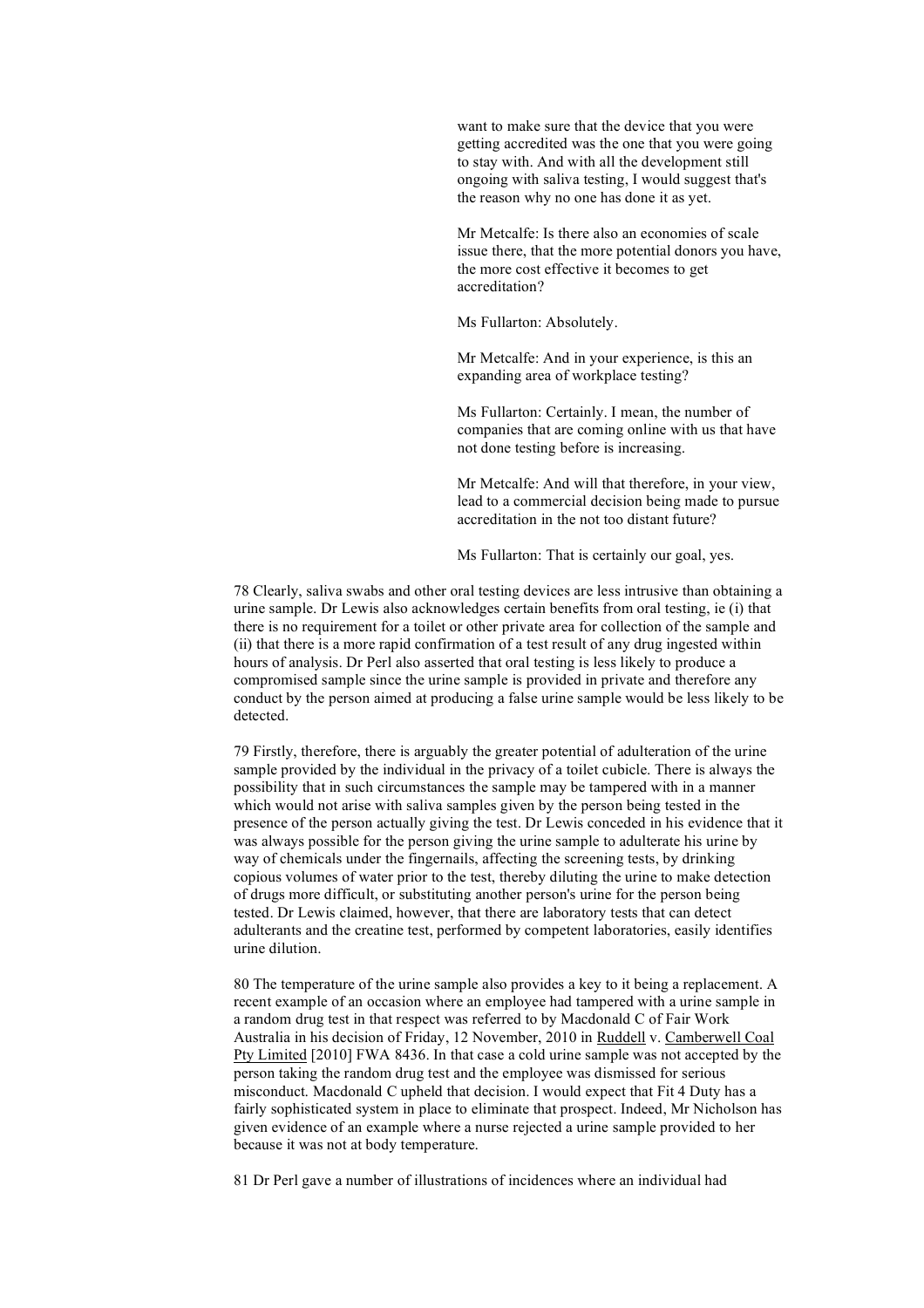substituted urine to avoid detection of the presence of drugs in the individual being tested and still retaining an appropriate body temperature for the sample to avoid detection of tampering, eg secreting a replacement bag or bottle of urine on the body, in the underpants, in body cavities, to use in the privacy of a toilet. As I understand Dr Perl's evidence, those examples arise predominantly from the use of substances to improve sporting performance. An athlete taking a substance to improve performance would be aware that if he or she subsequently won the competition - the purpose of taking the substance in the first place - the athlete would automatically be subject to urine testing: in that sense therefore, the testing would not actually be *random* and unexpected. To my mind, it is less likely that an employee or contract driver would be prepared, for instance, to regularly carry around a sample of somebody else's urine in his underpants on the off-chance that he would be subject to a random test on a particular day.

82 Dr Lewis gave the following evidence on the basis of oral fluid testing for cannabis:

Mr Miles: How does the cannabis, the THC enter into the oral fluid?

Dr Lewis: The presence of THC in oral fluid is predominantly as debris. If one smokes a cigarette, you have particulate matter in the mouth and the THC is present in that debris. Basically, what's in the mouth, what's in the teeth, what's behind the gums, it sits there as a result of the rubbish, basically, the solid particulate matter. Unlike other drugs, THC does not pass from the bloodstream into the saliva. Even though there is a parallel in the decay of those drugs over time, there is no correlation. So THC in the oral cavity is a result of what is left over from the smoking process.

Mr Miles: So if that THC is removed, is it replenished?

Dr Lewis: It's not replenished. You may find a very, very miniscule amount that may have been sequestered into the gum tissue, but that hasn't been well documented. Experts in the field and the researchers and the publications point out that predominantly, to all intents and purposes, THC is as debris in the mouth and once it's gone, it's essentially gone.

83 And Dr Lewis also indicated in his report that he believes there are certain defects with oral testing, viz:

> "...Proponents of saliva testing often claim that unlike urine, saliva cannot be adulterated. However, there is published scientific data to suggest that levels of THC in the mouth can be significantly reduced by drinking alcoholic beverages or by using adulterants or mouthwashes. It would be reasonable to assume that brushing teeth and using dental floss could further diminish THC contaminated debris from the mouth. Although saliva is technically immune from the types of adulterants used to mask a urine test, it is very easy for a user of cannabis to perform simple oral hygiene after smoking. Whereas this does not guarantee a person 'passing' a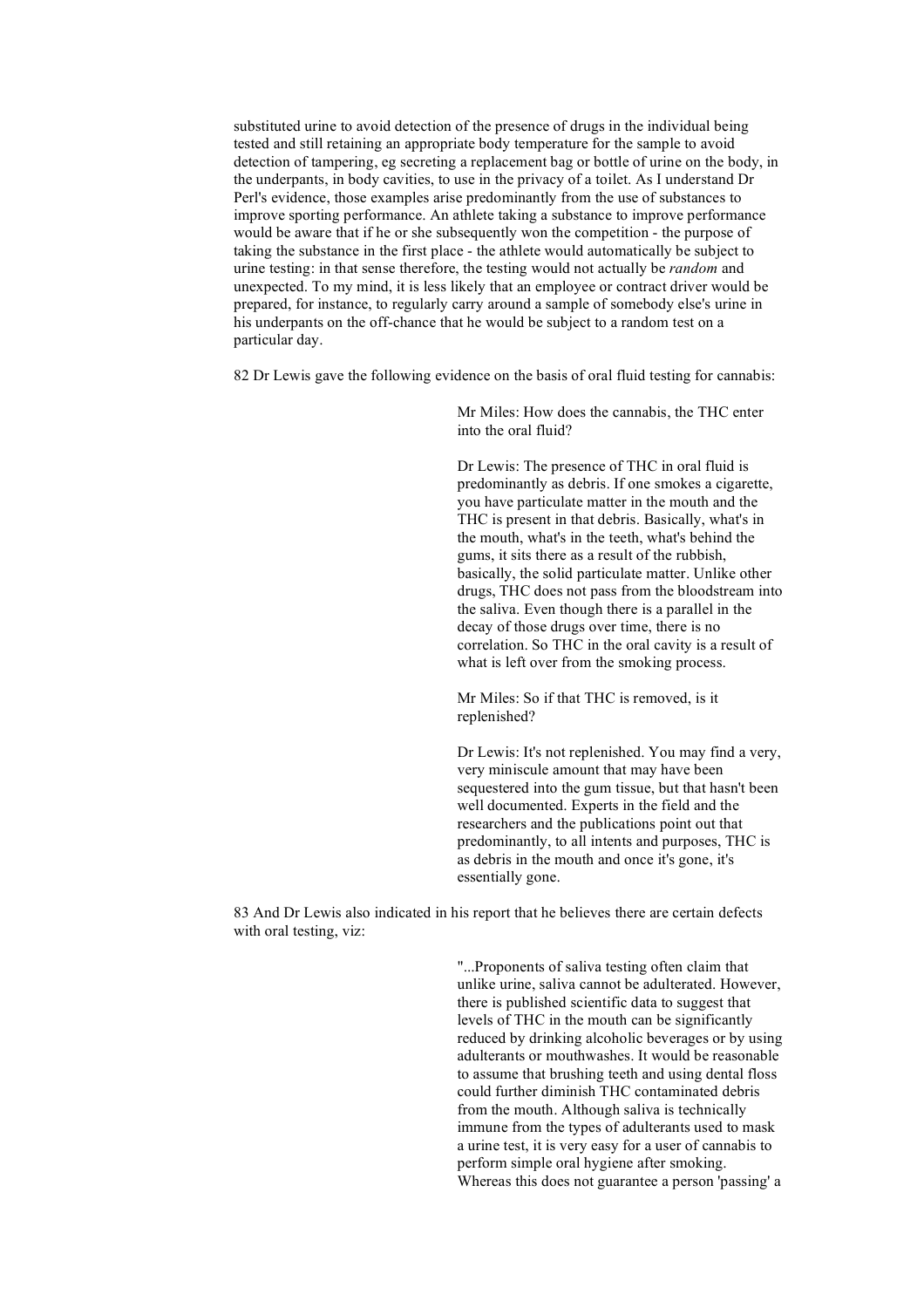drug test, there remains a high probability that low levels of THC may be undetected..."

84 As I see the position, it appears that within a fairly short space of time - and certainly when a person may still arguably be impaired by the drug - it may no longer be detectable in the mouth. Dr Lewis indicated under cross-examination:

> Mr Metcalfe: ....I think your evidence is that unless it was tested within three hours of ingestion, the oral fluid method would not pick up levels of THC. That is, after three hours, it's increasingly unlikely, perhaps even improbable that the oral testing would pick up use of cannabis, is that right?

Dr Lewis: There is evidence with some devices and some screening techniques, that it's not detectible after one hour. It's highly dependent on the method, probably the method of smoking...and the method of screening and the method of collection all have very serious impact on how much THC is actually collected.

85 Conversely, the main disadvantage for urine samples appears to me to be the delay for the body to process recently ingested cannabis. According to Dr Perl, a person who has just consumed cannabis orally, ie smoking a joint or using a bong of marijuana, may take up to three hours before THC is detected as waste product in the urine. It would appear to follow that a person may produce a negative result from a urine sample at the very time that he is most impaired by the drug.

86 Dr Lewis conceded that position in cross-examination, viz:

Mr Metcalfe: ...Urine testing is not particularly useful in picking up the initial part of, or the initial period after use, is it? That is, the metabolite will not collect in urine until it's passed through the kidneys after use and that may not be for one or two hours after use, is that right?

Dr Lewis: If a person has not used cannabis recently, then it would take maybe two or three hours for it to pass into the urine, that is true.

Mr Metcalfe: So assuming that at the time the person was smoking or otherwise inhaling or ingesting cannabis, for the first time, I would suggest to you, up to three hours, oral screening has a better chance of picking up that use, and after three hours, it would then switch to urine testing, because by that stage it's starting to go through the kidneys and into the urine?

Dr Lewis: That depends first of all on the method that's being used and whether the person has taken steps to eliminate or reduce the amount of THC in their mouth, which is highly possible. So I'm sorry, I cannot answer that as a simple yes or no.

Mr Metcalfe: When you say it's highly possible, are you seriously suggesting that somebody having a bong immediately whilst in the euphoric stage is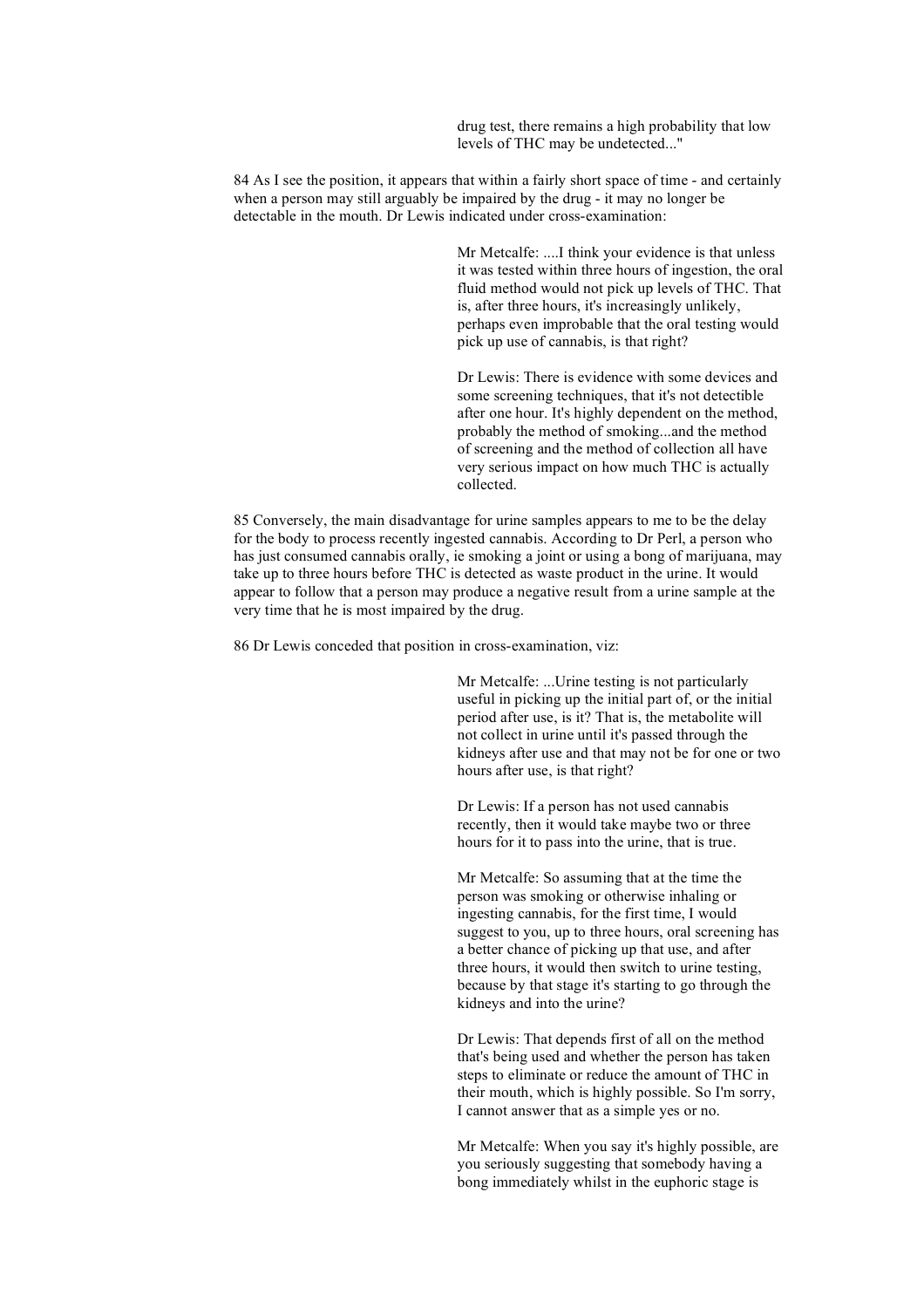going to floss their teeth, thinking about detection issues? I mean, I suggest to you it's more likely that...people using cannabis have very poor oral hygiene habits. So when you say it's highly possible, I suggest to you, in fact, it's remotely possible. Do you agree with that?

Dr Lewis: I would suggest that the evidence appears to be that people who use drugs, in particular cannabis and those who smoke, get a very dry mouth and they do drink: they drink fluid and that, in itself, is going to have diluent effect. They may not floss their teeth. I would agree with that. It is available to them. They may not, but they would certainly drink.

87 Dr Lewis also conceded a greater mathematical correlation between saliva and blood (plasma) with methamphetamine and other drugs and between breath tests for alcohol and subsequent blood testing for it - none for THC, however. The evidence of Dr Lewis in that respect was as follows:

> Mr Miles: ...In relation to blood alcohol and breath alcohol, is there a relationship between those?

Dr Lewis: There is a relationship which is why mathematically they can draw a conclusion that a breath alcohol equates to a certain blood alcohol.

Mr Miles: Right. Is there a relationship between the level of drugs in blood and the level of drugs in urine?

Dr Lewis: None whatsoever.

Mr Miles: And you've given some evidence...whether a relationship exists between oral fluid and blood may vary according to the drug?

Dr Lewis: That is correct.

Mr Miles: So some drugs have a strong relationship and others, it's quite variable...?

Dr Lewis: That is correct.

Mr Miles: And you have given evidence about the manner in which THC occurs in oral fluid. Is there a relationship between the level in oral fluid and the level in blood for THC?

Dr Lewis: For THC there is no relationship. There is a parallel in the way it decays, which we put down to coincidental, but there is no direct correlation.

88 Dr Lewis adds in his report that:

"....urine testing requires a few millilitres of specimen and there is virtually always ample for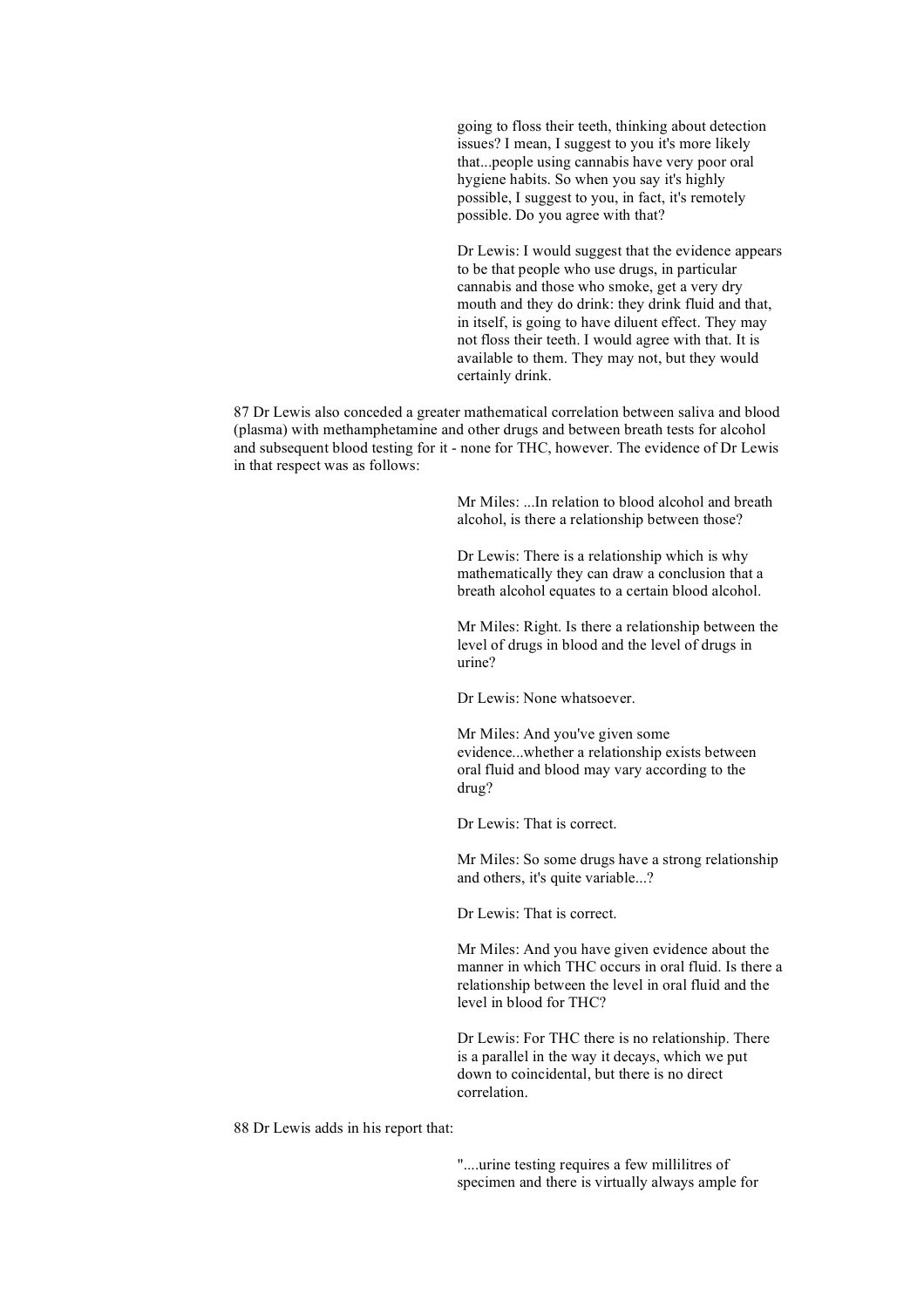testing. With saliva testing, specimens are collected by either wiping the inside of the mouth or by a collection pad inserted into a donor's mouth. A person with a dry mouth will have difficulty producing enough saliva and this will occur if a person is anxious or if they are taking a decongestant medication such as pseudoephedrine..."

89 Ms Fullarton also recognised the risk of adulteration with oral swabs, as distinct from the method used by Mediscreen. She was confident that the device used by Mediscene, with the saliva being provided externally, was not open to the same risk of adulteration of the sample as saliva swabs. But Dr Lewis still sees problems in the method demonstrated, indicating in his evidence:

> "...When you smoke marijuana, your mouth is very dry. When you're nervous and anxious, your mouth is very dry. If you take nasal decongestants, it's very dry. And, in fact, just to complicate the matter, the Standard says that one should examine a person's mouth before collecting a sample to ensure there is no food. And there was no mention of that. So there are a lot of issues and processes that need to be considered to make sure you have an adequate sample...."

90 What concerns me most with oral testing is the range of devises on the market at present for oral testing for drugs with what Dr Lewis and Dr Perl both agree have varying degrees of sensitivity to THC (and other drugs). The ROSITA study of different oral fluid testing devices indicated that overall on-site assays with oral fluid devices detected only 46% of the THC-containing oral fluid samples (at or above 2ng/mL) when compared with blood (at or above 1ng/mL). ROSITA summarised the position as follows:

> "....\* The analytical evaluation of the amphetamine and methamphetamine tests (in comparison to the reference method in oral fluid) showed a sensitivity (percentage of the true positive samples that tested positive with the on-site assay) varying between 40% and 83% and a specificity (percentage of the negative samples that tested negative with the onsite assay) between 80% and 100%.

> \* The analytical evaluation of the benzodiazepine tests (in comparison to the reference method in oral fluid) showed a sensitivity varying between 33% and 69% and a specificity between 85% and 94%.

> \* The analytical evaluation of the cannabis tests (in comparison to the reference method in oral fluid) showed a sensitivity varying between 0% and 74% and a specificity between 70% and 100%. Detailed anaysis of the data for cannabis showed that some devices (eg Drugwipe) gave a negative result even when very high concentrations of THC were found with the Intercept. The reason is unknown, but one hypothesis is that with improved (more thorough) sampling techniques more THC could be captured, resulting in a more positive results.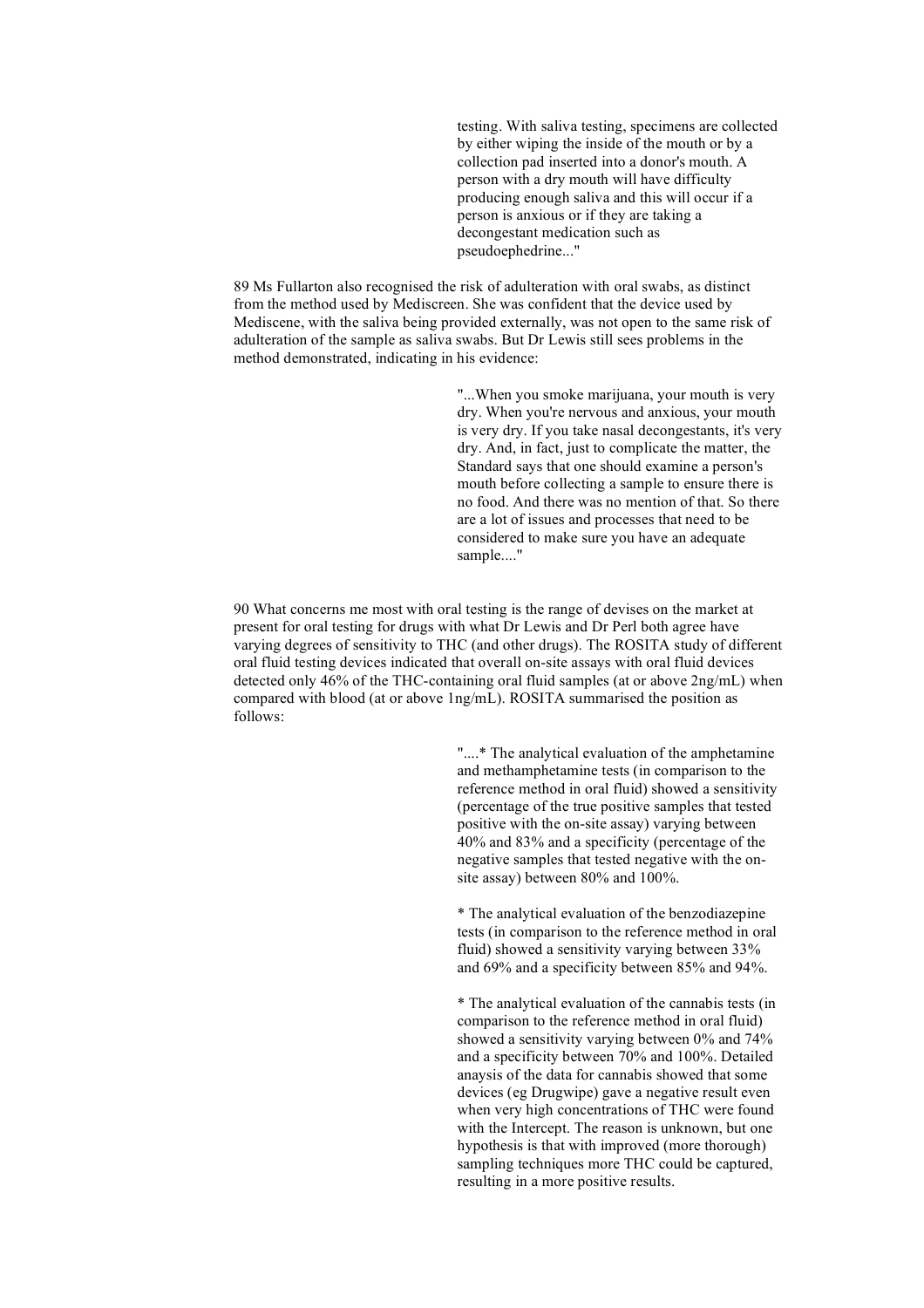\* The analytical evaluation of the cocaine tests (in comparison to the reference method in oral fluid) showed a sensitivity varying between 0% and 97% and a specificity between 91% and 100%.

\* The analytical evaluation of the opiate test (in comparison to the reference method in oral fluid) showed a sensitivity varying between 51% and 100% and a specificity between 86% and 100%.

\* No device met the criteria proposed during the ROSITA - 1 project (sensitivity and specificity 90%, accuracy 95%) for the amphetamines, benzodiazepines and cannabis. The Varian Oralab met these criteria for cocaine and opiates, but it gave 26% failures, so it cannot be recommended.

\* The operational evaluation of the Drugwipe showed that the sampling technique was well accepted by the police and the subjects, but the results, particularly for cannabis, were difficult to read. There were also problems when using it in cold weather.

\* The operational evaluation of the Drager Drug Test/Orasure Uplink showed that sample collection was easy and hygienic, but the procedure was long and complicated. The test must be read by an instrument, so it cannot be used in remote areas or when no instrument is available.

\* The operational evaluation of the American Biomedica Oralstat showed that the collection stick lost one of its collection sponges in some cases. This test could also be read with or without the reading unit, but the scanning of the test strip by the electronic reader was sometimes difficult.

\* The operational evaluation of the Branan Medical Oratect showed that the test was liked by the police officers because it is very small and portable and no additional equipment is needed, but the sample collection was too complicated, it could be outsmarted by the tested person and took too much time. The number of failures was too high.

\* The operating procedure of the RapiScan was fairly direct, but was found to intimidate officers if they were not able to use it soon after training. Many officers were uncomfortable using the instrument, stating that it was difficult to remember the procedure.

\* The operational evaluation of the Lifepoint Impact showed that in many cases the collected sample volume was not sufficient because the instrument stopped the sampling automatically after a preset time.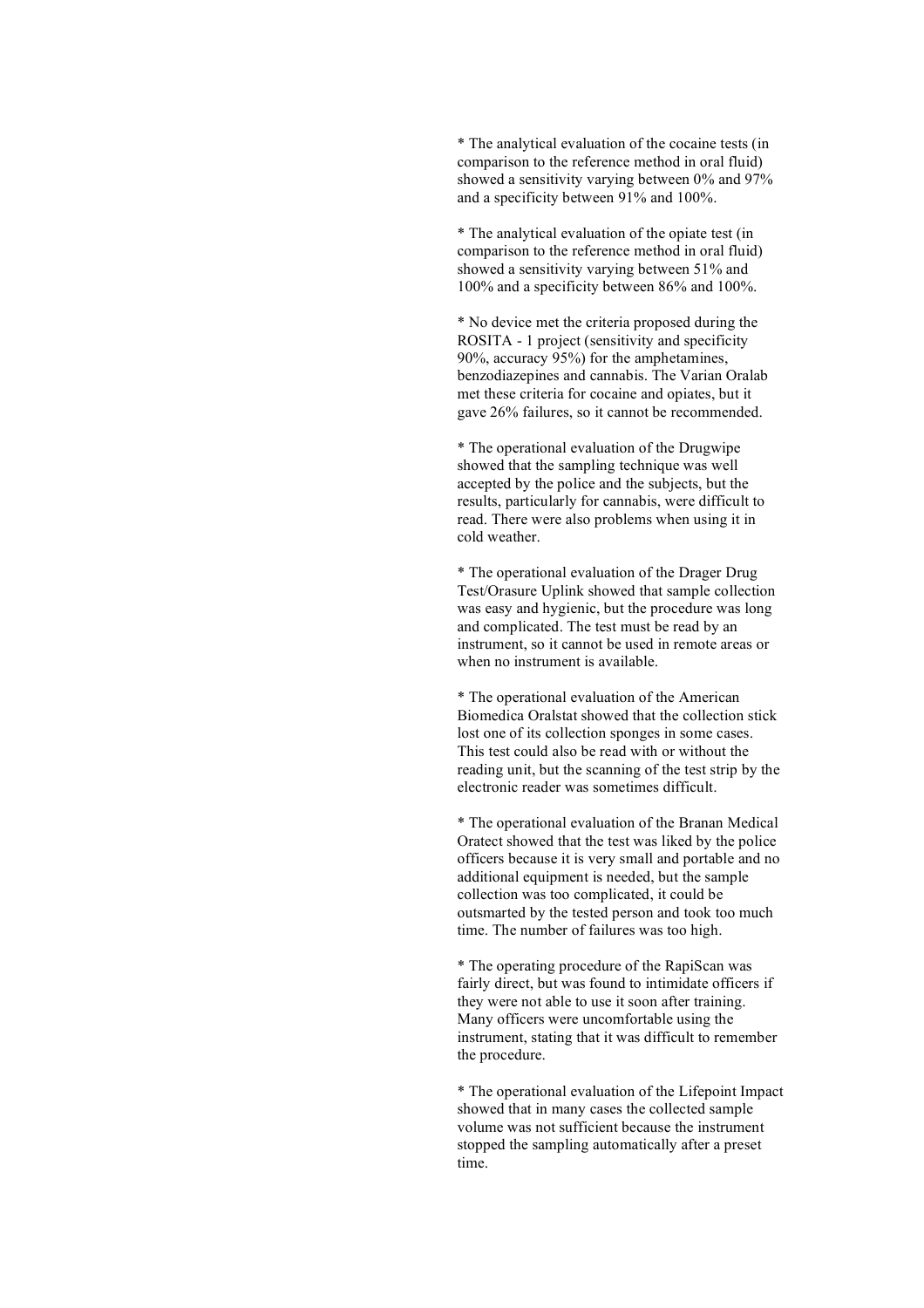\* The test procedure of the Sun Biomedical Oraline was simple with few steps but a rather large sample volume was needed and it took too much time. There were problems to use it in cold and rainy weather. The lines indicating positive or negative results were too pale.

\* The operational evaluation of the Ultimed Salivascreen showed that the device gave more invalid than valid tests. Officers reported smearing of the result bands or not enough saliva collected by the device to give a reading.

\* The operational evaluation of the Varian OralLab showed that subjects were often unable to provide sufficient oral fluid during specimen collection, resulting in many invalid tests. Officers also experienced difficulty observing the presence or absence of the test lines, making interpretation of results inconsistent..."

91 DRUID also reported on oral testing device failures, viz:

"....A number of device failures were observed in the study. The reasons for the device failure may vary, for example, the device is used incorrectly or only part of the integrated device is successful (ie there is no control line, indicating a successful negative or positive screening, for one of the test strips). Therefore, for at least some of the tested devices, only some of the individual drug tests failed. 15 OrAlert devices were observed to fail in the Belgium study, a smaller number of Rapid STAT, Drug Test 5000 and OralLab 6 devices also completely failed (5, 2 and 1 respectively). In the Finnish study one DrugWipe 5 device failed, except for the amphetamines tests were for the BIOSENS cocaine test (15 failed tests on the second analysis) and one DrugTest 5000 methamphetamine test. The roadside analysis of the Oratect III was also aborted due to the failure of a number of tests, however in the coffee shop all tests with the Oratect III were successful..."

92 Dr Lewis indicated in his report that, to his knowledge, there are no Australian quality assurance programmes specifically for workplace oral drug testing and, whilst he concedes that there are new screening devices currently entering the market, he believes that no existing screening devices have adequate sensitivity to THC at the present time. He writes in his report:

> "....On-site urine devices are preferred to oral fluid devices as they provide a more consistent approach to testing with defined cut-off values. Devices that have been independently verified according to Appendix B of AS/NZS 4308 are suitable for workplace screening. Urine devices have adequate sensitivity to all the defined drug groups, whereas on-site devices do not..."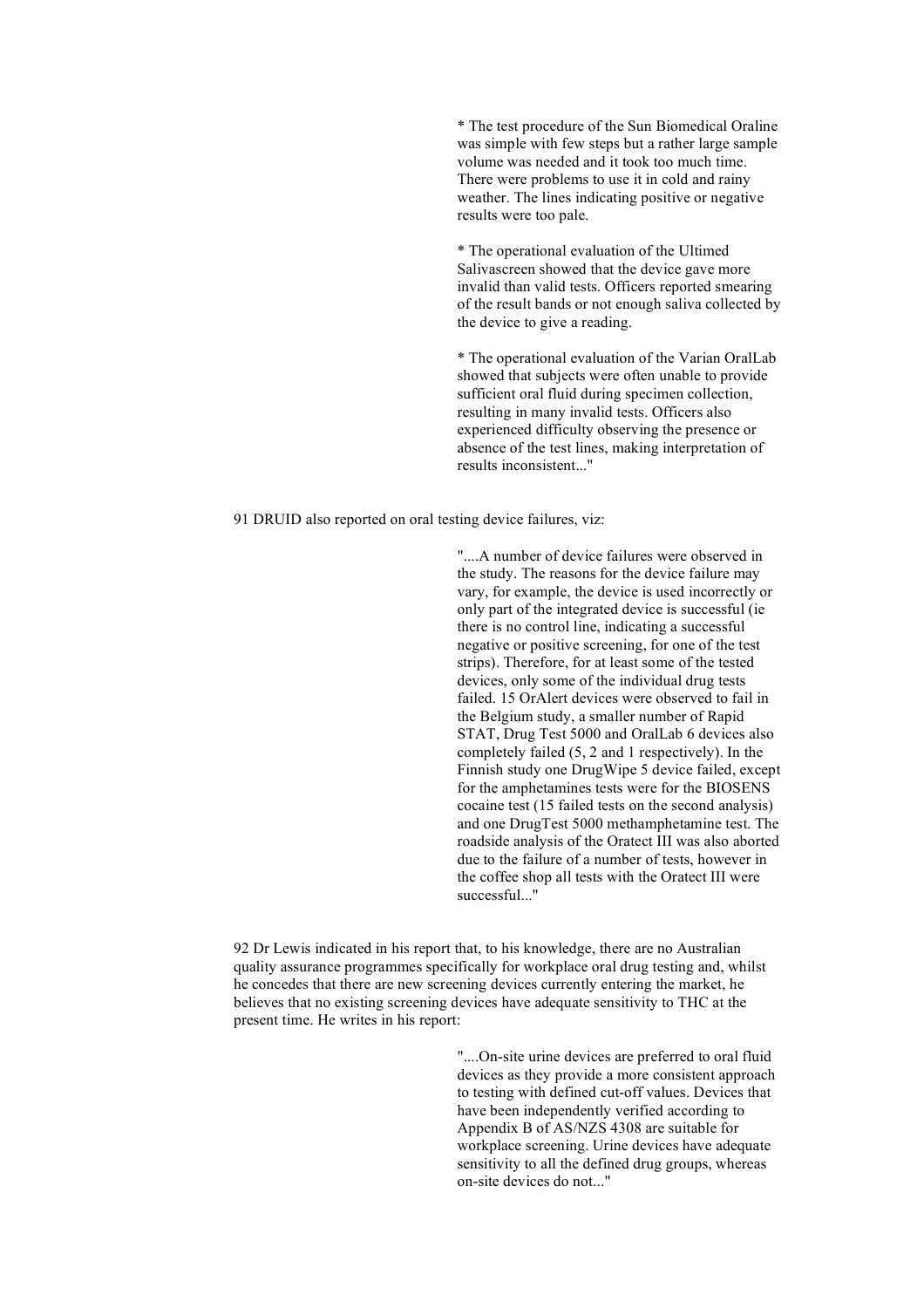93 Dr Perl emphasises in her written report and in her subsequent evidence in this hearing that the police have their own procedures to confirm impairment in all drivers in New South Wales and that suggests to me that the additional testing of the Holcim contract drivers, either urine sampling or saliva swabs, may represent a case of double counting. She comments in her report that, whilst she believes that all forms of random testing do act as a deterrent to illicit substance use, punitive actions should be based on the sound knowledge that a person is in fact impaired and unfit to perform his duties. She writes in her report that:

> "....in New South Wales, police have a stringent procedure to identify impairment in a driver of a motor vehicle and some other road users (eg pedestrians). This includes an assessment process by the police, a breath test to exclude alcohol as being the intoxicant, followed by blood and urine sampling to identify the cause of the symptoms of impairment identified by the assessment process. Some countries (eg the United States of America) use a drug recognition expert [DRE] who is a highly trained person (eg police, doctors, nurses, corrective service officers, etc) to carry out the assessment, although there may be a much simpler preliminary field sobriety test [FST] carried out by the police officer stopping the driver. In Victoria the processes used by the DRE's are used in a clinical assessment by a medical person to assess the drivers who have been detained by police on suspicion of impaired driving.

> All drivers of vehicles who would provide services to Holcim and all workers of Holcim who drive to their place of employment are already subject to the drug and alcohol detection programmes carried out by police including random breath testing, targeted testing of drivers stopped on suspicion of being impaired and random oral fluid testing..."

However, she believes - and so do I - that it is inappropriate for random drug testing to be regarded, at least at the outset, as part of any punitive disciplinary measure, rather to be considered entirely as an occupational health and safety issue and for further investigation and, if necessary counselling of the individual drug user.

94 As I see it, the evidence before me in this hearing is that Holcim's drug and alcohol policy does not principally represent disciplinary action against the driver who has a non-negative result from a random drug test but is rather treated quite properly as an issue of road safety and an occupational health and safety concern. Any disciplinary action arises only when the Holcim driver continues to have a non-negative result to successive tests, a failure to accept counselling services or a refusal to take a future test.

95 Dr Perl summarised the essential issues before me when she comments in her report:

"....The use of urine is certainly much more invasive and more likely to be subject to substitution or adulteration (unless the sample is witnessed) than oral fluid. Oral fluid on the other hand is more likely to be indicative of very recent use and thus it is much more likely to indicate a real risk of impairment but I agree with Dr Lewis that oral fluid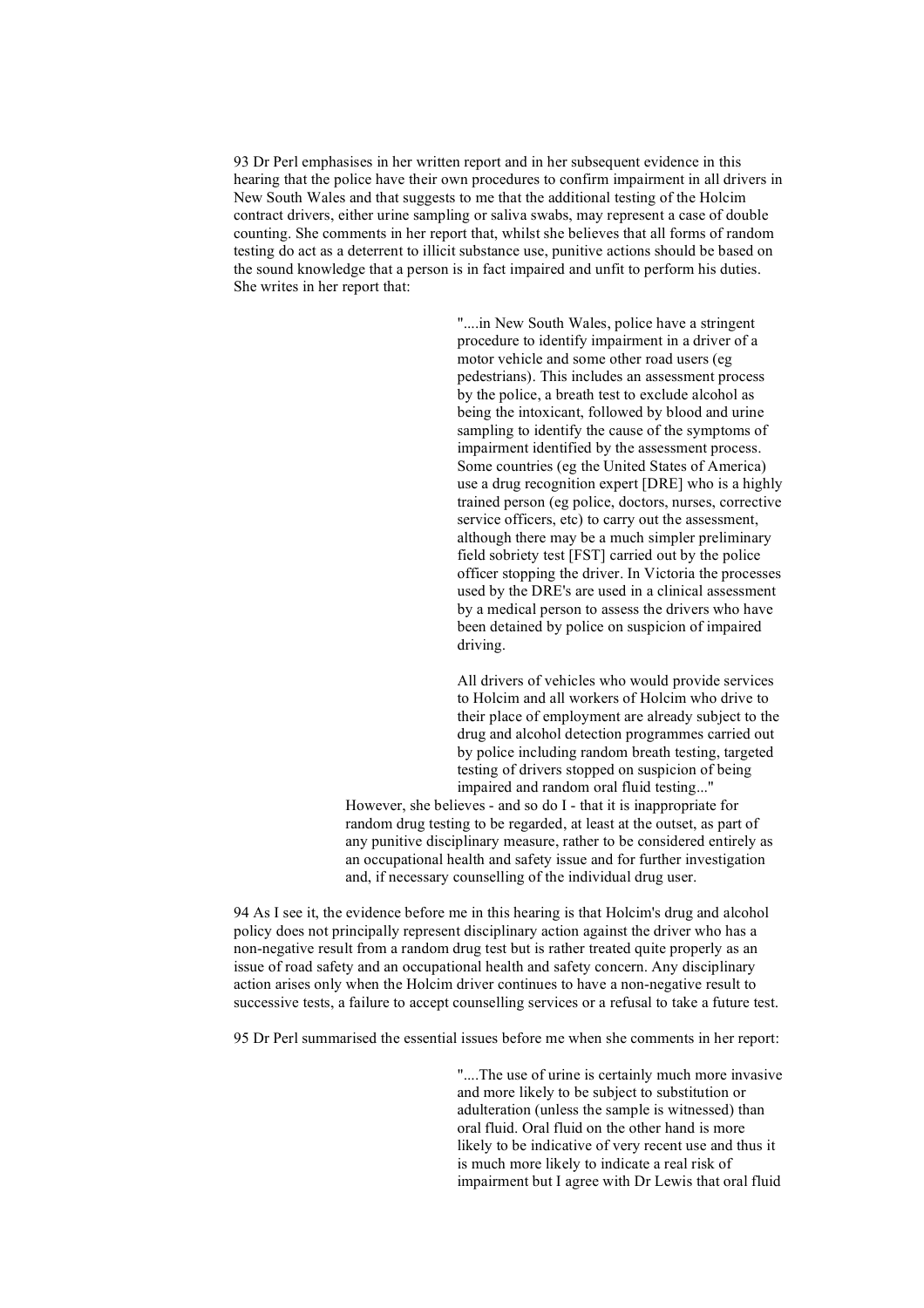may not always be accurate for cannabis use. Obtaining oral fluid is, however, less invasive and less likely to be adulterated or substituted. There is an Australian Standard for oral fluid, like that for urine, already in place and some workplace requirements (eg CASA) have opted for oral fluid testing..."

She concludes her written report that:

"....neither urine or oral fluid are satisfactory if they are used to satisfy legislative and common law 'duty of care' requirements to ensure that the risk of performing work whilst impaired is addressed. None of these screening processes addresses the issue of 'risk of impairment'..."

# And she adds:

"...A much better option would be random screening with the least invasive method (being oral fluid) and an initial assessment of the worker by trained persons to determine if there are any signs of impairment and if there are then a clinical assessment of impairment in combination with a urine sample (for confirmation of the substance/s) would be more appropriate..."

### **Conclusion**

96 Any drug and alcohol policy to some extent represents an intrusion into the privacy of individual employees. But I note what was said by the Full Bench of the Western Australian Industrial Relations Commission (Fielding SC, Cawley and Beech CC) in BHP Iron Ore Pty Limited v. Construction, Mining, Energy, Timberyards, Sawmills and Woodworkers Union of Australia (1998) 82 IR 162. In that case there had been objection on behalf of the employees that the requirement that they provide a body sample for testing on demand constituted an unreasonable intrusion into the privacy of those employees since there was no evidence of prevalence of drug use by employees either in the workforce or immediately before commencing work. There was also argument (at p.163), consistent with the argument between Holcim and the TWU in this hearing, that urine testing for drugs was not, in fact, a particularly reliable indicator of actual impairment.

97 The Full Bench commented (at p.167):

"...It is trite to say that the company has a duty to ensure, so far as is reasonably possible, that it maintains a safe working environment. Essentially the extent and manner to which drugs are likely to cause action and reaction in those who ingest the drugs is a pharmacological question... We consider it reasonable for the company to take steps to put in place a scheme designed to detect, so far, as is possible, the level of consumption of drugs by employees and to implement procedures designed to deter the use of drugs in the workplace. Not only is the presence of drugs in the workplace prohibited by law, but credible evidence before the Commission suggests that the use of certain drugs has the potential to impact on safety in the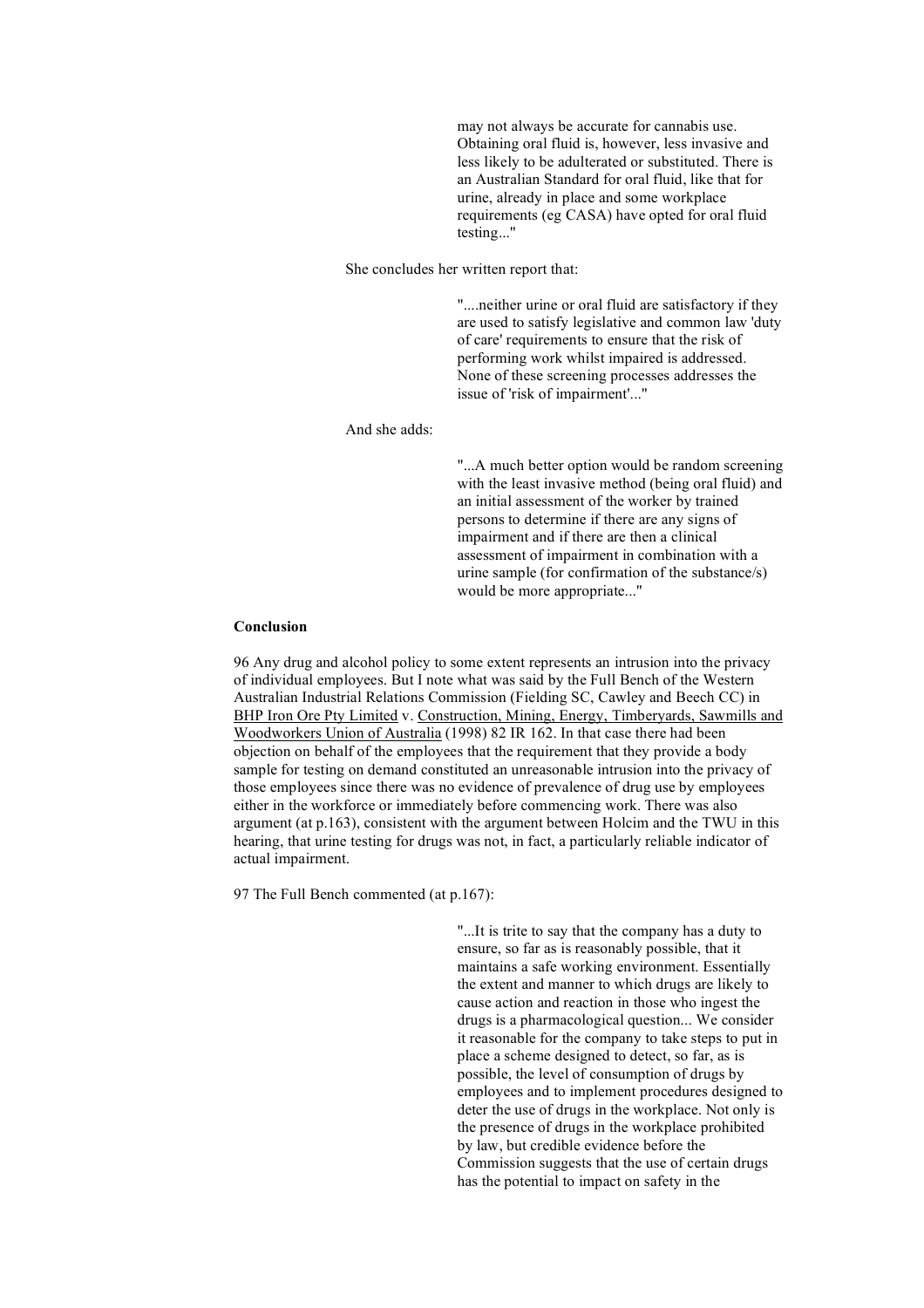# workplace..." And the Full Bench concluded (at p.168):

"...As...the union so ably argued, there can be no doubt that the programme (of drug and alcohol testing) involves an intrusion into the privacy of individual employees. However, the current standards and expectations of the community concerning health and safety in the workplace, as evidenced by legislative prescriptions and judgments of courts and industrial tribunals, are such that there will, of necessity be some constraints on the civil liberties at times and, in particular, an intrusion into the privacy of employees... "

98 The TWU argues in its written statement in response to the claim before me in this hearing that those occupational health and safety concerns:

> "...must be balanced against the fact that Holcim cannot dictate what drugs or alcohol its employees take in their own time and which the workers do not come to work impaired by these drugs or alcohol..."

But, in my opinion, what a person does in his own time may still have an affect on his work performance.

99 It is now difficult to argue questions of unfairness for drug testing some twelve years after the decision in the BHP Iron Ore Case in the light of the many programmes for testing that have been introduced across various industries in this country and internationally - include those relying on urine testing - and the TWU does not argue it in this hearing. It simply supports what it believes is the less intrusive option - oral testing.

100 I believe that the issue of random drug testing has certainly now been resolved throughout the industrial community generally, and the transport industry in particular. As I noted earlier in this decision, for instance, in the Mutual Responsibility for Road Safety Case the Full Bench indicated (at p.75) that a drug and alcohol policy for the transport industry should specifically allow for random testing. And as Mr Miles asserted, and as I see the position, it is now no more than a legitimate prerogative of Holcim management to implement such a drug and alcohol policy.

101 Any questions concerning the privacy of the individual employee (or, in this case, contract driver) or fairness, whilst obviously still important, must be considered in the context of the wider issue of occupational health and safety and, in the case of the drivers of any heavy vehicles, the interests of the general community which, of course, also uses public roads. Those safety concerns remain paramount, in my opinion. Whilst the genuine concerns raised by the TWU on behalf of its member contract drivers in this hearing should be borne in mind, my task essentially remains to determine the most appropriate and reliable method to adopt - an evaluation based entirely on the scientific information available and provided to me.

102 I do not share the view expressed by Mr Metcalfe in this hearing that the emphasis of the Holcim drug and alcohol policy is on disciplining the individual drug or alcohol user. From the outset, Holcim does not appear to treat the drug user employee/contract driver as part of any disciplinary programme. In my view, neither the policy nor, according to the evidence of Mr Nicholson and Mr Noakes before me in this hearing, the manner in which it has been applied emphasises punitive measures against the individual drug or alcohol user. Clearly, the point may ultimately be reached where continued occupational health and safety concerns mean that the transport enterprise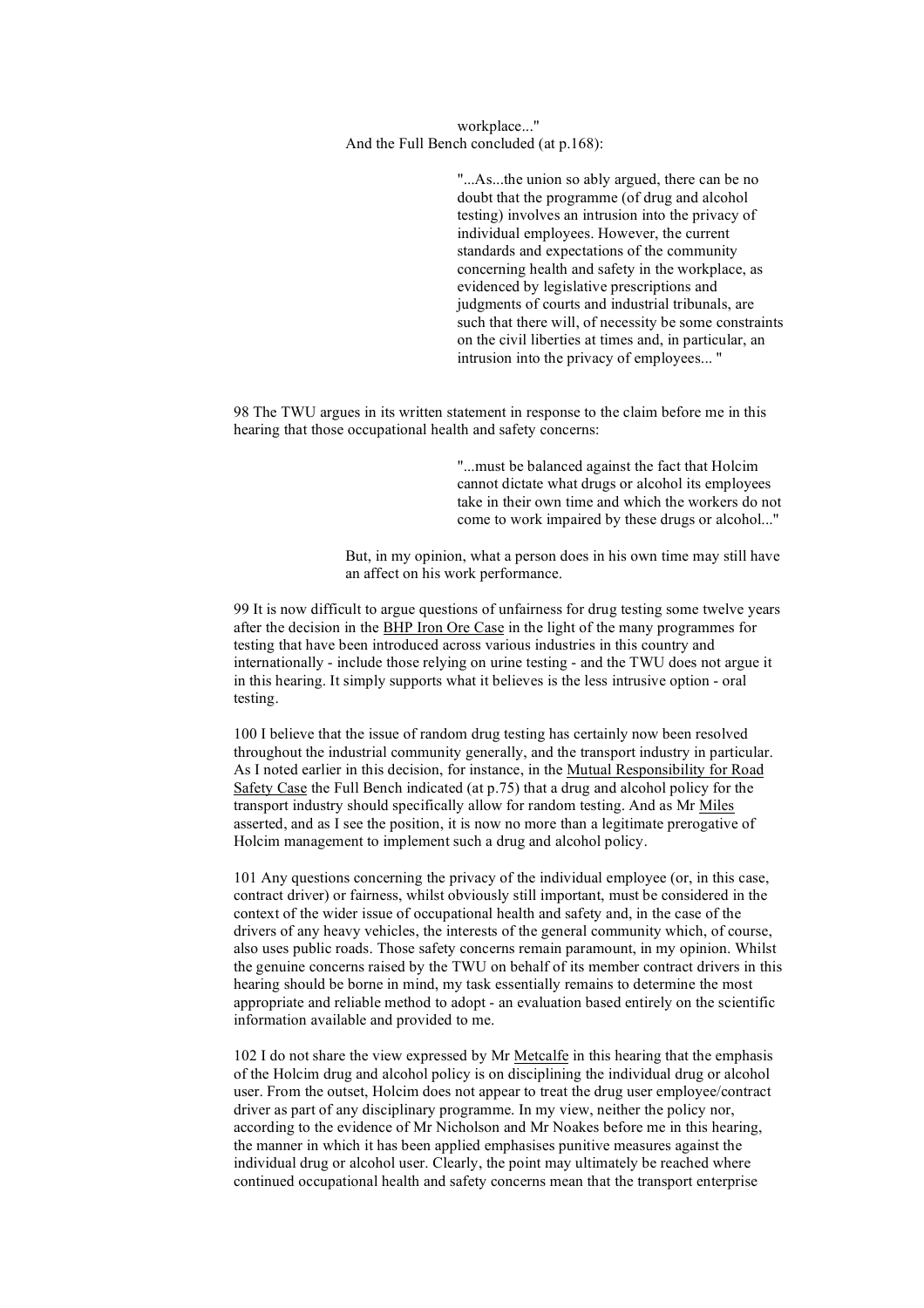may have no other option other than to terminate the engagement of an habitual drug consumer. The obligation on the enterprise under the Occupational, Health and Safety Act may necessitate such a punitive measure. Disciplinary measures of that nature are a feature of all of the drug policy regimes of which I am aware but, of course, such disciplinary measures are not appropriate in the initial phases of management of a driver found to be driving under the influence of drugs. I share Mr Metcalf'e's view in that respect.

103 For instance, Hamberger SDP of Fair Work Australia in his decision of Monday, 19 October, 2009 in Caltex Australia Limited v. Australian Institute of Marine and Power Engineers [2009] FWA 424 supported the introduction of a drug and alcohol policy (including random testing for drugs and alcohol) in the oil and gas industry (the Kurnell oil refinery), subject to certain safeguards, ie confirmation of a positive test result, formal counselling, with repeat positive results from testing receiving progressively more serious sanctions - warnings, a final warning and ultimately dismissal, time off work on sick leave, etc. In particular, with respect to the question of sick leave, Hamberger SDP commented:

> "...[108] The employees also put forward the view that employees who need to spend time off work because of drug or alcohol problems should receive paid sick leave. The ILO code of practice...stipulates that: 'Workers with alcohol or drug related problems should be treated in the same way as workers with other health problems, in terms of benefits such as paid sick leave, paid annual leave, leave without pay and health care insurance coverage in accordance with national laws and regulations or as agreed upon in collective bargaining'.

> [109] Employees at Kurnell who need to take time off because of alcohol or drug related problems should have access to the Kurnell sick leave policy...in the same way as employees who are ill or injured for other reasons..."

104 It would be appropriate that the Holcim drug and alcohol policy also emphasise occupational health and safety and road safety concerns and not in the first instance primarily disciplinary measures, that it involve proper laboratory confirmation of all positive test results, offers of counselling services, access to paid sick leave and/or annual leave during any period of stand down. I believe that it does.

105 That having been said, the question still remains whether it would be appropriate that the random testing provided in the Holcim drug and alcohol policy be based on urine samples or oral testing. A false positive urine test or oral sample would be rectified in a subsequent laboratory confirmation of a blood sample - and I understand that it is only the laboratory confirmation on which Holcim management intends to rely to ultimately establish the fitness of the individual for work. But, as I indicated earlier in this decision, a false negative result is another matter entirely, however, since it would go no further for laboratory confirmation as a blood sample. It is for that reason that the reliability of the initial testing - either urine or saliva - is so important.

106 It is common ground in these proceedings by Mr Miles and Mr Metcalfe, and indeed, the views of the witnesses called to provide the scientific evidence in this hearing, that neither urine testing or oral testing produces completely reliable data. I accept that there is no real correlation between a positive reading for THC in the urine and an actual impairment to drive a vehicle. I also note in that respect what was said by way of summary of expert evidence by the Full Bench of the Western Australian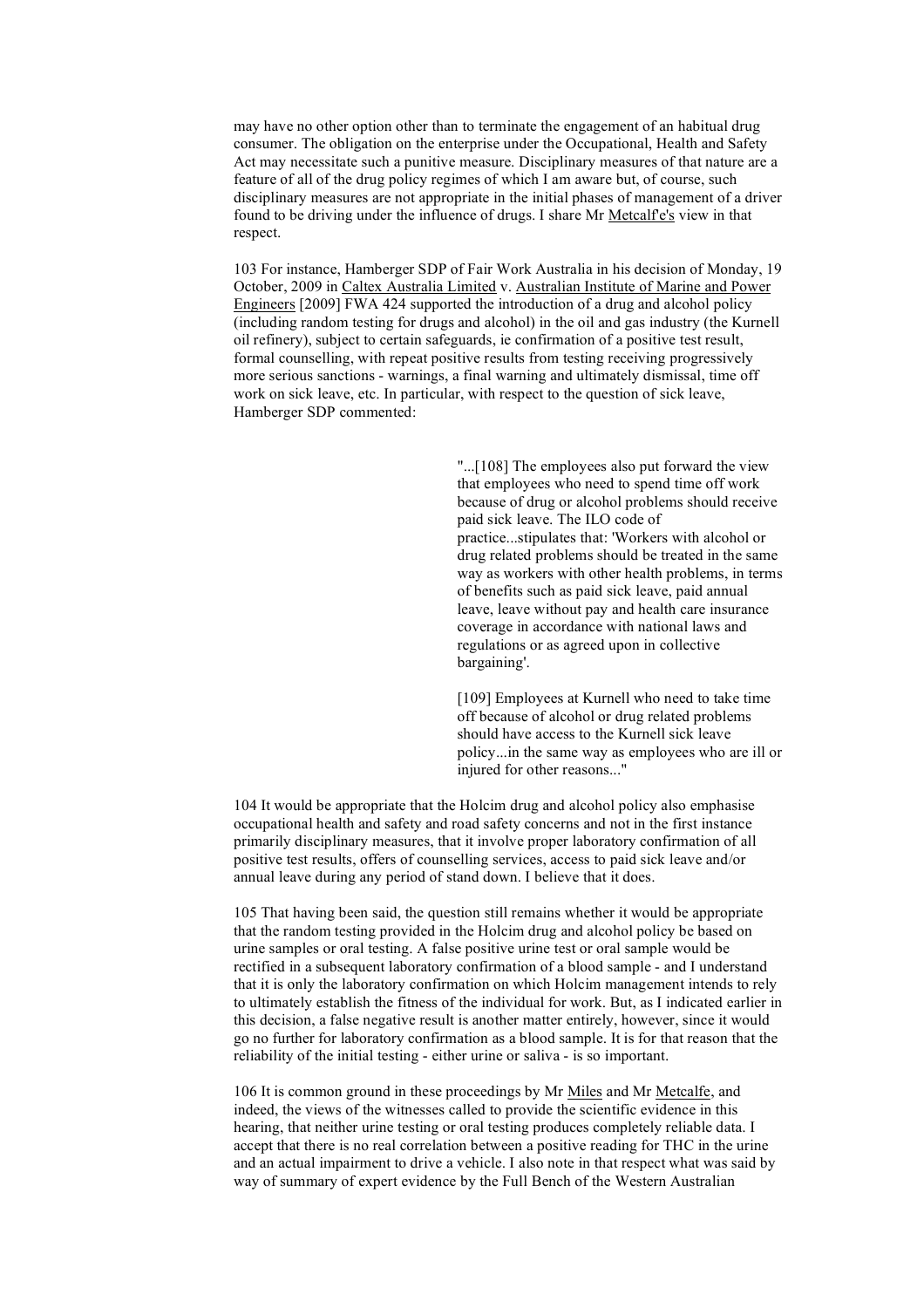Commission as far back as 1998 in the BHP Iron Ore Case (at p.167), viz:

"....The expert evidence suggests that as yet there is no reliable test for detecting drug related impairment. Some tests have been developed but as Associate Professor Allsop indicated, while these tests may show some promise they are in their infancy..."

107 Based on my evaluation of the expert evidence before me, it does not appear that the science has really progressed all that much over the twelve years since those comments were made in the BHP Iron Ore Case. But whilst there may be no concrete relationship to establish conclusively impairment with a positive result from a urine test (or an oral test), there is certainly the *risk* of impairment - something on which both Dr Lewis and Dr Perl agreed in their evidence. That *risk* is sufficient, in my opinion, to raise occupational health and safety concerns at work and thereby provide the proper basis for a drug and alcohol testing regime.

108 The decision in the BHP Iron Ore Case goes on to comment further on the expert evidence before the Full Bench (at pp.167 and 168):

> "...Associate Professor Christie also testified that impairment tests have a limited value at present. In his opinion it is impossible to determine whether a person is adversely affected by drugs simply by observation or by impairment tests, except where high doses of drugs are involved. He testified that '...even highly trained observers cannot reliably detect individuals intoxicated by alcohol and other drugs...'. Much the same opinion was advanced by Professor Homel. He testified that '...there is a considerable body of evidence that even trained officers are not particularly good at detecting impairment when an offender comes to notice...' In the opinion of Associate Professor Christie urine testing was a more effective means of detecting the presence of drugs and dealing with the 'problem'. Although not a reliable test of intoxication or impairment, urine testing '...can detect a likelihood of impairment...'. That is particularly so at the cutoff levels proposed under the programme (considered in that case) which, in his opinion, are at such levels as to give rise to a strong possibility that the employees recording a positive test are likely to be impaired in the performance of their work. Again we see no reason why Associate Professor Christie's evidence in relation to these matters should not be accepted. Certainly, it is difficult in view of that evidence to say that the company is acting unreasonably in seeking to instigate a testing regime rather than simply relying on education and observation as a means of satisfying its obligations to provide a safe system of work<sup>"</sup>

109 The TWU indicated in its written statement that it:

"....believes that the method of oral fluid sample testing is better able to detect if the contract carrier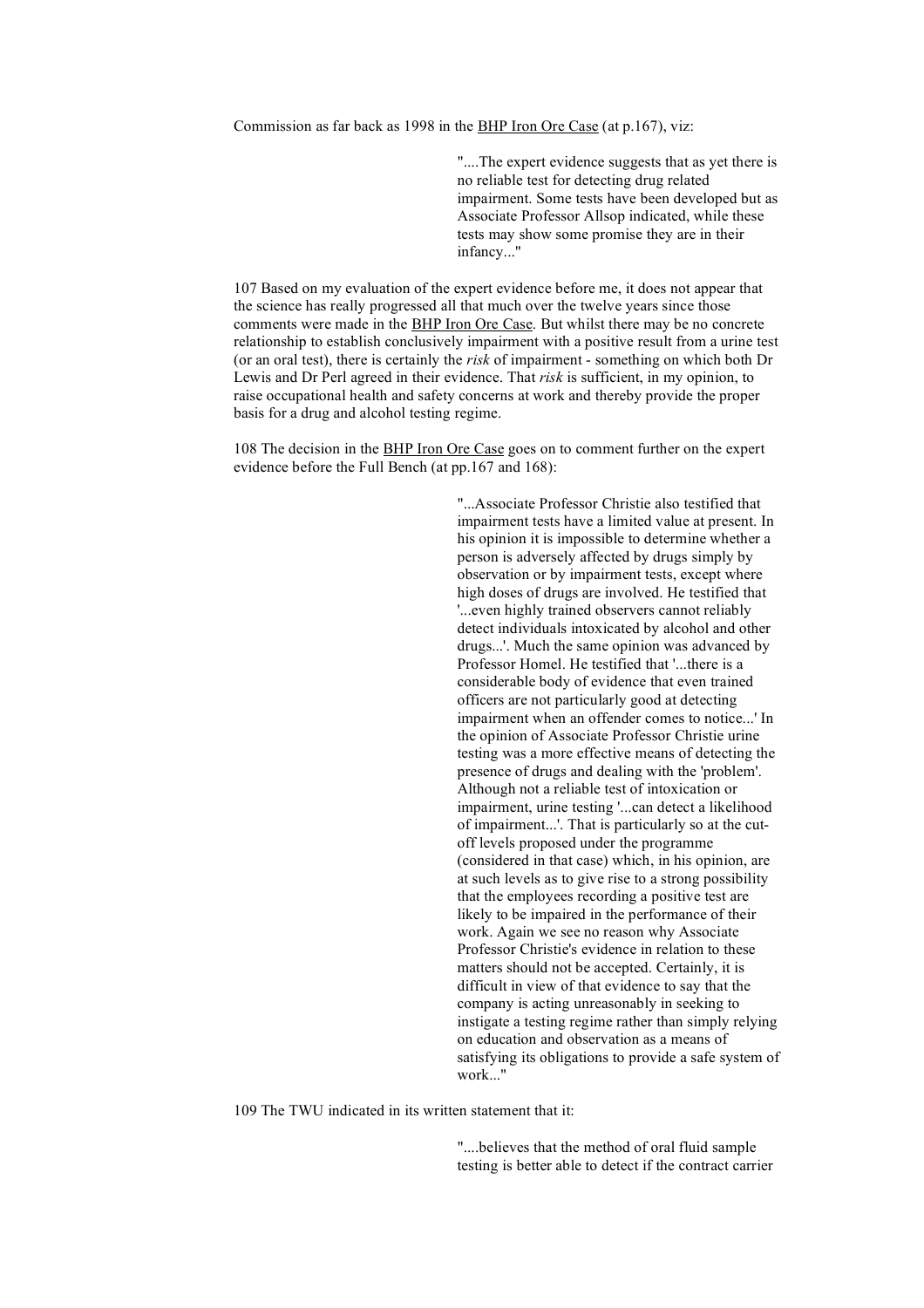is likely to be impaired, compared with the urine sample test, due to detecting active components of drugs, rather than historical metabolic breakdown of drugs like the urine sample. The policy would be better designed to eliminate the risk of workers coming to work impaired by drugs and alcohol if the method of testing is by taking oral fluid samples. Currently, the policy goes further than its objective by seeking to detect workers who are not likely to be impaired by drugs and alcohol at work, but who have an historical use of drugs and alcohol that occurred outside working hours. In some cases the testing regime may detect traces of drugs in the worker's system that relates to use that predates employment with the company. Such draconian and ill adapted testing regimes can be expected to generate avoidance..."

#### 110 And the TWU further states:

"...Urine samples are inherently easier to avoid than taking of an oral fluid sample. Urine sampling is susceptible to fraud: commonly another person's 'clean' sample can be easily substituted due to the natural reticence in observing the giving of such a sample. An oral sample can be taken in full view and is almost impossible to corrupt. A scenario where a urine sampling regime creates an 'underground' of illegal drug users in a workplace is conceivable and also fundamentally shows the lack of fitness for the purpose of such a testing regime..."

111 The Full Bench had this to say in the Mutual Responsibility for Road Safety Case (at p.72):

> "....[218] As to the method of testing...the evidence...was that no method of testing, ie urine or saliva, could predict impairment. However, Dr Perl's evidence should be preferred in so far as the advantages of urine testing may detect drug use over significant period's of time..."

And the Full Bench went on to say (at pp.72 and 73):

"...[222] (Counsel for the TWU) referred to the debate...about the preferred method of testing. He emphasised that the application does not seek to prohibit any particular method of testing, but rather where the methods of testing can achieve the intended purpose, the least invasive method should be used. Dr Perl's comprehensive expert evidence demonstrates that saliva testing is more likely to give a result of recent drug use, than urine testing, although both tests cannot determine impairment..."

112 Whilst I have formed the view that oral testing for drugs may in time become increasingly an appropriate and more convenient method (and more accurate one) to adopt than urine testing, I am not convinced that oral testing for drugs has reached a stage where it has effectively made urine testing a redundant technique or replaced it as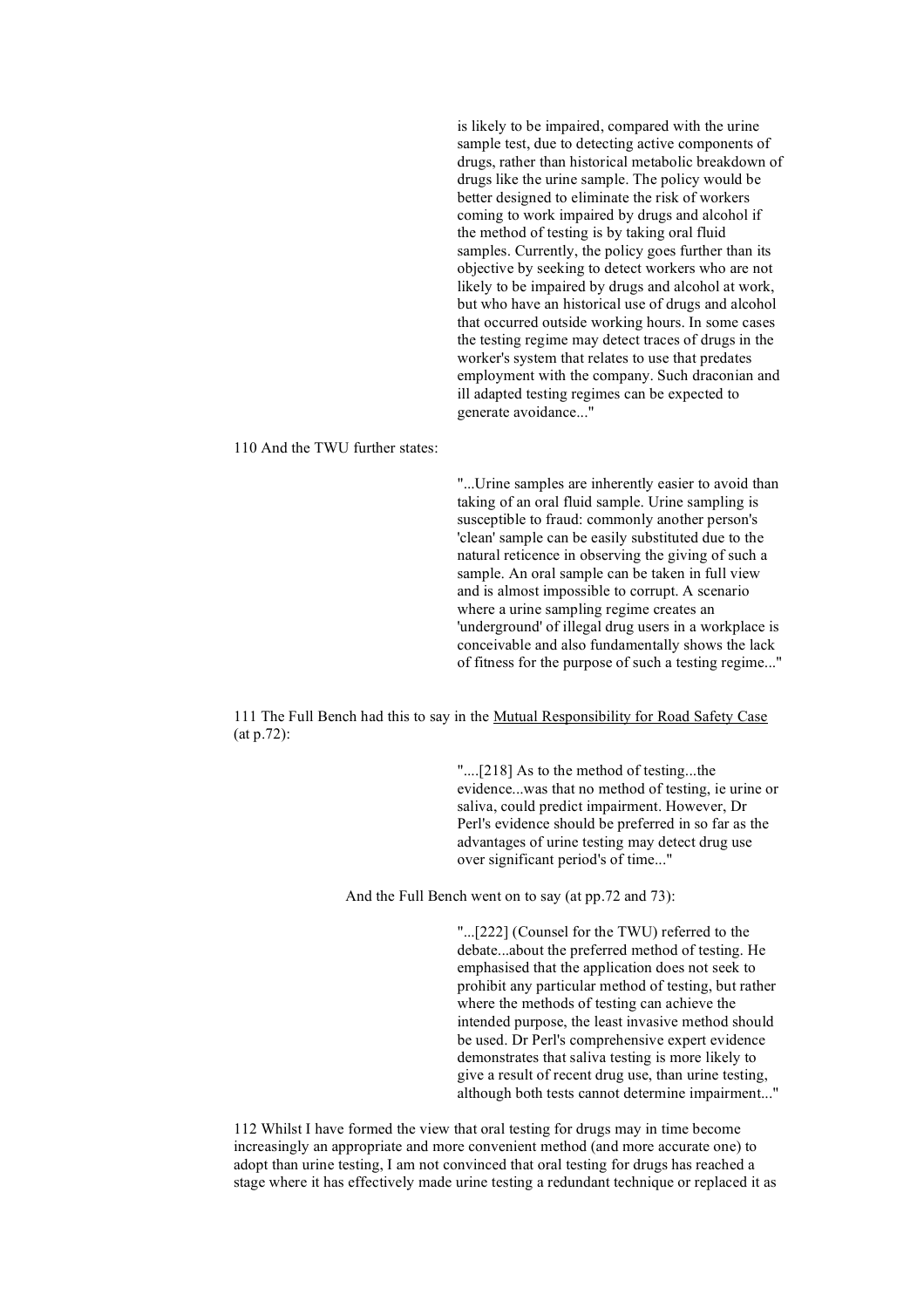the preferred method to adopt in all cases. I accept that oral testing appears to me to be directed more towards establishing actual impairment of the individual from the consumption of drugs rather than whether that individual has been using the drug regularly in the past, as urine testing tends to do.

113 Establishing actual impairment of the individual driver is, of course, the primary concern, having regard to the basis of the random testing in the first place - occupational health and road safety. But an individual who is actually impaired at work by drugs or alcohol is, in my opinion, more likely to be identified by any observer, independent of any testing because of his erratic behaviour and performance at work. However, I note that a contrary view was expressed in the expert evidence before the Full Bench of the Western Australian Commission in the BHP Iron Ore Case (at p.167) to which I referred earlier in this decision, ie that even a highly trained observer would not necessarily be able to reliably detect a person intoxicated by alcohol or drugs. It would always be a question of degree how much of the drug had been consumed and how impaired the individual may appear to be.

114 In any event, to my mind a driver who has a non-negative urine test result, suggesting as it may do, a history of drug taking, would also represent a cause of legitimate concern to an employer as a risk on occupational health and safety grounds. There is the "hangover" effect to which Dr Lewis referred in his evidence in the hearing and his assessment that an irregular or habitual user of cannabis, in his opinion, still presents a safety risk due to a loss of cognitive function and motor skills.

115 I would not presume in this hearing to suggest that those business enterprises who have moved to oral drug testing have done so ahead of the technology actually available but the evidence before me in this hearing suggests to me that, on balance, a more conservative approach is more appropriate, supporting at the present time a regime of urine testing as the safest method to adopt for the Holcim drivers. I am also concerned at the fact that there appears to be such a wide range of oral devices available at the present time, with varying degrees of sensitivity to the drugs, none of which have presently achieved accreditation.

116 As far as the Holcim contract drivers before me are concerned, there are a number of issues which have also influenced me to prefer the continuation of urine testing for them, viz:

> \* urine testing has already been introduced for the entire Holcim workforce nationally, ie in Queensland and Victoria, and for Holcim employees in New South Wales, and it would not be appropriate, in my opinion, for this discrete group of New South Wales contract drivers to be on an entirely different drug testing regime from the rest of the Holcim workforce: a single standard approach should apply to the entire workforce; \* when the contract drivers are required to work on State Rail projects and other sites on which there is random urine testing, they would be subject to, and have accepted, the regime of random urine testing, mandated in the case of the State Rail projects by State legislation and regulation: Mr Miles also speculated in his submissions, on the desirability for there to be consistency in that respect and that it would be inappropriate should a contract driver received an oral random test at Holcim's depot which proved negative, only to be subsequently tested by giving a urine sample which proved to be positive;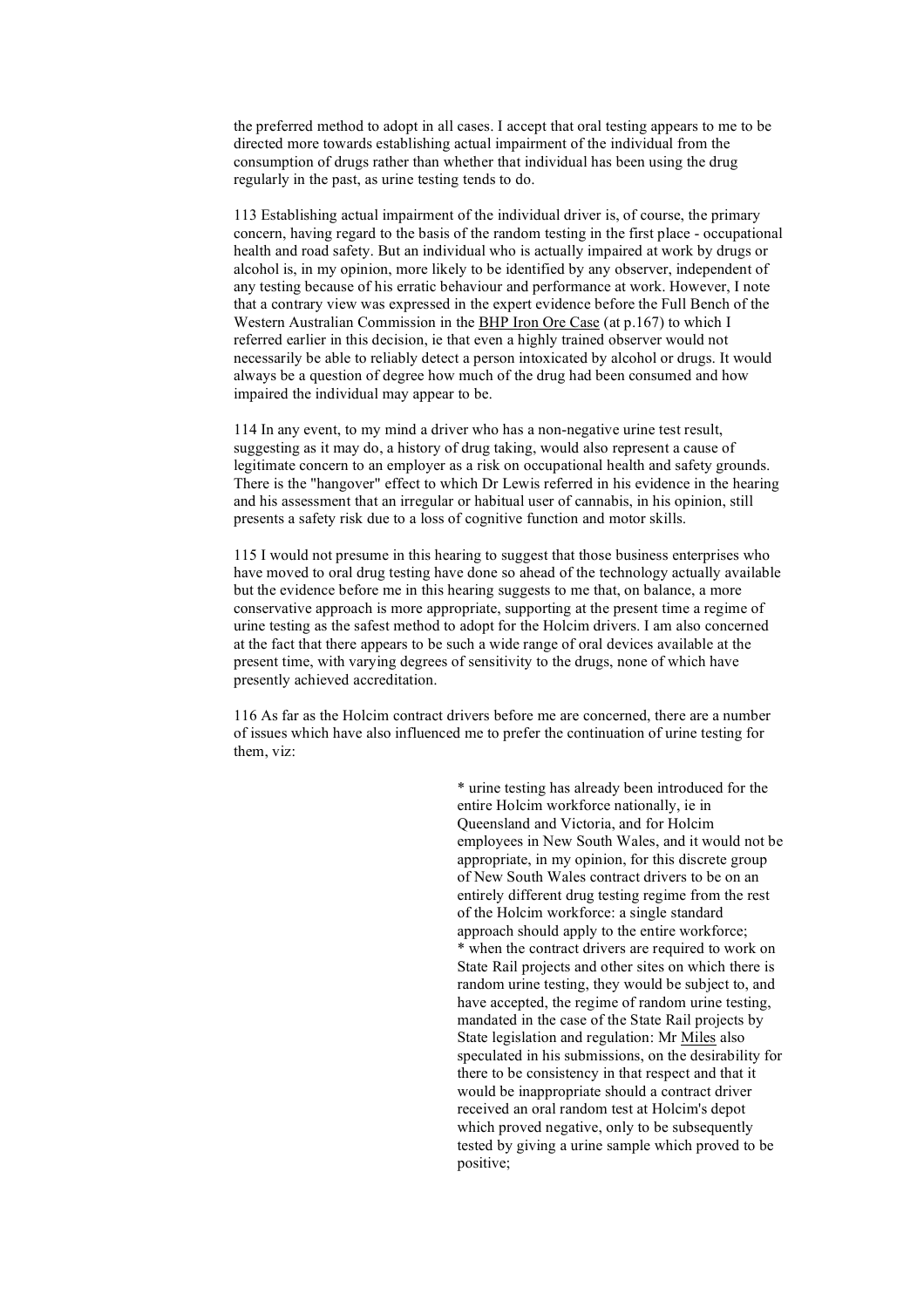\* the system of urine testing presently available to Holcim through Fit 4 Duty appears to me to be a fairly sophisticated system with proper accreditation and back up with laboratory tests;

\* notwithstanding Dr Lewis' reservations, I accept that the method of oral testing carried out by Mediscreen, which was demonstrated in the hearing by Ms Fullarton (and which I understand the TWU favours) is impressive: nevertheless it has not yet received appropriate accreditation;

\* whilst oral drug testing is no doubt less intrusive than urine sampling and would not invade the privacy of the individual to the same extent, I believe that urine sampling has already been generally accepted throughout the industrial community for several years and has general community acceptance at present as a suitable method to test for drugs;

\* whilst urine sampling may be a slower process than oral testing, I am operating on the assurance given by Holcim management that the whole process of testing may be conducted with a limited amount of additional time for the contract drivers to be off the road and that the roster arrangements in place for the contract drivers would accommodate the drivers and eliminate any unnecessary waiting time;

\* a non-negative result from urine testing of a contract driver does not immediately mean that Holcim management will automatically assume that a contract driver is working under the influence of drugs but the test will be considered in the context of the policy in place, ie the contract driver will not be immediately subject to any disciplinary measure but will be placed on sick leave whilst the urine sample is tested further in a laboratory, offers of counselling, etc;

\* although, as Dr Perl emphasised in her evidence, urine testing may show a *history*of drug taking rather than a current impairment, as I indicated earlier in this decision, it seems to me still of concern that a chronic or habitual drug user may present a safety risk and something of which a transport business may be entitled to be aware, albeit that at the time of the testing the contract driver has not taken the drug so recently as to be actually physically impaired by it at that time: it must be acknowledged that the testing is random and I do not believe that a chronic user of cannabis who just happens to not to have taken the drug on the day he is tested automatically should relieve his employer of any concern on occupational health and safety and road safety grounds that on other days he was driving he may have taken the drug and be impaired by it; and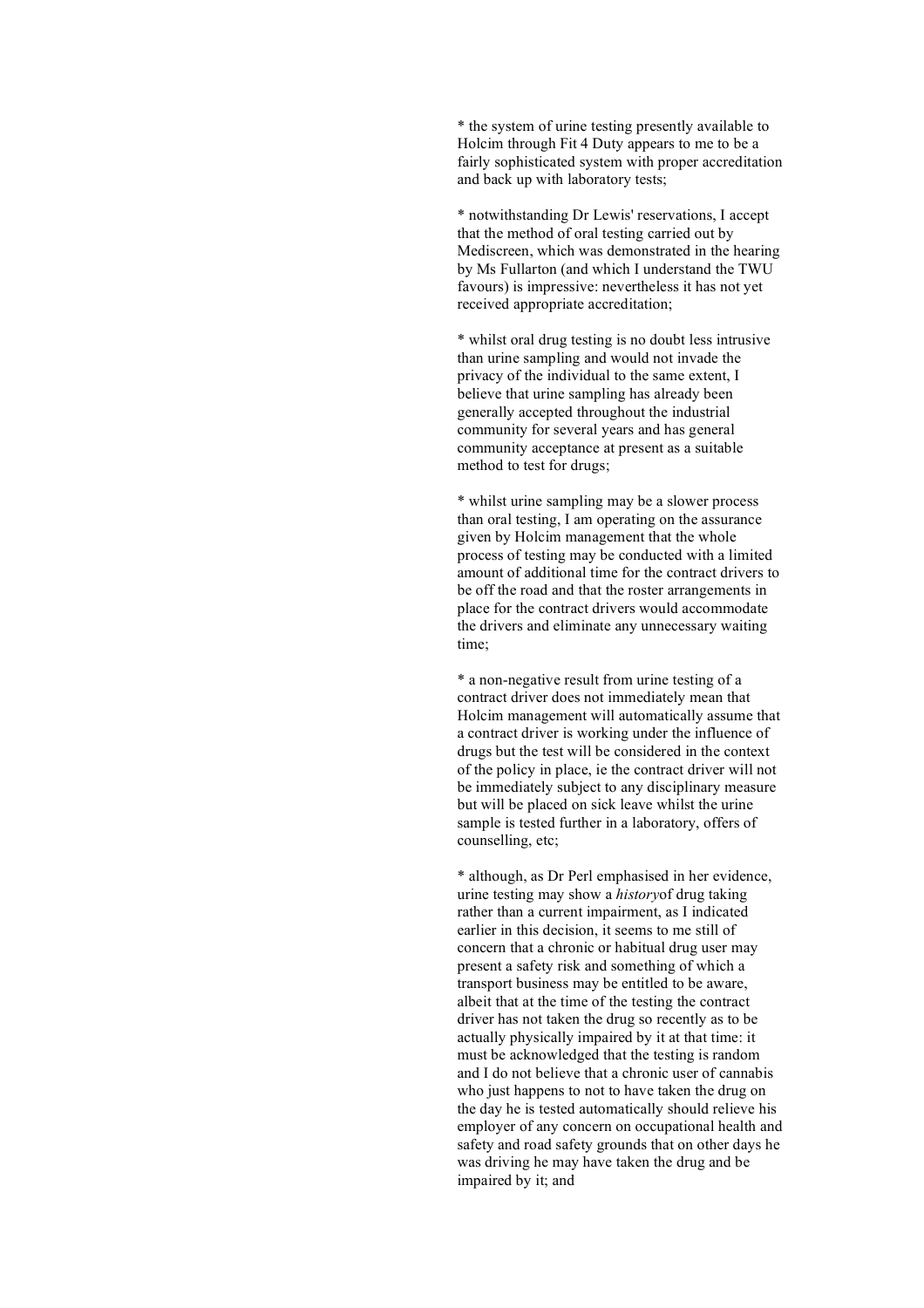\* it would appear that oral testing is a less effective measure for the testing of methamphetamine than urine samples and, whilst the Holcim contract drivers are not involved in long distance travel where the use of that drug has been of particular concern, it is nevertheless an issue which I believe should be part of the testing for the Holcim drivers.

117 In those circumstances, I direct Holcim management and the TWU into further discussions with a view to extending the urine testing to the Holcim contract drivers engaged in driving agitator vehicles. I am not convinced at this stage that the process actually needs variation to the two contract determinations covering the contract drivers the subject of these proceedings, seeing the matter essentially as an issue for the formation of a policy within the Holcim operations. Drug and alcohol policies in the transport industry have already apparently been introduced in various transport enterprises without being strictly prescribed by a separate State industrial instrument.

118 Moreover, in my opinion, it is important that the Holcim drug and alcohol policy be co-ordinated with the Transport Industry - Mutual Responsibility for Road Safety (State) Contract Determination flowing from the Mutual Responsibility for Road Safety Case. A consistent approach to drug and alcohol policies in the transport industry in this State is to my mind not only desirable but essential. I do not see the Holcim drug and alcohol policy as inconsistent with the principles emerging from the Mutual Responsibility for Road Safety Case but the TWU clearly does. To have a separate contract determination covering the Holcim operations alone would I believe promote different standards on this important issue which would not be appropriate in the circumstances.

119 I prefer instead at this time to leave the matter to be the subject of further discussions between Holcim management and the TWU with a view to the extension of the existing regime of the Holcim drug and alcohol policy, including random urine testing, to the contract drivers the subject of these proceedings. Those discussions should, I believe, seek to clarify that the emphasis of the drug and alcohol policy is not primarily directed not to any disciplinary action but is to be considered as an occupational health and safety and road safety concern - as I believe is really the case.

120 Those suitable guidelines should also ensure that any unnecessary time delays with the testing of the contract drivers should be addressed. That is not a problem for employees who would remain on the payroll whilst they are tested. But I accept that any delays for testing may lead to a financial loss for contract drivers. Mr Miles pointed out in his submissions that Holcim has a similar interest, on financial grounds alone, to ensure that contract drivers were not unnecessarily delayed at the start of their runs. He believes that with the current roster, that will not be a problem. However, if that proves not to be the case, and the contract drivers suffer financially as a result, the parties should consider some compensation to them.

**P J CONNOR Commissioner**